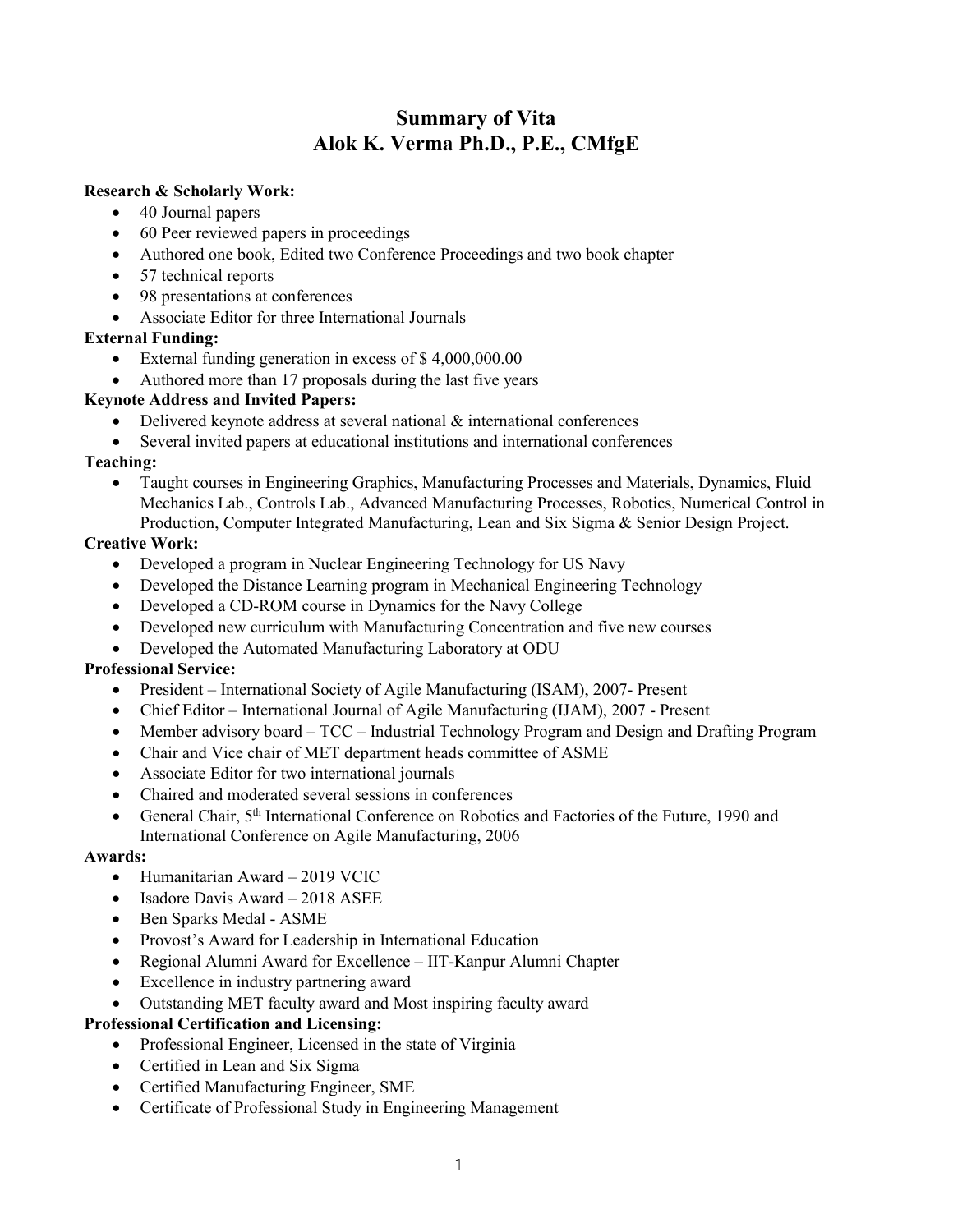# **ALOK K. VERMA** 5922 Peralta Shores Drive

(757) 319-2338 (C) Houston, TX - 77059  $(409)$  740-4805 (W) averma $@$ tamug.edu

## **EDUCATION:**

**Doctor of Philosophy**, in Mechanical Engineering, Dissertation on Modeling Multilevel Supply Chain Systems, Old Dominion University, Norfolk, Virginia, 2005. **Certificate of Professional Study in Engineering Management**, in Manufacturing Systems Old Dominion University, Norfolk, Virginia. 2000. **Master of Engineering in Engineering Mechanics**, Old Dominion University, Norfolk, Virginia. 1981. **Bachelor of Science in Aeronautical Engineering,** (5-year program), Indian Institute of Technology, Kanpur. 1978. **Short Courses and Workshops:** "Robotics: Concepts, Theory, and Applications," University of Michigan. 1984.

"Artificial Intelligence and Expert Systems," AUTOFACT '85, Detroit, MI. 1985. "Machine Vision," Plymouth, MI. 1985.

## **EXPERIENCE:**

**Powell Chair Professor & Head of the Department,** Marine Engineering Technology Dept. Texas A&M University- Galveston. 2020- Present.

**Chair**, Engineering Technology Dept., Old Dominion University. 2014 – 2017.

**Ray Ferrari Professor**, Old Dominion University. 2005 – 2020.

**Director**, Lean Institute, Old Dominion University. 2005 – 2014.

**MET Program Director**, Old Dominion University. 2004- 2008.

**NASA Faculty Fellowship Program,** NASA Langley Research Center, Summer 2005.

**NASA Faculty Fellowship Program,** NASA Langley Research Center, Summer 2003.

**Summer Faculty Internship Program**, Northrop Grumman Newport News, Summer 2002.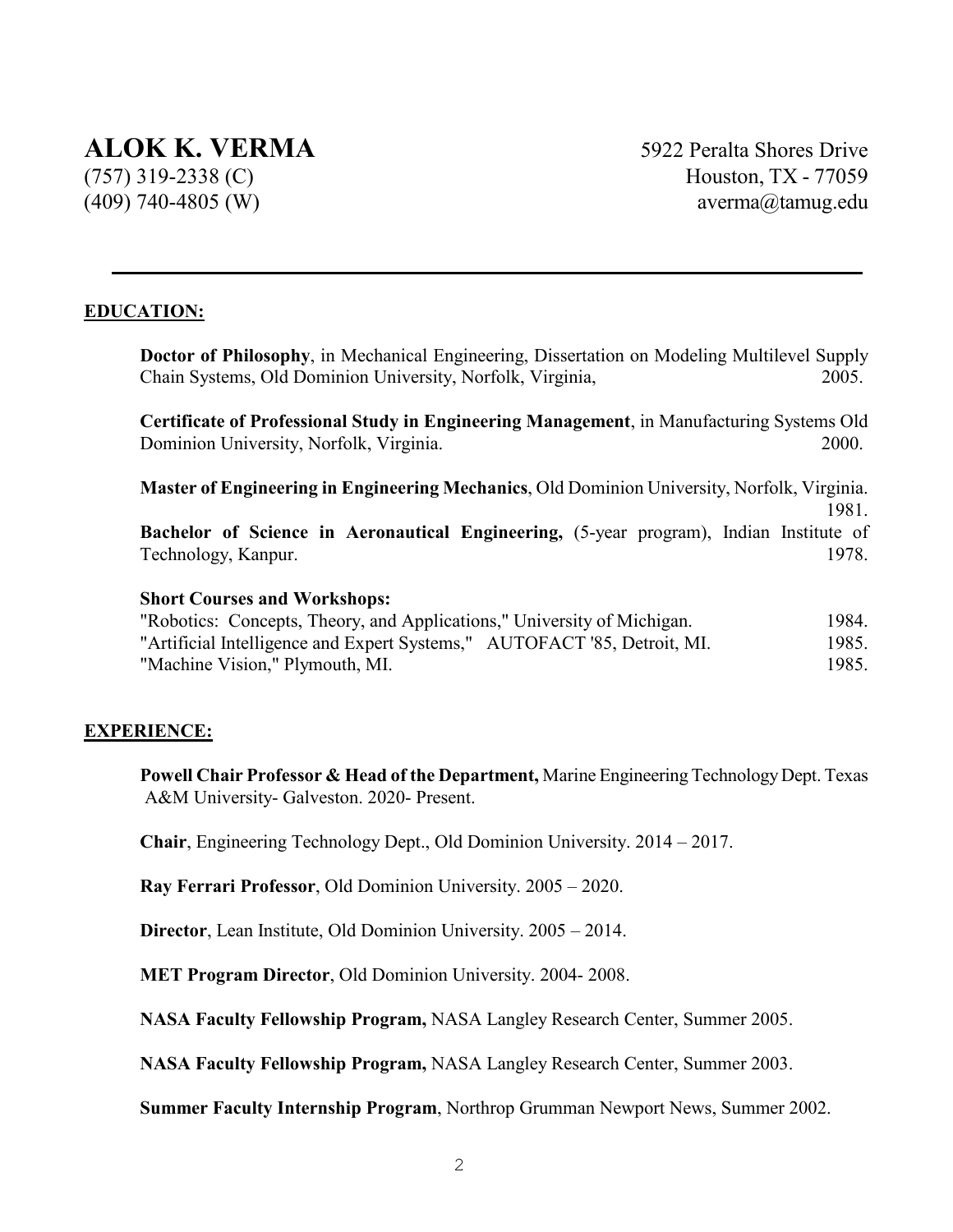**Interim Associate Dean**, College of Engineering & Technology, Old Dominion University, January1997- July 1997.

**Program Director**, **Mechanical Engineering Technology,** Old Dominion University, August 1995 - 1996.

**Program Director & Assistant Chairman**, **Engineering Technology Department**, Old Dominion University, January 1991 - 1995.

**Chairman, Department of Mechanical Engineering Technology**, Old Dominion University, May 1989 - December 1990.

**Director, Automated Manufacturing Laboratory**, Old Dominion University, 1988-2007.

**Associate Professor**, Old Dominion University, June 1987-2005.

**Assistant Professor**, Old Dominion University, June 1981- June 1987.

Research Assistant Professor, ODU at NASA Langley Research Center, Summer 1982 and 1983.

Graduate Research Assistant, ODU at NASA Langley Research Center, Summer 1979, 1980.

Intern, National Aeronautical Laboratory, Banglore, India. Analyzed Wind Tunnel Data, June 1977.

### **KEYNOTE ADDRESSES & INVITED PAPERS**

"Lean Implementation Models and Training with physical Simulations.", Keynote address at the International Conference on Maintenance and Intelligent Asset Management, Manipal Institute of Technology, Bangalore January 17, 2020

"Optimizing Supply Chains to Enhance Organizational Agility.", Keynote address at the XXII Annual Conference of the Society of Operations Management (SOM-2018), IIM Kozhikode, December 22, 2018

"Old Dominion University – Leader in Distance Learning- Graduate Programs.", Invited talk delivered to students and faculty at the VR Siddhartha Engineering College in Vijayawada, Karnataka, December 13, 2018.

"Productivity Enhancement Philosophies and their Impact on Productivity", Invited talk delivered to the faculty and students of the Aerospace Engineering program at Chandigarh University, Chandigarh, India, February 27, 2018.

"Productivity Enhancement Philosophies and their Impact on Productivity", Invited talk delivered to the faculty and students of the Mechanical Engineering program at Chandigarh University,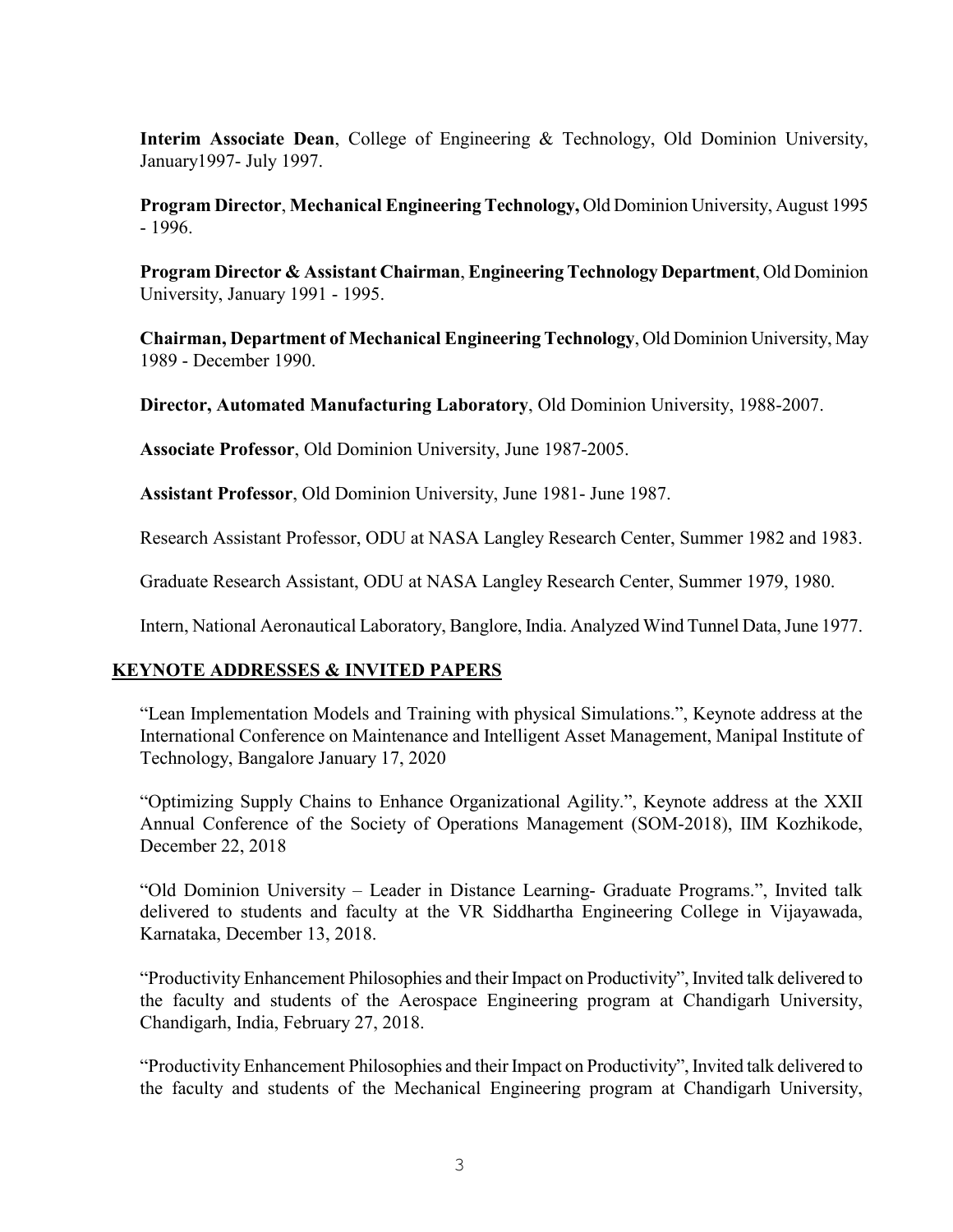Chandigarh, India, February 28, 2018.

"Assessment of Academic Programs in Engineering and ABET Accreditation", Invited talk delivered to the faculty and administrators of Chandigarh University, Chandigarh, India, February 27, 2018.

"Lean Education in USA – A Higher Education Perspective.", Invited talk as a distinguished speaker delivered at the 6<sup>th</sup>International Conference on Industrial Engineering and Operations Management Conference – IEOM 2016, Kuala Lumpur, Malaysia, March 8, 2016.

"Evolution of Productivity Enhancement Philosophies and their Impact on Productivity", Invited talk delivered to the faculty and students of the CMR University, Banglore, India, December 23, 2015.

"Lean and Six Sigma – their Convergence and Implementation", Keynote address delivered at the  $5<sup>th</sup>$  International & 26<sup>th</sup> All India Manufacturing Technology, Design and Research Conference – AIMTDR 2014, IIT Guwahati, India, December 10, 2014.

"Lean and Six Sigma – A Comprehensive & Powerful Management Philosophy for  $21<sup>st</sup>$  Century", Keynote address delivered at the International Conference on the Newest Drift in Mechanical Engineering, M. M. University, Mullana, India, December 20, 2014.

"Lean and Six Sigma Story", Keynote address delivered at the IJAC/ISAM International Conference on Engineering & Technology, Orlando, Florida, September 26, 2014.

"Convergence of Two Powerful Philosophies - Lean and Six Sigma", Invited talk delivered to the faculty and students of the Malaviya National Institute Technology, Jaipur, India, December 27, 2013.

"Preparing the Future Generation of Shipbuilders and Mariners – SBRCD: A Successful Model." Invited talk to the American Apprenticeship Round Table, Virginia Beach, Virginia, October 17, 2013.

"Recruiting the Future Generation of Shipbuilders and Mariners – Shipbuilding Repair and Maritime Career Day Events." Invited talk to the Career and Technical Advisory Board for the State of Virginia, Richmond, January 23, 2013.

"Lean and Six Sigma – Their Convergence & Implementation", Invited talk delivered to the faculty of Engineering at the Padre Conceicao College of Engineering, Goa, India, December 10, 2012.

"Lean Manufacturing Implementations Models Used by Shipbuilding and Repair Yards", Keynote address delivered at BIT's 1<sup>st</sup> Annual World Congress of Ocean-2012, Dalian, China.

"Lean and Six Sigma – Converging into One Powerful Philosophy", Keynote address delivered at International Conference on Agile Manufacturing, Agra, India, December 18, 2011.

"Engaging K-12 Students in STEM Careers in Shipbuilding, Repair and Maritime Industry." Presented to the Ship Operations Cooperative Program (SOCP), Dania, Florida, April 21, 2011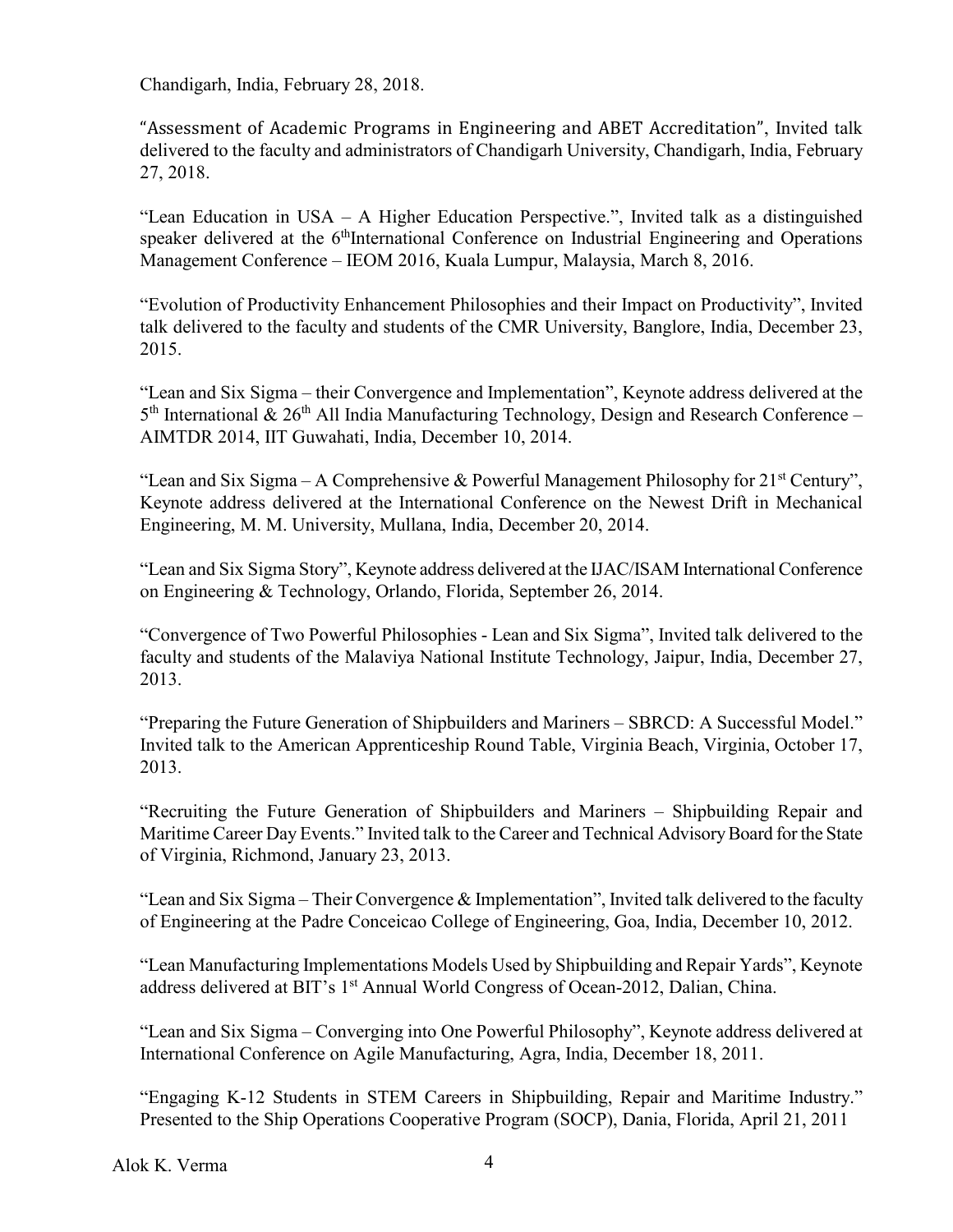"Implementation of Lean and Six Sigma in Design and Manufacturing." Presented to the Design and Manufacturing group of Timken India Ltd. Bangalore, India, January 12, 2011.

"An Introduction and application of Lean and Six Sigma in Governance." Presented to faculty of Indian Institute of Public Administration, Delhi, India, August 28, 2009.

"Lean Product Design Processes: Case Studies in Design for Manufacturing in Shipbuilding." Presented to faculty and students of Indian Institute of Technology, Delhi, India, August 27, 2009.

"Convergence of Two Powerful Philosophies: Lean and Six Sigma." Presented to faculty and students of Dibrugarh University. Dibrugarh, Assam, India, August 20, 2009.

"Lean in Ship Repair and Maintenance-Engaging Coast Guard Maintenance Facilities." Presented at the Coast Guard Industrial Management Conference, Norfolk, Virginia, August 2008.

"Lean Manufacturing & Six Sigma – Implications for Design and Manufacturing." Alok K. Verma, Presented at the Student Alumni Interaction Meeting at the Indian Institute of Technology, Kanpur, India, January 4, 2008.

"Lean Manufacturing Research at ODU and Implementing Lean in Design Processes." Alok K. Verma, Presented to the Faculty and Students of the Indian Institute of Technology, Guwahati, India, December 21, 2007.

"Lean Manufacturing  $\&$  Six Sigma – A History of Organizational Productivity." Alok K. Verma, Presented to the Faculty and Students of the University of Nagaland, Dimapur, India, December 20, 2007.

"Lean Manufacturing Research at Old Dominion University - Implementing Lean in Design Processes & Design Considerations." Presentation at the Center for Product Design and Manufacturing at the Indian Institute of Science, Bangalore, India, December 2006

"Enhancing Student Learning – A Case for Physical Simulations in Classrooms." IJME-INTERTECH 2006 Conference, Kean University, NJ. October 19-21, 2006.

"Enhancing Agility of Supply Chains using Stochastic Models and Simulations." International Conference on Agility, Design and Manufacturing Summit, December 10-13, 2005, Bangalore, India.

"Distance Learning Program at Old Dominion University – Comparison of Student Performance for Distant & On-campus Students in Engineering Technology Programs." 2<sup>nd</sup> International Conference on Technology, Knowledge and Society, Hyderabad, India, December 12 -15, 2005

"Moving Towards Lean Enterprise – A Goal for US Shipyards." Keynote Address Delivered at the International Conference on Agile Manufacturing, Helsinki, Finland, July 27-28, 2005.

"Lean Implementation Models for Fleet Repair and Maintenance." Invited Speaker at the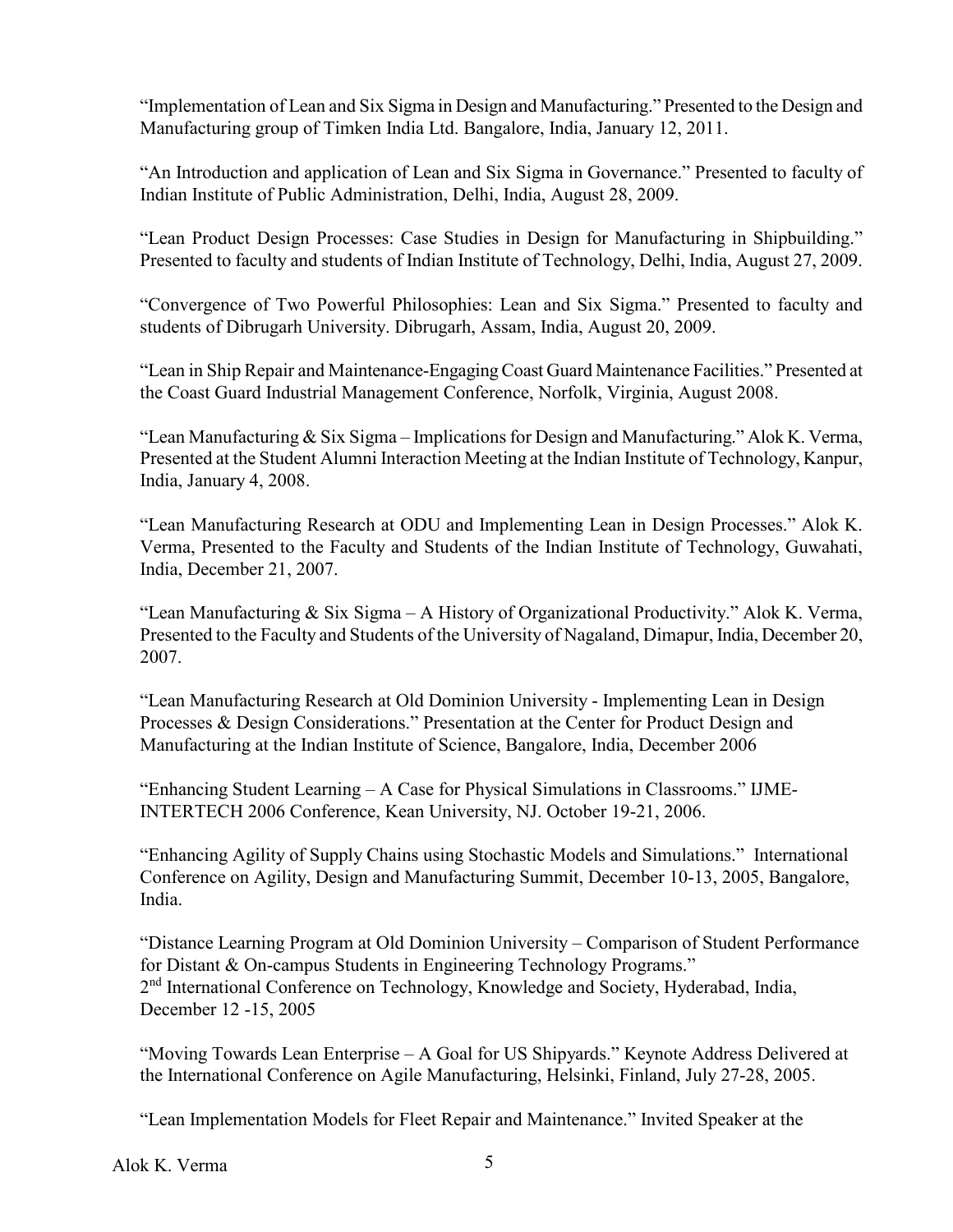Defense Maintenance Conference, London, UK, March 8-9, 2004.

"Lean Implementation in Ship Repair and Maintenance." Featured Speaker at the meeting of South Tidewater Association of Ship Repairers (STASR), Portsmouth, Virginia, February 17, 2004.

"Lean Implementation Models and their Impact on Productivity in Low Volume - High Variety Environment", Keynote address delivered at International Conference on Agile Manufacturing, Beijing, China, December 4, 2003.

"Lean Manufacturing and its Impact on US Industries." A key-note speech delivered at the International Conference on Agile Manufacturing for Cleaner products and Sustainability –Internet solutions. Bangalore, India, December 2002.

## **JOURNAL PAPERS:**

Alhumadi A**.; A. Verma**; "Effect of Geometric Modifications on a Scramjet Combustor's Performance." *International Journal of Modern Engineering"*, submitted for publication in Spring 2020.

Alhumadi A**.; A. Verma**; "Computational Parametric Investigation of Scramjet Engine Performance." *International Journal of Engineering Research & Innovation"*, submitted for publication in Fall 2019.

Jovanovic, V., Debevec, M., Herakovic, N., **Verma, A.**, Tomovic, M. M. (2016). "Applications of Digital Manufacturing in Manufacturing Process Support", Technology Interface International Journal (TIIJ), Vol. 16. No. 2, Spring/Summer 2016.

Jovanovic, V. M., Tomovic, M. M., **Verma, A**. K., Luetke, N., Branch, S. (2015) "Addressing New Skills Needed for the Automotive Industry through a Motorsports Educational Pathway" *Technology Interface International Journal***,** Volume 16, Number 1, Fall/Winter 2015.

**Verma, A**; G. Selby; N. Brown; V. Jovanovic; N. Luetke "MarineTech Project – "Integrating Engineering Design Process in K-12 Curriculum in Virginia with Project-Based Learning." *The Technology Interface International Journal* accepted for publication in Spring 2015 issue (2015) xx-xx.

Hans Raj, K; **A. Verma**; R. Setia; RS. Sharma; A. Sahai; S. Sharma; "Artificial Neural Network Modeling of Equal Channel Angular Pressing (ECAP) for Agile Manufacturing" *International Journal of Agile Manufacturing*, Volume 11, Issue 2, p 18-26, 2011.

**Verma, A;** M. Talaiver; S. McKinney; D. Dickerson; "Engaging Students in STEM Careers with Project Based Learning – MarineTech Project." *Technology & Engineering Teacher*, Vol. 71, No. 1 (2011) p 25-31.

Lin C; **A. Verma**; "A Simplified One-Degree-of-Freedom System design for a Repeated Impact Tests." *International Journal of Agile Manufacturing*, Volume 11, Issue 2, p 52-59, 2011.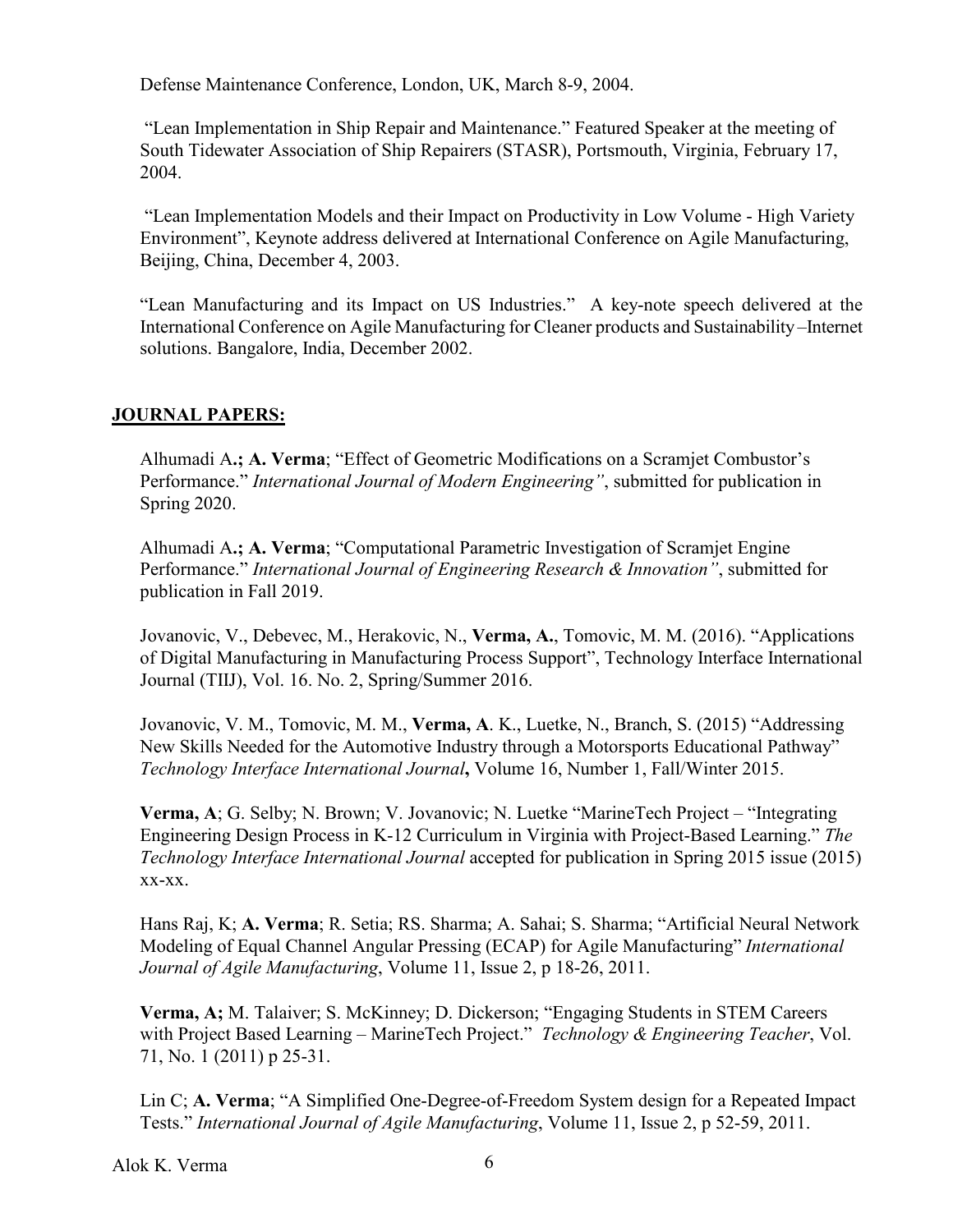**Verma, A**; M. Talaiver; S. McKinney; D. Dickerson; D. Chen "MarineTech Project - Attracting Students towards Math and Science Careers in Shipbuilding and Repair Industry." *Journal of Ship Production*, Vol. 26, No. 1 (2010) 29-35.

Lin C; **A. Verma**; "Agile Modeling and Optimization of End Milling*.*" *The Journal of Advanced Manufacturing Systems*, Vol. 11, No. 2 (2009) 17–21.

Erande A; **A. Verma**; "Comprehensive Agility Measurement Tool*.*" *The Journal of Advanced Manufacturing Systems*, Vol. 11, No. 2 (2009) 37–42.

Hans Raj, K; R. S. Sharma; V. Upadhyay; **A. Verma**; "Agile Modeling and Optimization of End Milling*.*" *The Journal of Advanced Manufacturing Systems*, Vol. 8, No. 1 (2009) 71–80.

Hans Raj, K; RS. Sharma; **A. Verma**; "Optimization of Hot Extrusion Process for Agile Manufacturing using Neuro-Fuzzy Hybrid Evolutionary Computing Technique." *International Journal of Agile Manufacturing*, Volume-10, Issue-3, p 26-35, 2008.

**Verma, A**; "Stochastic Models for Enhancing Agility of Supply Chains." *The International Journal of Applied Management and Technology*, Volume 5, Num 2, 2007.

Lin C; **A. Verma**; "Number of Independent Kinematic Parameters for the Calibration of a Closed-Loop Robot." *International Journal of Agile Manufacturing*, Volume 10, Issue 1, p 29- 36, 2007.

Hans Raj, K; RS. Sharma; V. Upadhyay; **A. Verma**; "Agile Modeling and Optimization of the Orthogonal Cutting Process." *International Journal of Agile Manufacturing*, Volume 10, Issue 1, p 81-92, 2007.

**Verma, A**; C. Lin; A. Erande; "Enhancing Manufacturing Instruction in Lean Manufacturing Through Physical Simulations." *International Journal of Agile Manufacturing*, Volume 10, Issue 1, p 55-64, 2007.

**Verma, A**; R. Nanjangud; "Assessment Tools for Lean Accounting." *International Journal of Advanced Manufacturing Systems*, Volume 10, Issue 1, p 59-64, 2007.

Lin, C; **A. Verma**; "CAD Assembly Design for Geometric Dimensioning and Tolerancing." *International Journal of Advanced Manufacturing Systems*, Volume 9, Issue 2, p 27-30, 2006.

Lin, C; **A. Verma**; "A Systematic Approach for Functional Gage Design in Geometric Dimensioning and Tolerancing." *International Journal of Advanced Manufacturing Systems*, Volume 9, Issue 2, p 71-76, 2006.

Hans Raj, K; RS. Sharma; V. Upadhyay; **A. Verma**; "Neuro-Fuzzy Modeling of End Milling Process." *International Journal of Agile Manufacturing*, Volume-9, Issue-2, p 29-36, 2006.

Hans Raj, K; RS. Sharma; R. Setia; V. Upadhyay; **A. Verma**; "Modeling of Micro End-Milling Operations with Artificial Neural Networks." *International Journal of Agile Manufacturing*, Volume-9, Issue-2, p 99-104, 2006.

**Verma, A**; "Improving Agility of Supply Chains using Base Stock Model and Computer Based Simulations." *International Journal of Physical Distribution and Logistics Management*,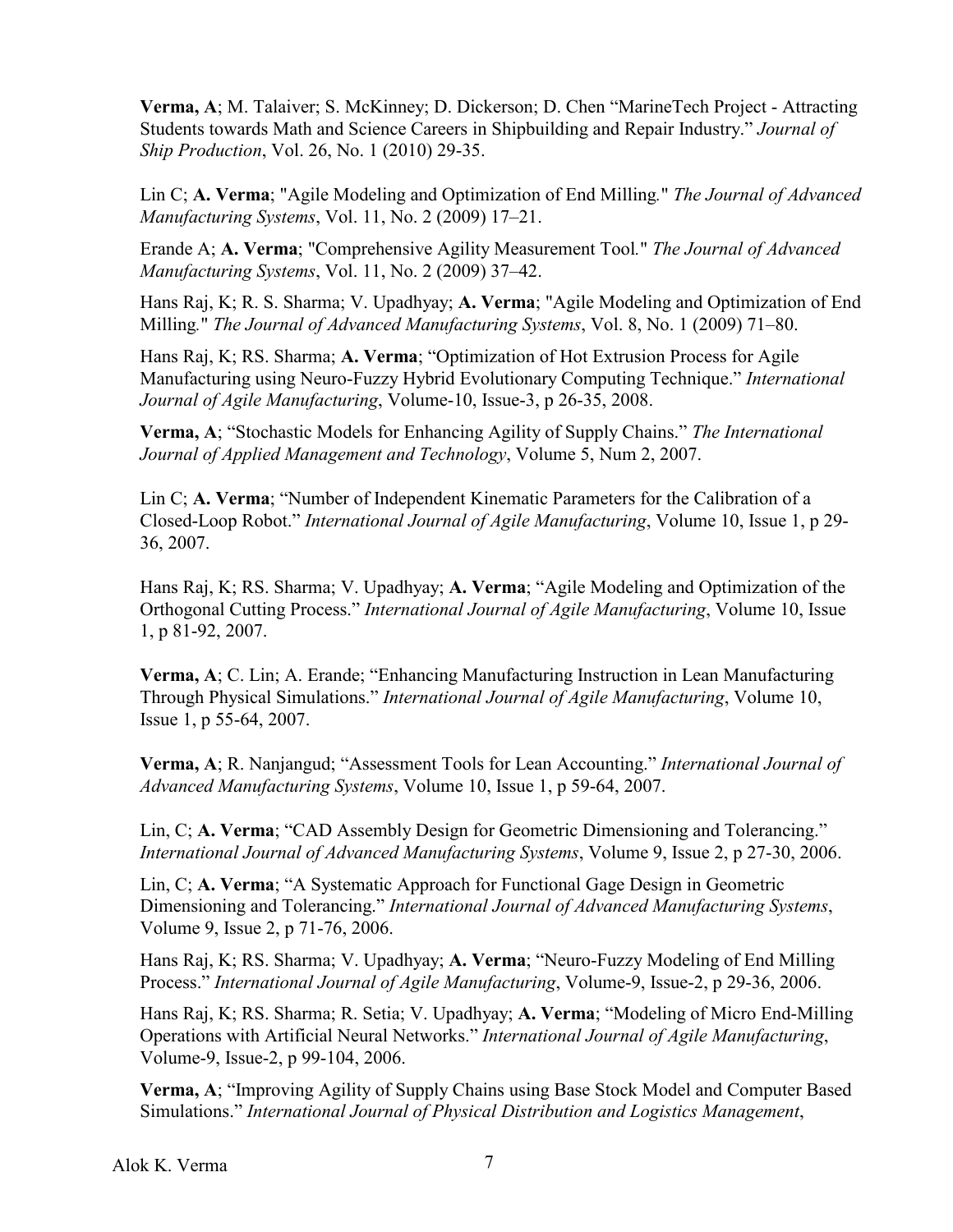Volume 36, Number 6, p 445-454, 2006.

**Verma, A**; S. Dhaygude; A. Sonje; "Lean Supply Chain Integration and Assessment – A Simulation Based Training Program." *Submitted to Naval Engineers Journal*, 2005.

**Verma, A**; A. Sonje; "Enhancing Agility of Design Processes for Effective Implementation of Lean Enterprise in Shipbuilding Industry – A Simulation Activity." *International Journal of Advanced Manufacturing Systems*, Special Issue on Lean**,** Volume 8, Issue 2, p 11-18

**Verma, A**; A. Sonje; "Improving Agility of Supply Chains using Base Stock Model and Physical Simulations – a Comparative Analysis." *International Journal of Advanced Manufacturing Systems*, Special Issue on Lean, Volume 8, Issue 2, p 39-46, 2005.

**Verma, A**; A. Sonje; "A Comparison of Stochastic Inventory Models (Base Stock and (Q, r)) in Two-Tier Supply Chain", *International Journal of Agile Manufacturing*, Volume-7, Issue-2, p 67-76, 2004.

Lin, C; **A. Verma;** "An Identification Algorithm for Robots with Joint Compliances and Link Deflections." *International Journal of Agile Manufacturing*, Volume 7, Issue 2, p 85-90, 2004.

**Verma, A**; A. Ghadmode; H. Hirkannawar; "Lean Implementation Models and their Impact on Productivity in Low Volume - High Variety Environment" *International Journal of Agile Manufacturing*, Volume-7, Issue-2, p 11-16

**Verma, A**; H. Hirkannawar; "Assessment Tools for Lean Enterprise Implementation" *International Journal of Agile Manufacturing*, Volume-7, Issue-2, p 31-38, 2004.

**Verma, A**; "Parametric Study of Laser Beam Cutting (LBC) Process." *International Journal of Advanced Manufacturing Systems*, Volume-7, Issue-2, p 65-68, 2004.

**Verma, A**; "Parametric Study of Water Jet Cutting (WJC)Process." *International Journal of Advanced Manufacturing Systems*, Volume-7, Issue-2, p 69-73, 2004.

**Verma, A**; A. Ghadmode; "An Integrated Lean Implementation Model for Fleet Repair and Maintenance." *Naval Engineers Journal*, Volume-116, Issue-4, p 79-89, 2004.

Lin, C; S. Hsuing; **A. Verma**; G. Crossman; **"**Design and Analysis of an Air-Filter Sensor for a Residential Heating and Cooling System." *International Journal of Modern Engineering*, Volume 4, Number-2

**Verma, A**; S. Holcomb; Blessener; D. Tillman; W. Johnston; "Parametric Study of Surface Finish using Robust design Techniques." *International Journal of Agile Manufacturing*, Volume 6, Issue 1, pg. 89-101, 2003.

Lin, C; **A. Verma**; "An Iterative Forward Transform Algorithm for Robots with joint Compliance and Link Deflections." *International Journal of Advanced Manufacturing Systems*, Volume 6, Issue 1, pg. 91-102, 2003.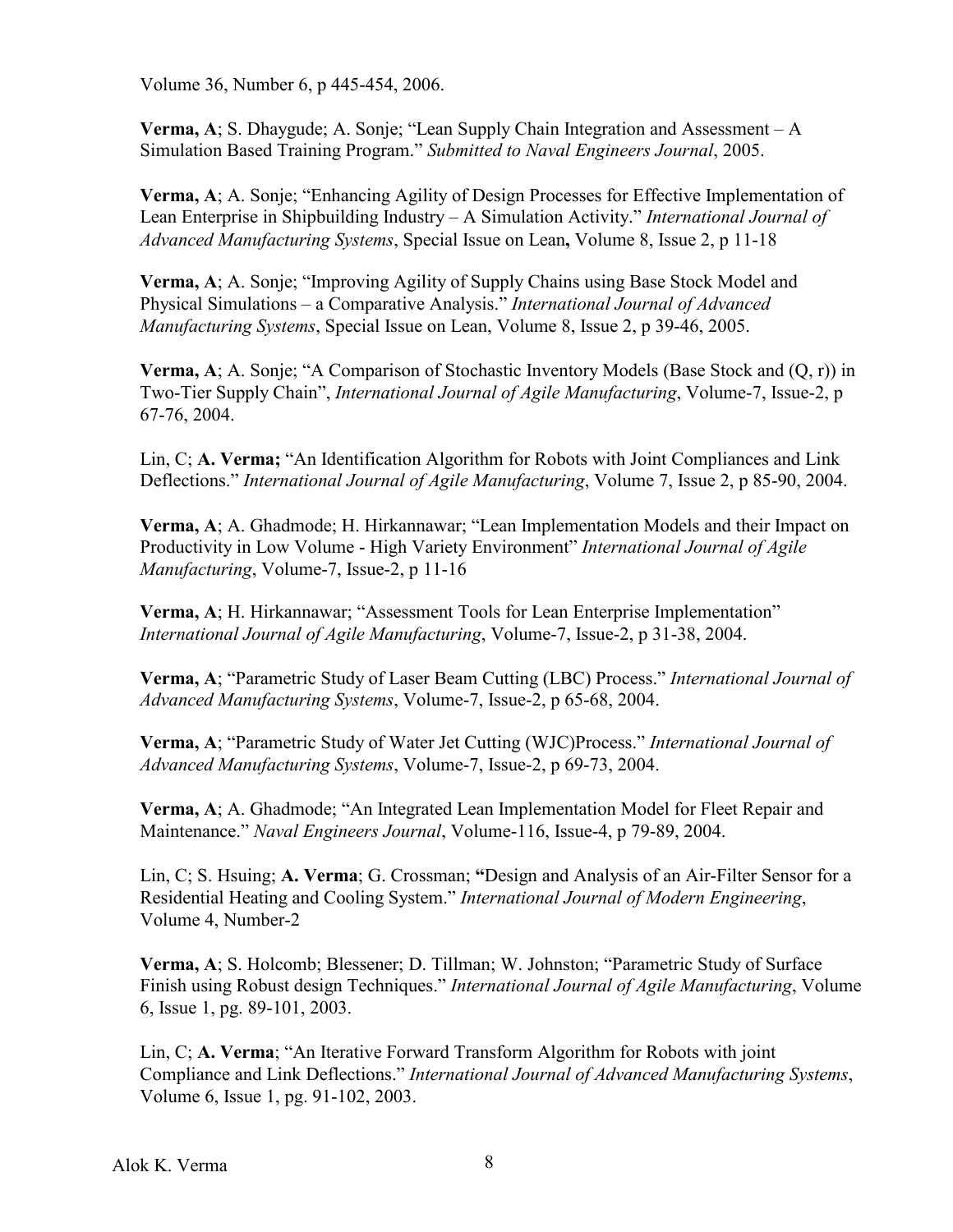**Verma, A**; C. Lin; "Parametric Study of the Efficacy of Cutting Process in Abrasive Jet Machining (AJM)." *International Journal of Advanced Manufacturing Systems*, Volume 4, Issue 2, pg. 119-125, 2002.

**Verma, A**; "A Generic Cost Model for Laser Processing of Materials Based upon Cost Estimation for Traditional Machining." *International Journal of Advanced Manufacturing Systems*, Volume 4, Issue 2, pg. 127-135, 2002.

El-Hady, N; **A. Verma**; "Instability of Compressible Boundary Layers along Curved Wall with Suction and Cooling." *AIAA Journal*, Vol. 22, No. 2, pages 206-213, 1984.

El-Hady, N; & **A. Verma**; (1084) "Goertler Instability of Compressible Boundary Layers." *AIAA Journal*, Volume 22, No 10, pages 1354-1355

## **CONFERENCE PUBLICATIONS:**

**Verma, A**; "Best Practices in STEM Education – Lessons Learnt" *Proceedings of the International Consortium for Research in Science and Mathematics Education – ICRSME"*, San Jose, Costa Rica, March 12-16, 2019.

**Verma, A.**, *"Institutionalizing Continuous Improvement Plan for Program Assessment"*, ICTIEE Conference, Madurai, India, Jan 8-10, 2018

**Verma, A.**, Adams, S., Lin, C., Flory, I., and Escobales, N., *"Institutionalizing Continuous Improvement Plan in an Engineering Technology Department – Closing the Loop"*, ASEE Annual Conference, Columbus, OH, June 25-28, 2017

Jovanovic, V., Rodrigo, R., Mize, M., **Verma, A.** "*Use of ePortfolio as Integrated Learning Strategy in Computer Integrated Manufacturing Online Course*", Engineering Technology Division*,* 2016 ASEE National Conference, June 26-29, New Orleans, LA.

Jovanovic, V., Popescu, O., Ayala, O., Tomovic, M., **Verma, A.** "*Embedding Online Based*  Learning Strategies into Engineering Technology Curriculum", Engineering Technology Division*,* 2016 ASEE National Conference, June 26-29, New Orleans, LA.

Lin, C., **Verma, A.**, Tomovic, M., and Jovanovic, V., "An Asynchronous Course/Laboratory Development for Automation Controls", ASEE Annual Conference, New Orleans, LA, June 25- 28, 2016

**Verma, A;** "Enhancing Agility of Supply Chains using Stochastic, Discrete Event and Physical Simulation Models." *Proceedings of the 5th International & 26th All India Manufacturing Technology, Design and Research Conference – AIMTDR 2014*, IIT Guwahati, India, December 10-12, 2014.

Jovanovic, V., Michaeli, J. G., Popescu, O, Moustafa, M. R., Tomovic, M., **Verma, A.**, Lin, C. "*Implementing Mechatronics Design Methodology in Mechanical Engineering Technology Senior Design Projects at the Old Dominion University*" ASEE National Conference 2014, June 15-18, Indianapolis, IN, 2014.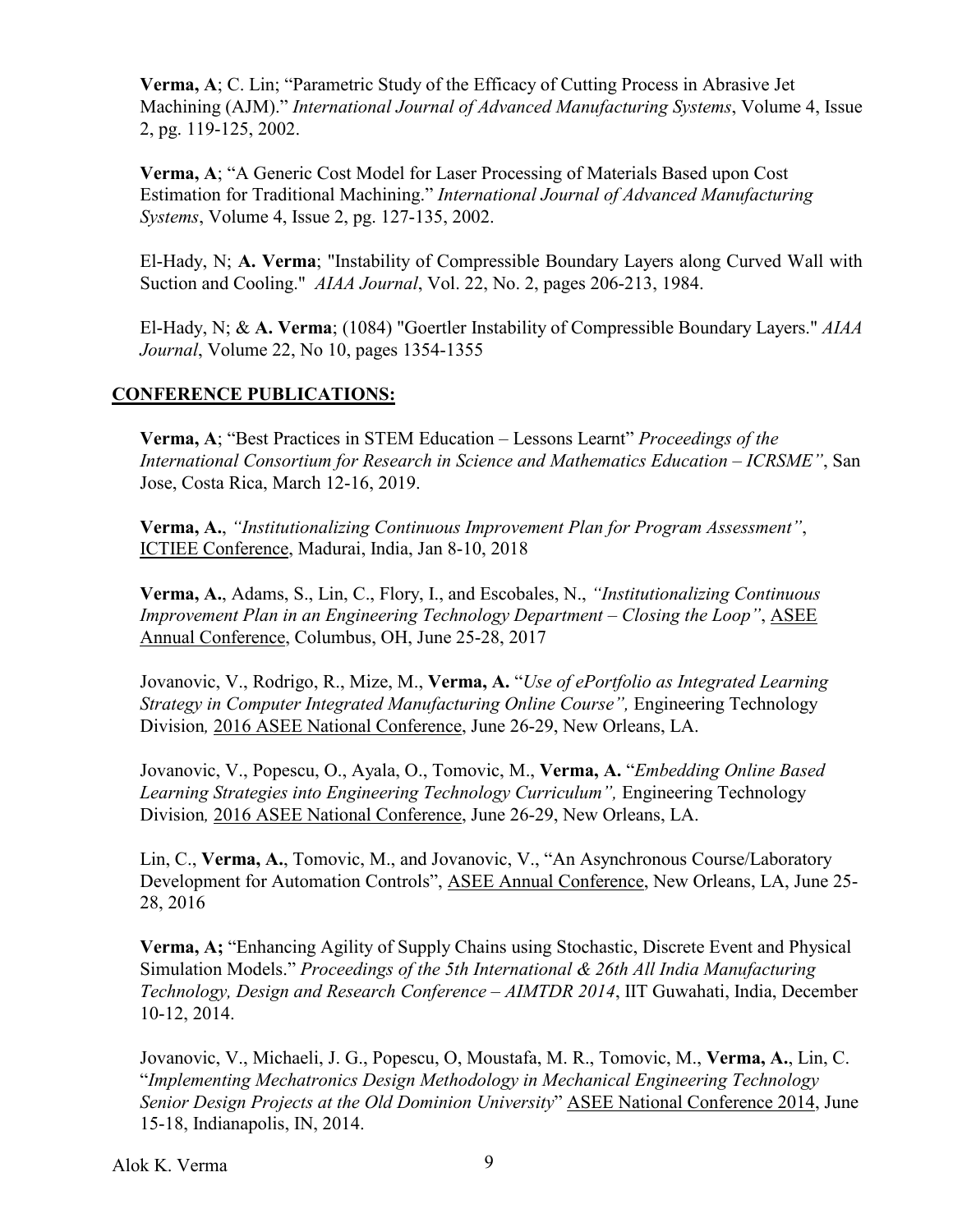**Verma, A**; "Stochastic Modeling and Validation of Three-tier Supply Chains using Multiple Tools." *Proceedings of the Joint International Conference on Engineering & Technology– IAJC/ISAM"*, Orlando, Florida, September 25-27, 2014.

**Verma, A**; G. Selby; N. Brown; V. Jovanovic and N. Luetke "Integrating Engineering design process in K-12 Curriculum in Virginia with project Based Learning." *Proceedings of the Joint International Conference on Engineering & Technology– IAJC/ISAM"*, Orlando, Florida, September 25-27, 2014.

Jovanovic, V; M. Debevec, N. Herakovic**; A. Verma;** and M. Tomovic; "Application of Digital Manufacturing in Manufacturing Process Support." *Proceedings of the Joint International Conference on Engineering & Technology– IAJC/ISAM*", Orlando, Florida, September 25-27, 2014.

Jovanovic, V; M. Tomovic**; A. Verma;** N. Luetke and S. Branch; "Addressing new Skills Needs for the Automotive Industry through a Motorsports Educational Pathway." *Proceedings of the Joint International Conference on Engineering & Technology– IAJC/ISAM*", Orlando, Florida, September 25-27, 2014.

**Verma, A.**, McKinney, S., Brown, N. & Berube, C. "Stem and the Sea". Society for Information Technology & Teacher Education International Conference. Vol. 2014, No. 1 (March 17, 2014) pp. 2803-2809.

**Verma, A**; A. Erande; A. Langlade; R. Macherla; "Measurement of Organizational Agility – An Assessment Tool. *"Proceedings of the 2nd International Conference on Intelligent Robotics, Automation and Manufacturing*", I.I.T. Indore, India, December 17, 2013.

Jovanovic, V; **A. Verma;** M. Tomovic "Developing an Option in Mechatronics System Design within the Mechanical Engineering Technology Program." *Proceedings of the 2013 International Forum on Systems and Mechatronics*, Guilin, China, July 22-25, 2013.

Jovanovic, V; **A. Verma;** M. Tomovic "Introduction to Mechatronics and Mechatronics System Design Course Development within the Mechanical Engineering Technology Program." *Proceedings of the 11th Latin American and Caribbean Conference for Engineering and Technology –LACCEI 2013*, Cancun, Mexico, August 14-16, 2013.

**Verma, A**; D. Reider; "Impact of STEM Focused Project Based Learning Activities on Career Disposition of K-12 Students." *Proceedings of the International Consortium for Research in Science and Mathematics Education – ICRSME"*, Granada, Nicaragua, March 13-16, 2013.

**Verma, A;** A. Erande; S. Shethna "Measurement of Organizational Agility – an Assessment Tool." *Proceedings of the 2012 International Forum on Systems and Mechatronics*, Virginia Beach, VA, August 6-9, 2012.

**Verma, A**; "Impact of STEM Focused Project Based Learning Activities on Career Education for K-12 and Community College Students" *Proceedings of the ASEE Conference*, San Antonio, Texas, June 10-13, 2012.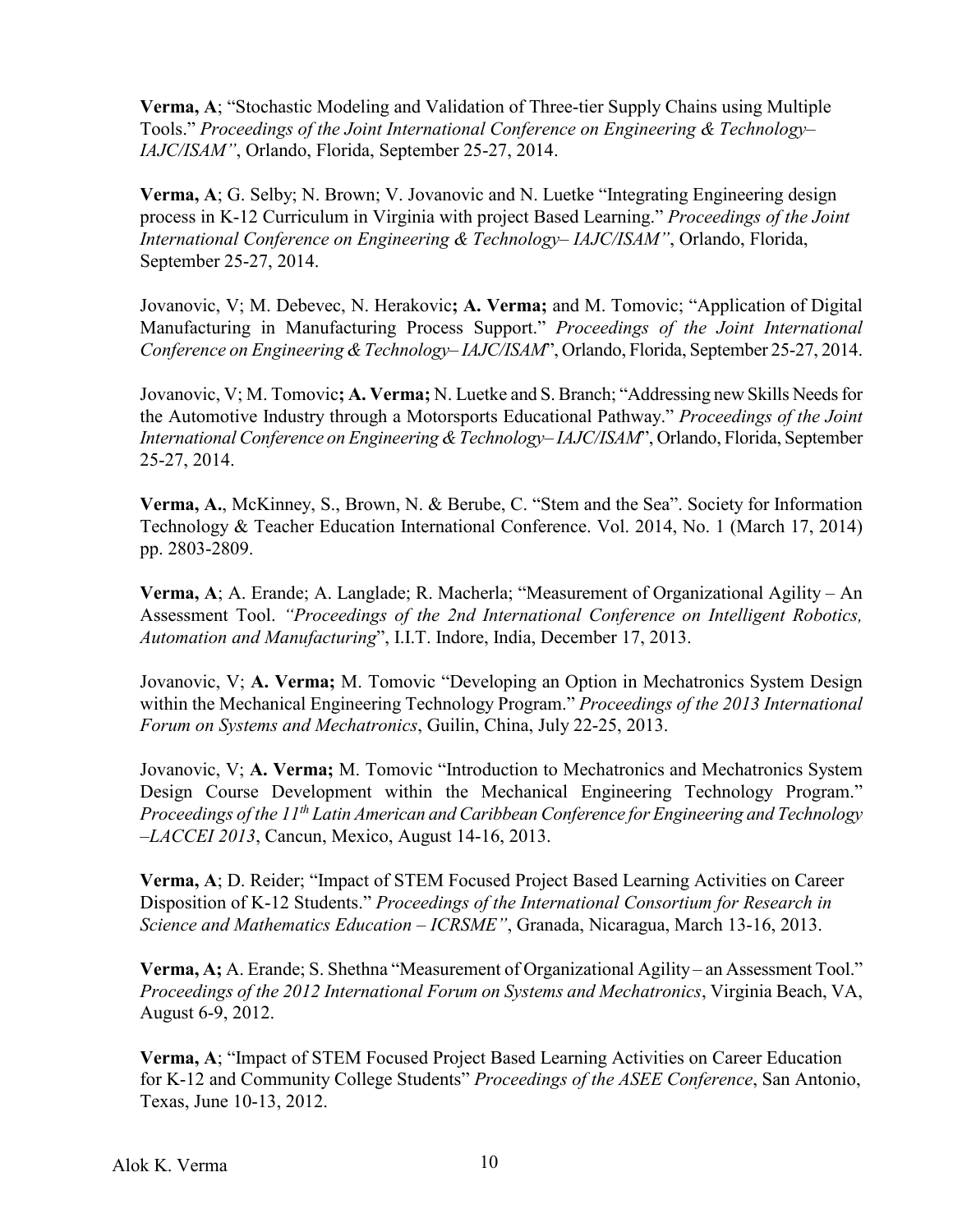**Verma, A**; Lalit K. Das; Prasanth Bollampalli, "Lean and Six Sigma in Creative Design Processes." *Proceedings of the International Conference on Agile Manufacturing*, Agra, India, December 18-20, 2011.

**Verma, A**; "National Workforce Consortium for Shipbuilding and Repair – Collaborating for Global Competitiveness." *Proceedings of the NSRP All Panel Meeting*, Newport News, Virginia, October 4-6, 2011.

**Verma, A**; "Creating Workforce for Marine Industry – Marine Tech and Marine Career Tech Projects." *Proceedings of the NSRP All Panel Meeting*, Newport News, Virginia, October 4-6, 2011.

**Verma, A**; "Marine Kits- Promoting Inquiry Based Learning in Introduction to Engineering Class." *Proceedings of the LEAN Educators Conference-2011*, University of Alabama Huntsville, Alabama, September 29 – October 1, 2011.

**Verma, A**; "Redesigning Freshmen Engineering Experience with Physical Simulations using Project Based Learning." *Proceedings of the LEAN Educators Conference-2011*, University of Alabama Huntsville, Alabama, September 29 – October 1, 2011.

**Verma, A**; "Impact of Project Based Learning in Introduction to Engineering /Technology Class." *Proceedings of the ASEE Conference*, Vancouver, Canada, June 26-29, 2011.

**Verma, A**; M. Talaiver; S. McKinney; D. Dickerson; S. Dwivedi; D. Chen "Attracting K-12 Students towards Engineering Disciplines with Project Based Learning Modules." *Proceedings of the ASEE Conference*, Vancouver, Canada, June 26-29, 2011.

**Verma, A**; M. Talaiver; S. McKinney; D. Dickerson; S. Dwivedi; D. Chen "MarineTech Project – Engaging K-12 Students in Shipbuilding, Repair and Maritime Careers –SBRCD Project." *Proceedings of the 22nd Annual International SITE 2011 Conference*, Nashville, TN March 7- 11, 2011.

**Verma, A**; L. Das; A. Erande, "Creative Lean Design Process." *Proceedings of the ICORD-2011 Conference, Indian Institute of Science*, Bangalore, India, Jan 9-12, 2011.

Dickerson, D.L., McKinney, S., **Verma, A.,** Horne, P., & Hotchkiss, R. Understandings of density and buoyancy. Presented at the Annual Meeting of the American *Educational Research Association Conference*, Denver, CO, May 2010.

**Verma, A;** "Redesigning Freshmen Engineering Experience with Physical Simulations using Project Based Learning." *Proceedings of the LAI/LEAN Educators Conference-2010,* Embry Riddle University, Daytona Beach, FL, May 19 - 21, 2010.

**Verma, A**; S. McKinney; "Engaging Students in STEM Careers with Project Based Learning – MarineTech Project." *Proceedings of the ICRSME XIII Conference*, Lamanzanilla, Mexico, March 9-12, 2010.

**Verma, A**; M. Talaiver; S. McKinney; D. Dickerson; S. Dwivedi; D. Chen "Project Based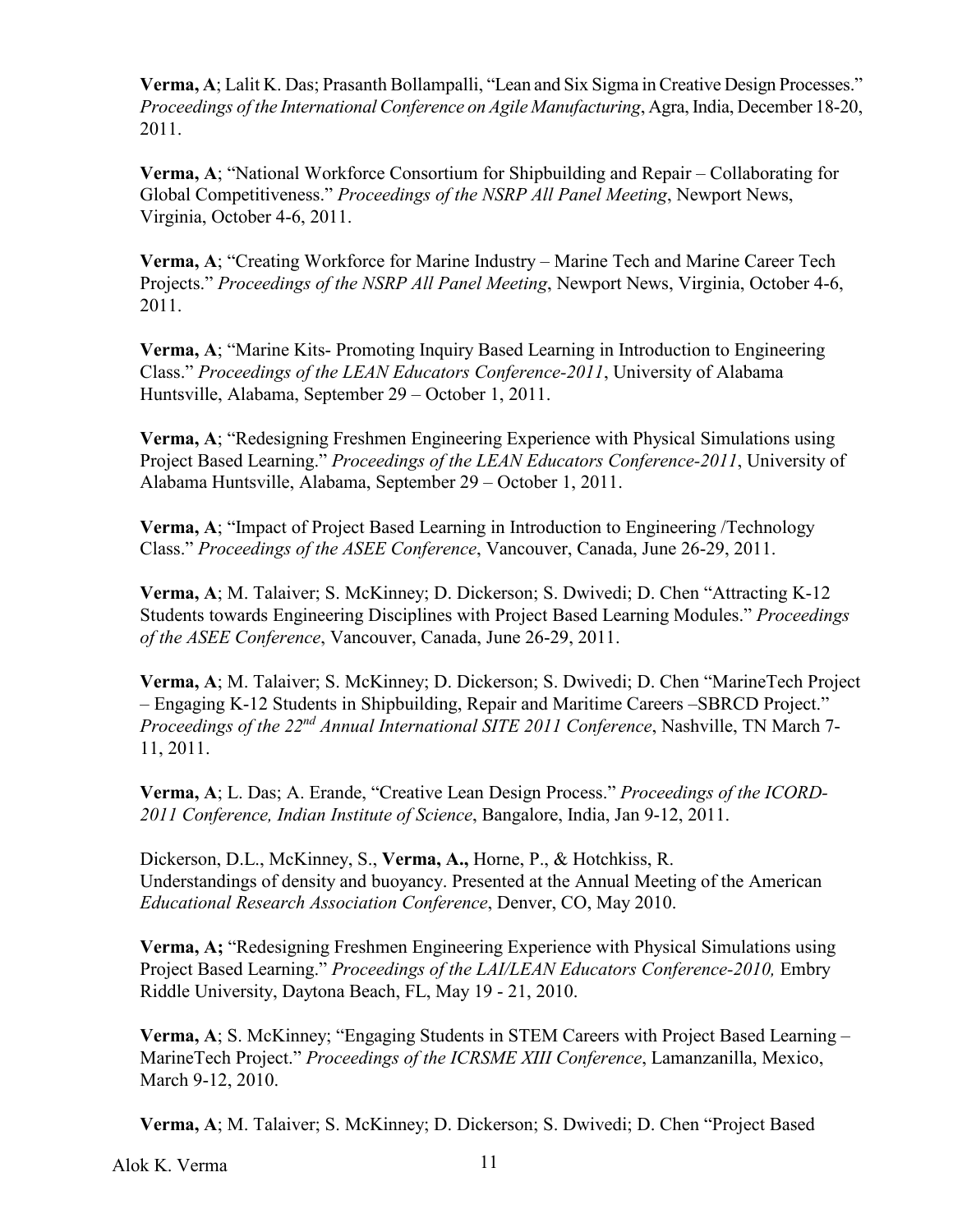Learning for STEM Education with Focus on Marine Industry - MarineTech Project." *Proceedings of the HICE Conference*, Honolulu, Hawaii, January 7-10, 2010.

**Verma, A**; "Marine Kits - Hands-on Activities to Engage Students." *Proceedings of the VAST Conference*, Washington, DC, November 5-7, 2009.

**Dickerson, D**; P. Horne, R. Hotchkiss, S. McKinney, and A. Verma "MarineTech - Density, Buoyancy, and Boats." *Proceedings of the VAST Conference*, Washington, DC, November 5-7, 2009.

**Verma, A**; M. Talaiver; S. McKinney; D. Dickerson; D. Chen "MarineTech Project - Attracting Students towards Math and Science Careers in Shipbuilding and Repair Industry." *Proceedings of the SNAME Annual Conference*, Providence, RI, October 20-24, 2009.

**Verma, A;** H. Bao; T. Kulkarni "Demonstrating Impact of LEAN through a Business Process Simulation." Proceedings of the *IERC-09 Conference,* Miami, FL, May 30 - June 3, 2009.

**Verma, A;** "Role of Industrial Advisory Committee in the Assessment and Continuous Improvement Process of Engineering Technology Programs." Proceedings of the *ABET Best Practices Symposium,* Indianapolis, IN, April 3- 4, 2009.

**Verma, A**; S. Dhayagude, "Implementing Lean in the Design Processes – Validation using Physical Simulations." *Proceedings of the ICORD-09 Conference, Indian Institute of Science*, Bangalore, India, Jan 6-10, 2009.

Hans Raj. K; RS. Sharma; **A. Verma**, "Optimization of Hot Extrusion Process for Agile Manufacturing Using Neuro-Fuzzy Hybrid Evolutionary Computational Technique." *Proceedings of the International Conference on Agile Manufacturing*, Western Michigan University, July 16-18, 2008.

Erande. A; **A. Verma**; "Comprehensive Agility Measurement tool." *Proceedings of the International Conference on Agile Manufacturing*, Western Michigan University, July 16-18, 2008.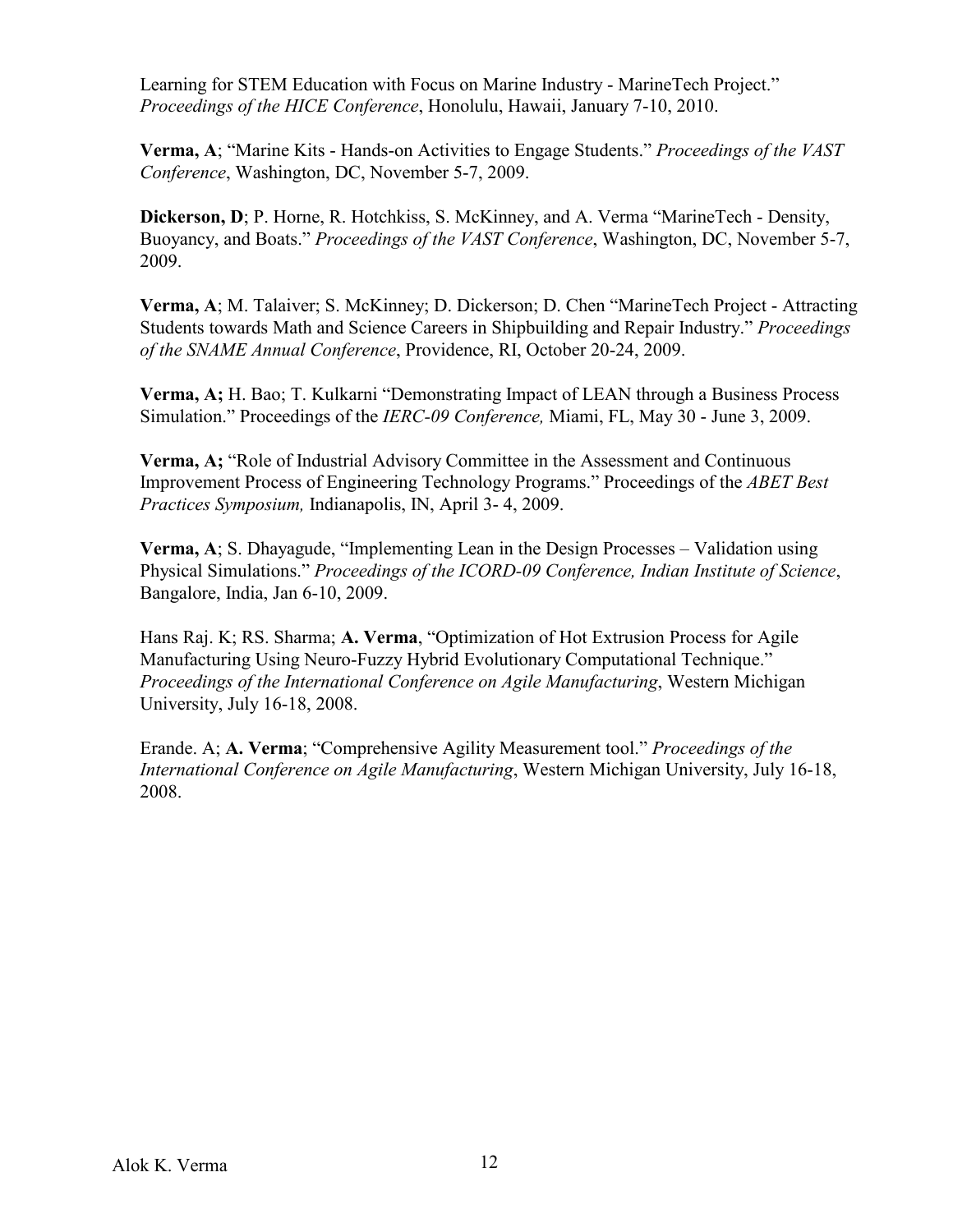**Verma, A**; "University Industry Partnership to Improve Future Workforce in Marine Industry." *Proceedings of the SOCP Maritime Education Conference*, Linthicum Heights, MD, April 1-2, 2008.

**Verma, A**; "Outcome Based Assessment and Continuous Improvement Model for Engineering Technology Programs." *Proceedings of the ASME International Congress*, Seattle, WA, November 11-15, 2007

**Verma, A**; "Enhancing Student Learning in Engineering Technology Programs – A Case for Physical Simulations." *Proceedings of the ASEE Annual Conference*, Honolulu, HI, June 24-27, 2007.

**Verma, A**; C. Considine; "Improving Shipbuilding and Repair Workforce through Career Day Events." *Proceedings of the LAI Plenary Conference*, Cambridge, MD, April 18, 2007.

**Verma, A**; G. Crossman; "An Assessment and Continuous Improvement Model for ET Programs." *Proceedings of the CIEC 2007 conference*, Palm Springs, CA, February 6-9, 2007

**Verma, A**; "Stochastic Models for Enhancing Agility of Supply Chains." *Proceedings of the IJME-INTERTECH 2006 Conference*, Kean University, NJ. October 19-21, 2006.

Dean, A; G. Crossman; "Developing a New Program in Marine Engineering Technology." Tony Dean, Gary Crossman, **Alok K. Verma**, Issac L. Flory and Nidal Dahman, Proceedings of the IJME-INTERTECH 2006 Conference, Kean University, NJ. October 19-21, 2006.

**Verma, A**; "Lean Instruction and Research at ODU." *Proceedings of the Annual Meeting of the LAI Ed Net Meeting*, Worcester Polytechnic University, MA, October 16-18, 2006.

**Verma, A**; J. Devulapalli; "Development of a Board Game Simulation Activity for Value Stream Mapping and Analysis Training." *Proceedings of the Annual Meeting of the LAI Ed Net Meeting*, Worcester Polytechnic University, MA, October 16-18, 2006.

**Verma, A**; "Streamlining Production Scheduling through Physical Simulations." *Proceedings of the Ship Production Symposium, SNAME Maritime Technology Conference*, Fort Lauderdale, FL, October 10-13, 2006.

Chowdiah, M; **A. Verma**; "Agility for 21st Century Enterprises." *Proceedings of the International Conference on Agile Manufacturing*, July 18-21, 2006.

Hans Raj. K; R. Setia; V. Upadhyay, **A. Verma**; "Neuro-Fuzzy Modeling of End Milling Process." *Proceedings of the International Conference on Agile Manufacturing*, July 18-21, 2006.

Hans Raj. K; RS. Sharma; R. Setia; V. Upadyay; **A. Verma**; "Modeling of Micro End Milling Operations with Artificial Neural Networks." *Proceedings of the International Conference on Agile Manufacturing*, July 18-21, 2006.

**Verma, A**; "Enhancing Manufacturing Instruction in Lean Manufacturing through Physical Simulations." *Proceedings of the International Conference on Agile Manufacturing*, July 18-21,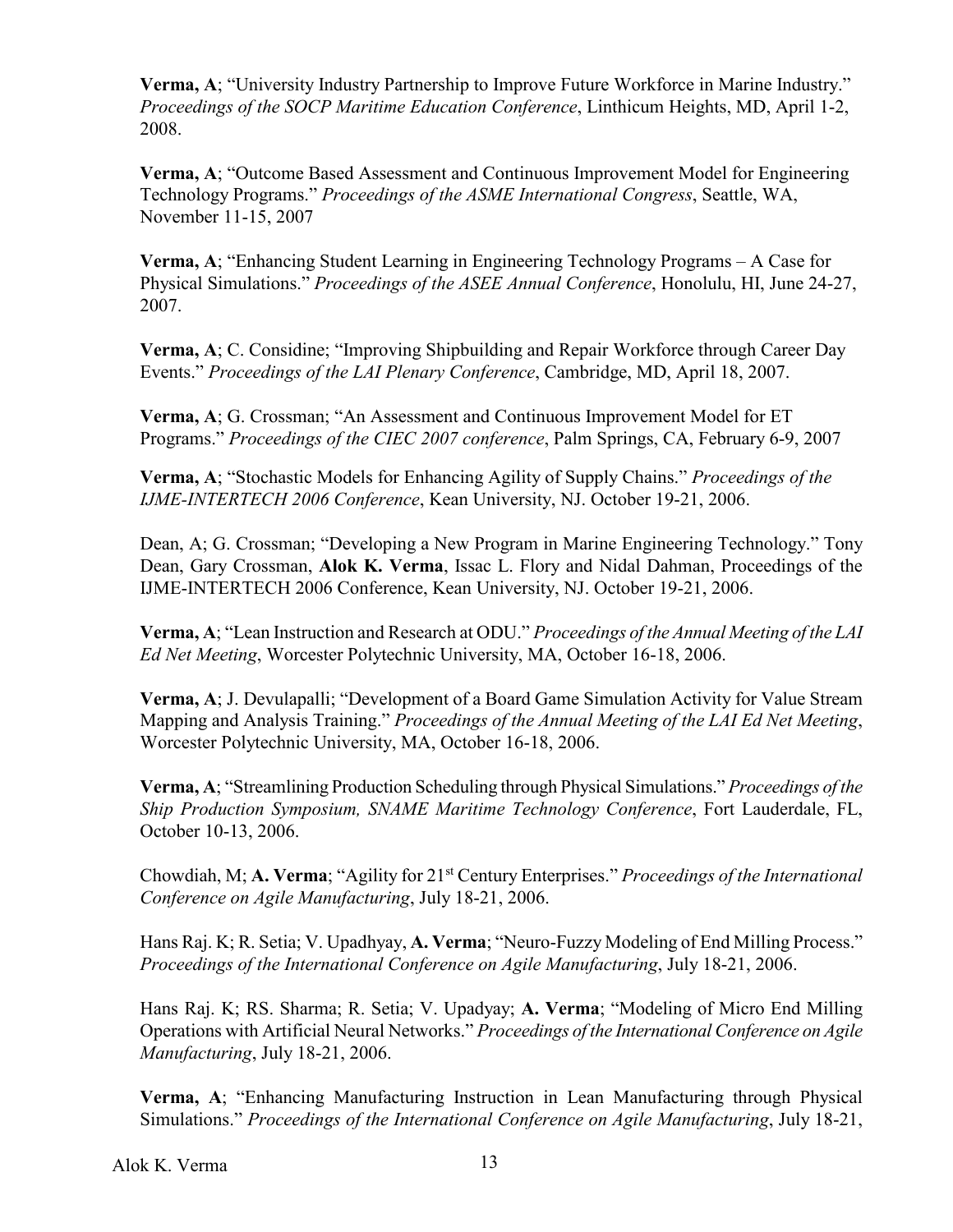2006.

**Verma, A**; G. Crossman; "An Assessment and Continuous Improvement Model for Engineering Technology Programs." *Proceedings of the ASEE Annual Conference*, June 2006.

**Verma, A**; "Teaching Lean Manufacturing Concepts using Physical Simulations within Engineering Technology Program." Proceedings of the ASEE Annual Conference, June 2006.

Dean, T; G. Crossman; **A. Verma**; I. Flory; N. Dahman; "Developing a New Program in Marine Engineering Technology." *Proceedings of the ASEE Annual Conference*, June 2006.

Zhou, G; **A. Verma**; G. Crossman; O. Baysal; "Onboard Data Processing for Hazard Detection and Prediction." *Proceedings of the 3rd International Symposium on Future Intelligent Earth Observation Satellites*, May 23-25, 2006

**Verma, A**; "Lean Supply Chain Integration and Assessment – A Simulation Based Training Program." *Proceedings of the 26th Annual ASEM Conference*, Virginia Beach, VA, October 26- 29, 2005

**Verma, A**; "Lean Implementation in Ship Repair and Maintenance – A Simulation Activity." *Proceedings of the Fleet Maintenance Symposium*, San Diego, CA, September 2005.

**Verma, A**; "Enhancing Agility of Design Processes for Effective Implementation of Lean Enterprise in Shipbuilding Industry – A Simulation Activity." *Proceedings of the International Conference on Agile Manufacturing*, Helsinki, July 2005.

**Verma, A**; "Improving Agility of Supply Chains using Base Stock Model and Physical Simulations – a Comparative Analysis." *Proceedings of the International Conference on Agile Manufacturing*, Helsinki, July 2005.

**Verma, A**; "Promoting Faculty Development with ASEE/NASA Fellowship Programs - Parametric Study of Laser Beam Cutting (LBC) Processes – A Case Study." *Proceedings of the ASEE Annual Conference*, June 2004.

**Verma, A**; S. Christman; J. Hughes; "Enhancing Instruction in Lean Manufacturing through Development of Simulation Activities in Shipbuilding Operations." *Proceedings of the ASEE Annual Conference*, June 2004.

**Verma, A**; "Enhancing MET Curriculum with Applied Research Experience for Faculty - Parametric Study of Water Jet Cutting (WJC) Processes – A Case Study." *Proceedings of the ASEE Annual Conference*, June 2004.

**Verma, A**; H. Bao; K. Nagarathnam; "Comparison of Cost Factors in Laser Processing of Materials and Traditional Metal Cutting Processes." *Proceedings of the ASME International Congress*, November 2002.

**Verma, A**; "Teaching Design and Automation Principles through a National Robotics Competition." *Proceedings of the ASME International Congress*, November 2002.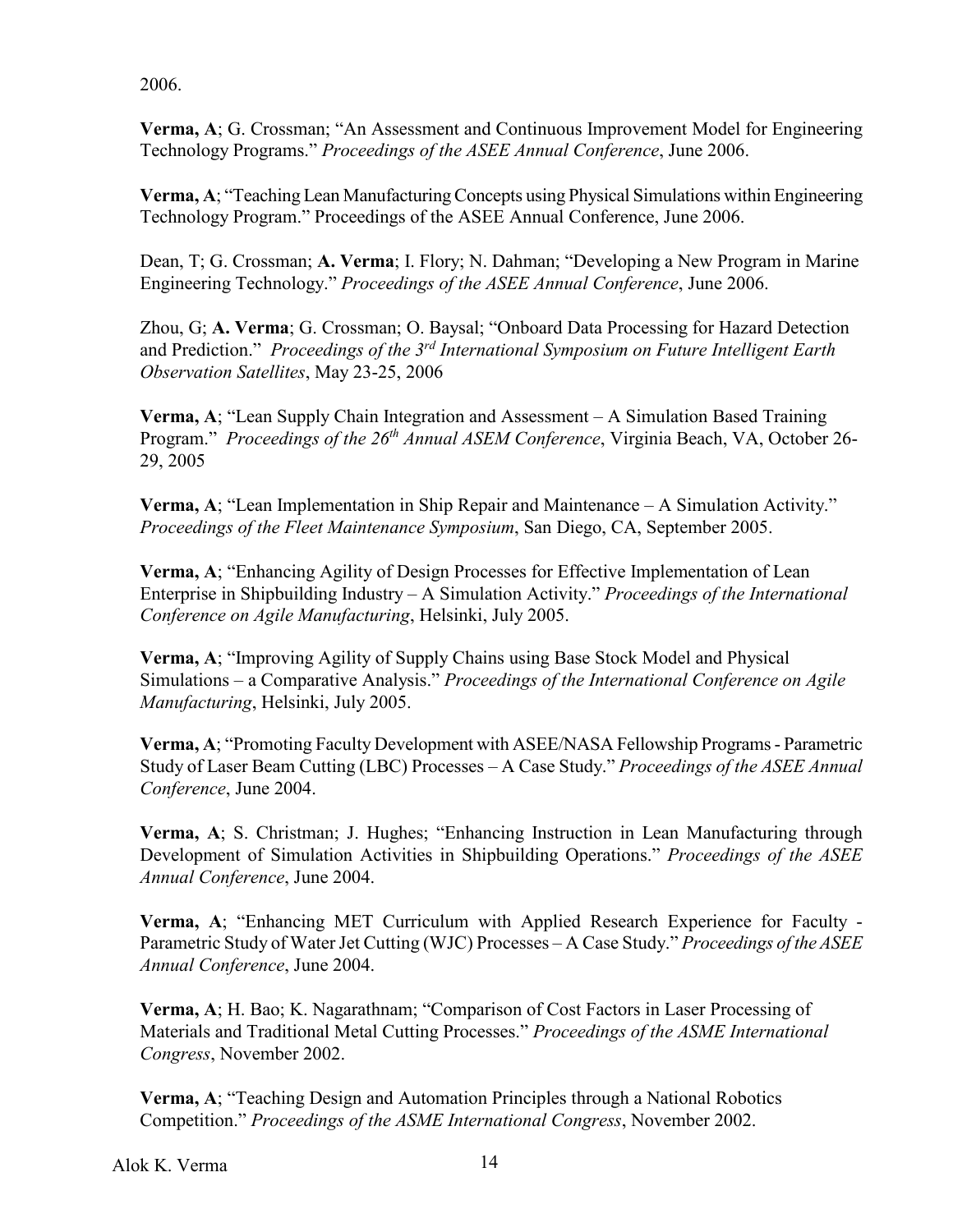**Verma, A**; R. Gibson; G. Haltiwanger "Productivity Improvement in Sheet Metal Indsutry using Discrete Event Simulation Software." *Proceedings of the PROMODEL User's Conference*, July 2002.

**Verma, A**; "Using Discrete Event Simulation Software in a MET program." *Proceedings of the ASME International Congress*, November 2001.

**Verma, A**; "Meeting Research and publication Requirements in an UG ET Program through Senior design Projects." *Proceedings of the ASEE Annual Conference*, June 2001.

**Verma, A**; "Innovative Student Research Projects". *Proceedings of the ASEE annual conference*, June 2001.

**Verma, A**; "Effect of Various Parameters on the Efficacy of Cutting Process in Abrasive Jet Machining." *Proceedings of the ASME International Congress*, November 2000.

**Verma, A**; "Automated Batch Assembly of Miniature Pressure Sensors used in Aerospace Industry." *Paper Number 98-WA/MET, ASME International Congress*, November 1998.

**Verma, A**; R. Unal; C. Lukens; J. Shelton; "Material removal Process in Abrasive Jet Machining". *Paper number 96-WA/MET-11, ASME, International Mechanical Engineering Congress*, November 1996.

William, S; **A. Verma**; "Long-Term Performance of Old Dominion University Engineering Technology Graduates." *Proceedings of the ASEE annual conference*, June 1996.

**Verma, A**; "Applied Research in Abrasive Jet Machining." *Paper number 95-WA/MET-2, ASME, International Mechanical Engineering Congress*, November 1995.

**Verma, A**; "Articulation Issues in a Statewide Televised Engineering Technology Program." *Paper number 95-WA/MET-1, ASME, International Mechanical Engineering Congress*, November 1995.

**Verma, A;** G. Crossman; "A Mobile Instructional Laboratory to Supplement the Televised Program in Engineering Technology." *Proceedings of the ASEE annual conference*, June 1995.

**Verma, A;** C. Lin; A. Blishak; "Interfacing a Personal Computer and an Industrial Robot in a Manufacturing Cell." *Paper number 94-WA/MET-1, ASME International Congress*, November 1994.

**Verma, A;** G. Crossman; "Bringing Industry and Academia Together with Applied Research Projects." *Proceedings of the ASEE annual conference*, June 1994.

**Verma, A**; "Applied Research in Electric Discharge Wire Cutting Process". *Paper number 93- WA/MET-7, ASME Winter Annual Meeting in New Orleans*, Louisiana, November 29, 1993.

**Verma, A**; "Curriculum Design for Televised Instruction in Engineering Technology". *Proceedings*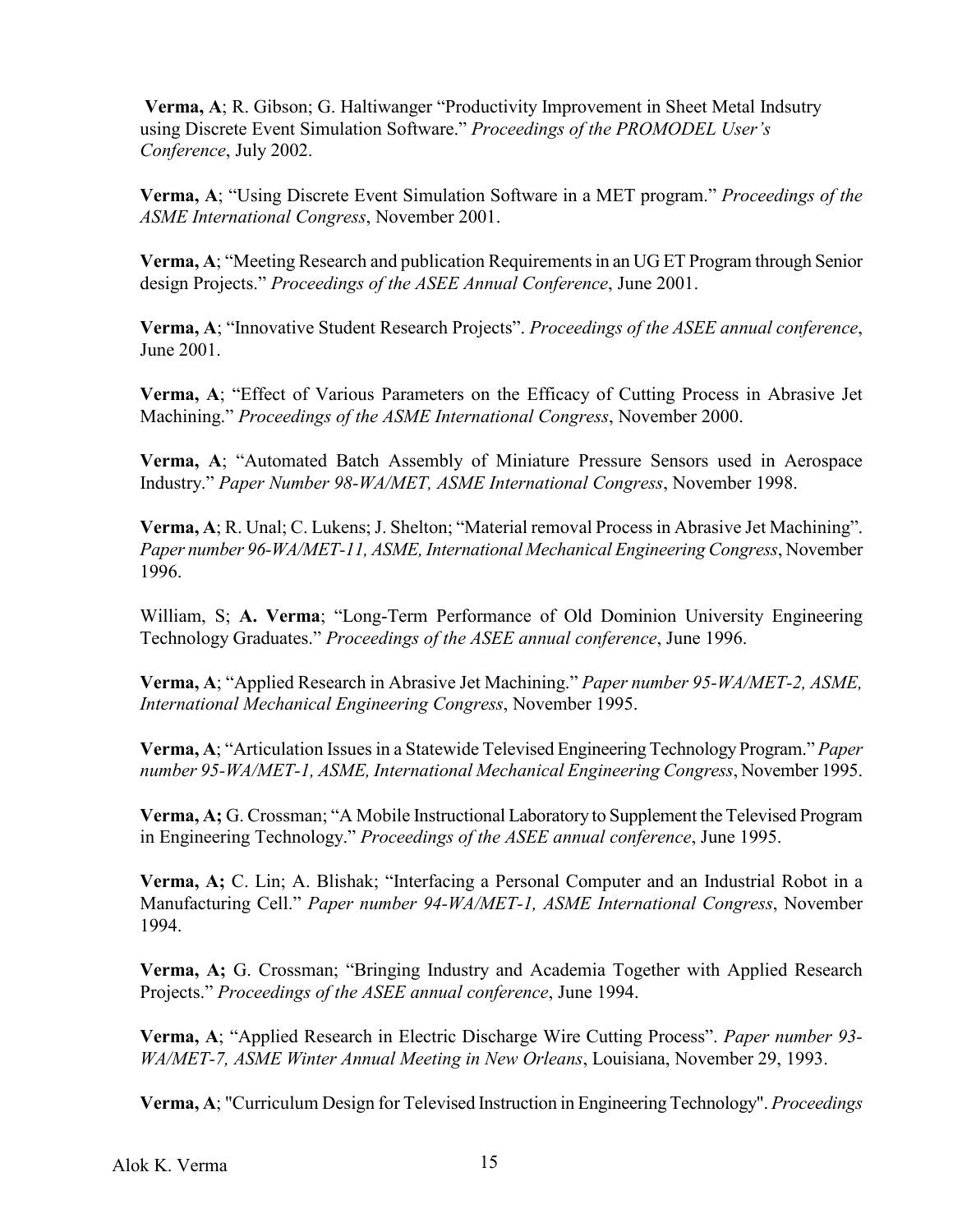*of the ASEE annual conference at University of Illinois at Urbana-Champaign*, June 20-23,1993.

**Verma, A;** L. Richards; "Televised Instruction: A Technological Boon or Bane". *Proceedings of the ASEE annual conference at University of Illinois at Urbana-Champaign*, June 20-23,1993.

**Verma, A;** S. William; G. Crossman; "Televised Instruction in Engineering Technology: The 2+2 Program at Old Dominion University". *Proceedings of the ASEE annual conference at University of Illinois at Urbana-Champaign*, June 20-23,1993.

**Verma, A;** S. Cupschalk; "Cutting Small Diameter Tubing with Electric Discharge Machining". *Paper number 92-WA/MET-3, ASME Winter Annual Meeting in Anaheim*, CA, November 11, 1992.

**Verma, A;** R. Michel; "Power and Energy Emphasis in Mechanical Engineering Technology Program". *Paper number 92-WA/MET-2, ASME Winter Annual Meeting in Anaheim*, CA, November 11, 1992.

**Verma, A;** B. Zhao; "Implementing Advanced Manufacturing Technology in Organizations: A Socio-Technical Systems Analysis." *Proceedings of the International Engineering Management Conference,* Eatontown, NJ, October 1992.

**Verma, A**; "Design of a pneumatic end effector for a robot for lapping operation of small parts." *Proceedings of the ASEE annual conference in Toledo*, OH, June 1992.

**Verma, A;** S. William; "Televised Engineering Technology Instruction- The ODU two plus two program". *Proceedings of the regional conference of the ASEE*, Norfolk, VA, April 1992.

**Verma, A**; "Human Factors considerations in the design of a Teach-Pendant." *Published in the proceedings of the 5th International Conference on CAD/CAM, Robotics and Factories of the Future*, Norfolk, VA, pages 632-637, December 4-6, 1990.

## **BOOKS and BOOK CHAPTERS:**

**Verma, Alok**, Initiatives in Mathematics and Science Education with Global Implications*,* Book Chapter, Eds. Mark Bloom and Sarah Quebec Fuentes, International Consortium for Research in Science and Mathematics Education, ISBN No. TBD, 2019.

**Verma, Alok**, Initiatives in Mathematics and Science Education with Global Implications*,* Book Chapter, Eds. Donna F. Berlin and Arthur L. White, International Consortium for Research in Science and Mathematics Education, ISBN No. 0-9727338-5-X, 2014.

K. Hans Raj**, Verma, Alok**, Agile Manufacturing Systems, International Consortium for Research in Science and Mathematics Education, December 2011.

**Verma, Alok**, Science and Mathematics Education: International Innovations, Research, and Practices*,* Book Chapter – "Engaging Students in STEM with Project-based Learning: Marine Tech Project*"*, Eds. Donna F. Berlin and Arthur L. White, International Consortium for Research in Science and Mathematics Education , October, 2011.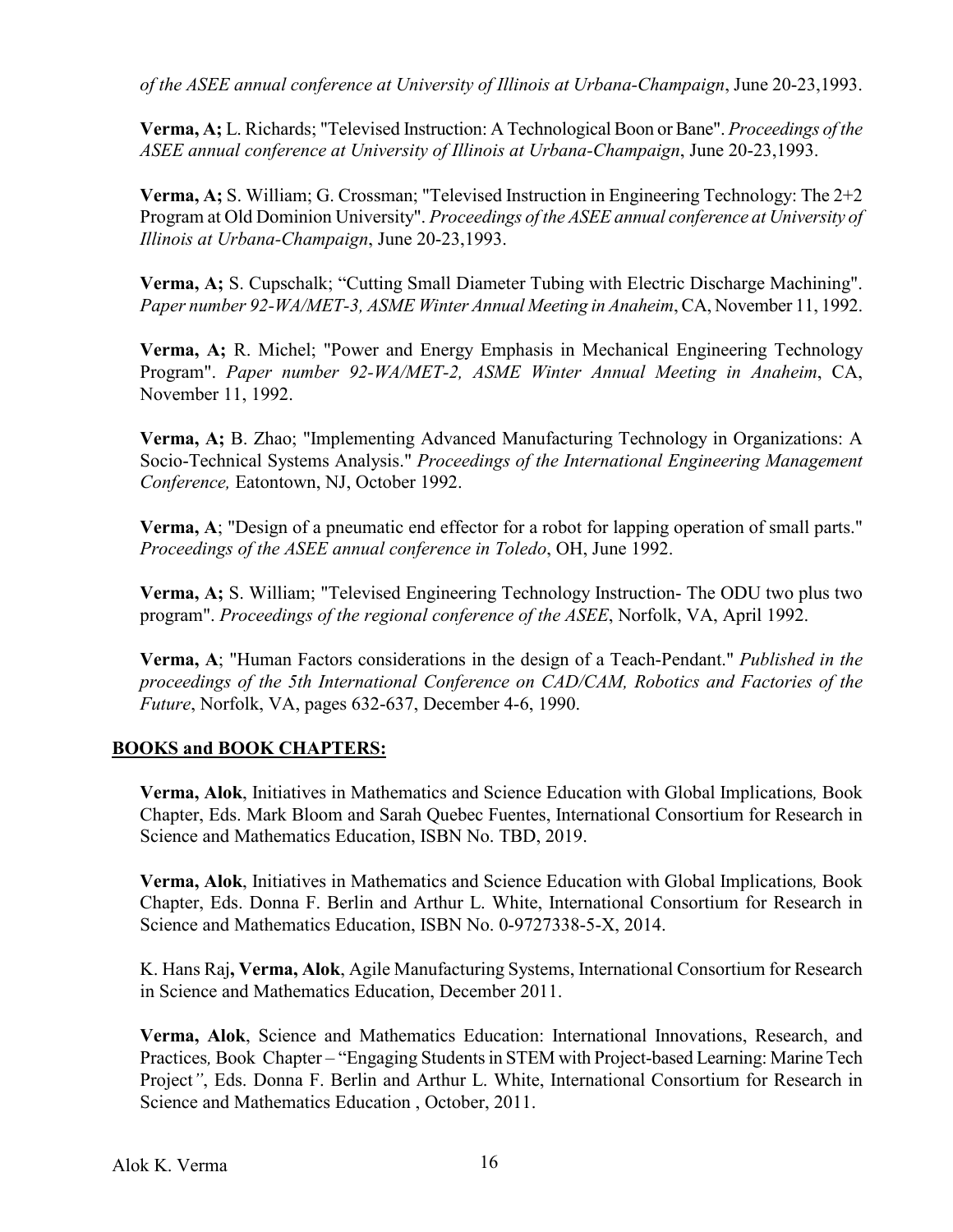Guest Editor, International Journal of Agile Manufacturing, Special Issue on ICAM-2006, Volume 9, Issue 2, 2006.

Editor - Proceedings of the "International Conference on Agile Manufacturing", Alok K. Verma July 2006.

Guest Editor, International Journal of Advanced Manufacturing Systems, Special Issue on Lean Manufacturing, Volume 8, Issue 2, 2005.

Editor, "CAD/CAM, Robotics and Factories of the Future". Two Volumes, Vol.-I, "Concurrent Engineering" and Vol.-II, "Flexible Automation". Springer-Verlag. Co-editors, Dr. Suren Dwivedi and Dr. John Sneckenberger, August 1991.

Contributing Author to "Engineering Exam File Series-Dynamics" published by Engineering Press, Inc., pages 2, 10, 19, 65, 74, 78, 174, 195, 330, and 340, 1985.

Contributing Author to "Robotics and Factories of the Future," published by Springer Verlag, pages 732-752, 1984.

## **CREATIVE WORKS:**

Visited five premier institutions in India to establish linkages and to invite scholars for India Forum at ODU. The team met with representatives of Delhi University, Jamia Milia Islamia University, Indian Institute of Technology, Indian Institute of Science and Indian Institute of Management. Seven scholars visited ODU in November 2004 to participate in India Forum and two MOU's were signed as a result, 2004.

Developed a CD ROM based course in Dynamics for Navy College at ODU, 2002.

Developed a program in Nuclear Engineering Technology for the U.S. Navy, 1999.

Instrumental in establishment of Industrial Manufacturing Productivity Assessment Center□(IMPAC) at ODU in 1996.

Visited Kuwait in 1996 along with the then Dean of College of Health Sciences to establish articulation agreements between the Engineering Technology Programs at ODU and the Public Authority of Applied Education and Training (PAAET). As a result of this agreement at least 20 fully funded students from Kuwait joined the engineering and technology programs in subsequent years, 1996.

Played a key role in developing proposal for the TechQuest Center through the Virginia Space Grant Consortium for the improvement of post-secondary education in the state of Virginia. Strand leader for High Performance Manufacturing group. 1994-95

Established an innovative televised upper-division program in Mechanical Engineering Technology for non-traditional students. This program is currently televised to more than 26 community college locations.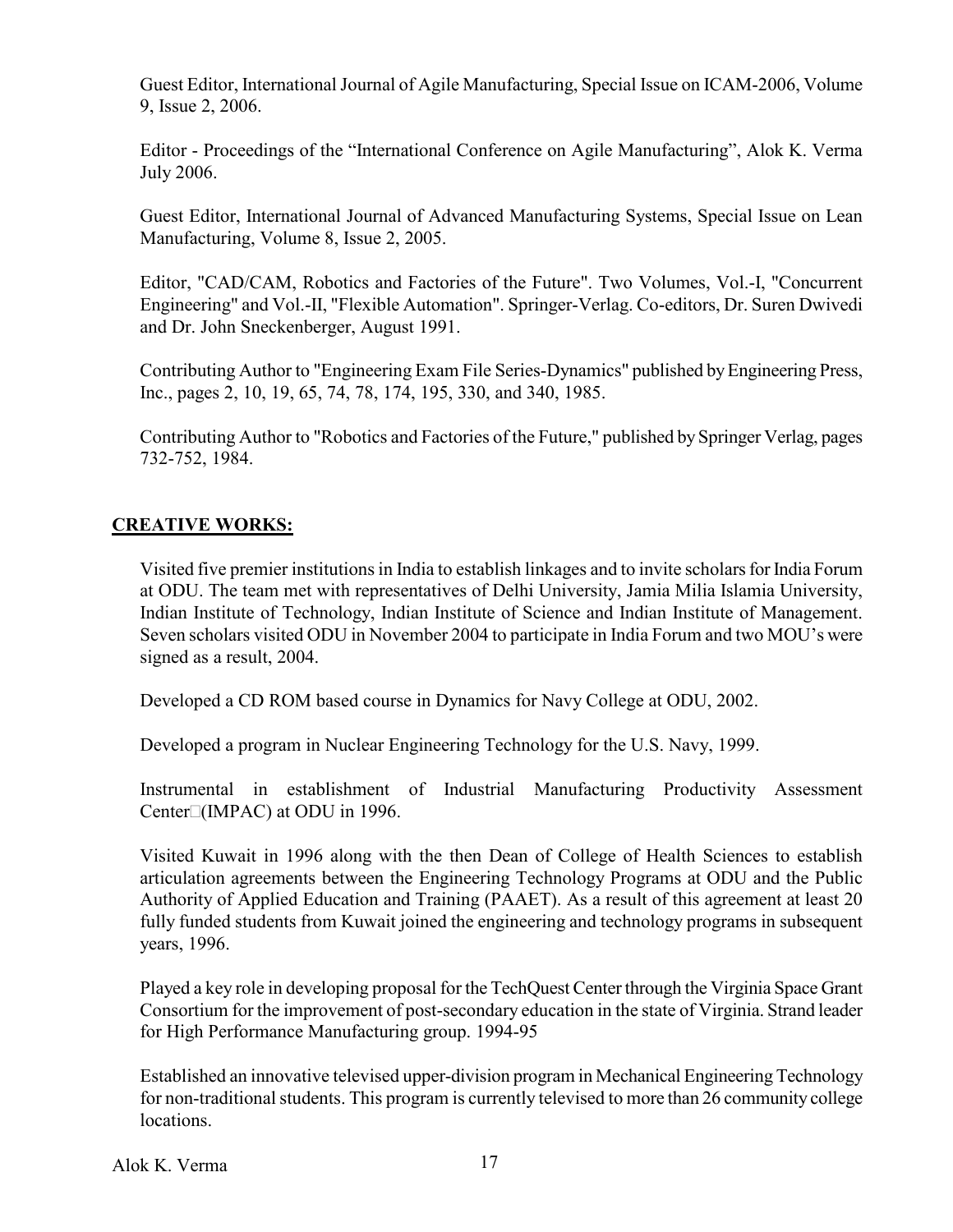Initiated the effort to develop a new program in Automated Manufacturing.

Guided the effort for a major review of curriculum as chairman, which resulted in increased emphasis in project-oriented courses and increased utilization of computer-based instructions, 1989.

Played a key role in obtaining funding for the IBM CIM center at Old Dominion University. The College of Engineering and Technology was awarded more than \$2M of hardware and software and direct technical assistance.

Helped two school systems in Tidewater Area develop and teach pilot programs in robotics for gifted and talented students, 1987.

A proposal for the development of curriculum and laboratory in automated manufacturing engineering. The proposal presented a three-year plan for course offerings and discusses the equipment, budget, and space requirements. The proposal formed the basis for the development of Automated Manufacturing Laboratory at Old Dominion University, June 1983.

Developed five new courses- "Numerical Control in Design and Production", and "Introduction to Robotics", 1984; Advanced Manufacturing Processes,1992; Computer Integrated Manufacturing, 1992; and Production Planning & Management, 1995.

## **TECHNICAL REPORTS:**

**Verma, A;** S. McKinney; D. Dickerson; S. Dwivedi; J. Whiteley "Marine Career Tech Project-Annual Report, Year-4." *National Science Foundation*, October 2013.

**Verma, A;** W. Lawrence; "Virginia STEM Connect Project- Annual Report, Year-2." *Department of Education*, *Virginia,* September 2013.

**Verma, A;** S. McKinney; D. Dickerson; S. Dwivedi; J. Whiteley "Marine Career Tech Project-Annual Report, Year-3." *National Science Foundation*, October 2012.

**Verma, A;** W. Lawrence; "Virginia STEM Connect Project- Annual Report, Year-1." *Department of Education*, *Virginia,* September 2012.

**Verma, A;** M. Talaiver; S. McKinney; D. Dickerson; S. Dwivedi; D. Chen "MarineTech Project- Annual Report, Year-3." *National Science Foundation*, January 2012.

**Verma, A;** S. McKinney; D. Dickerson; S. Dwivedi; J. Whiteley "Marine Career Tech Project-Annual Report, Year-2." *National Science Foundation*, October 2011.

**Verma, A;** M. Talaiver; S. McKinney; D. Dickerson; S. Dwivedi; D. Chen "MarineTech Project- Annual Report, Year-2." *National Science Foundation*, October 2010.

**Verma, A;** S. McKinney; D. Dickerson; S. Dwivedi; J. Whiteley "Marine Career Tech Project-Annual Report, Year-1." *National Science Foundation*, October 2010.

**Verma, A;** M. Talaiver; S. McKinney; D. Dickerson; S. Dwivedi; D. Chen "MarineTech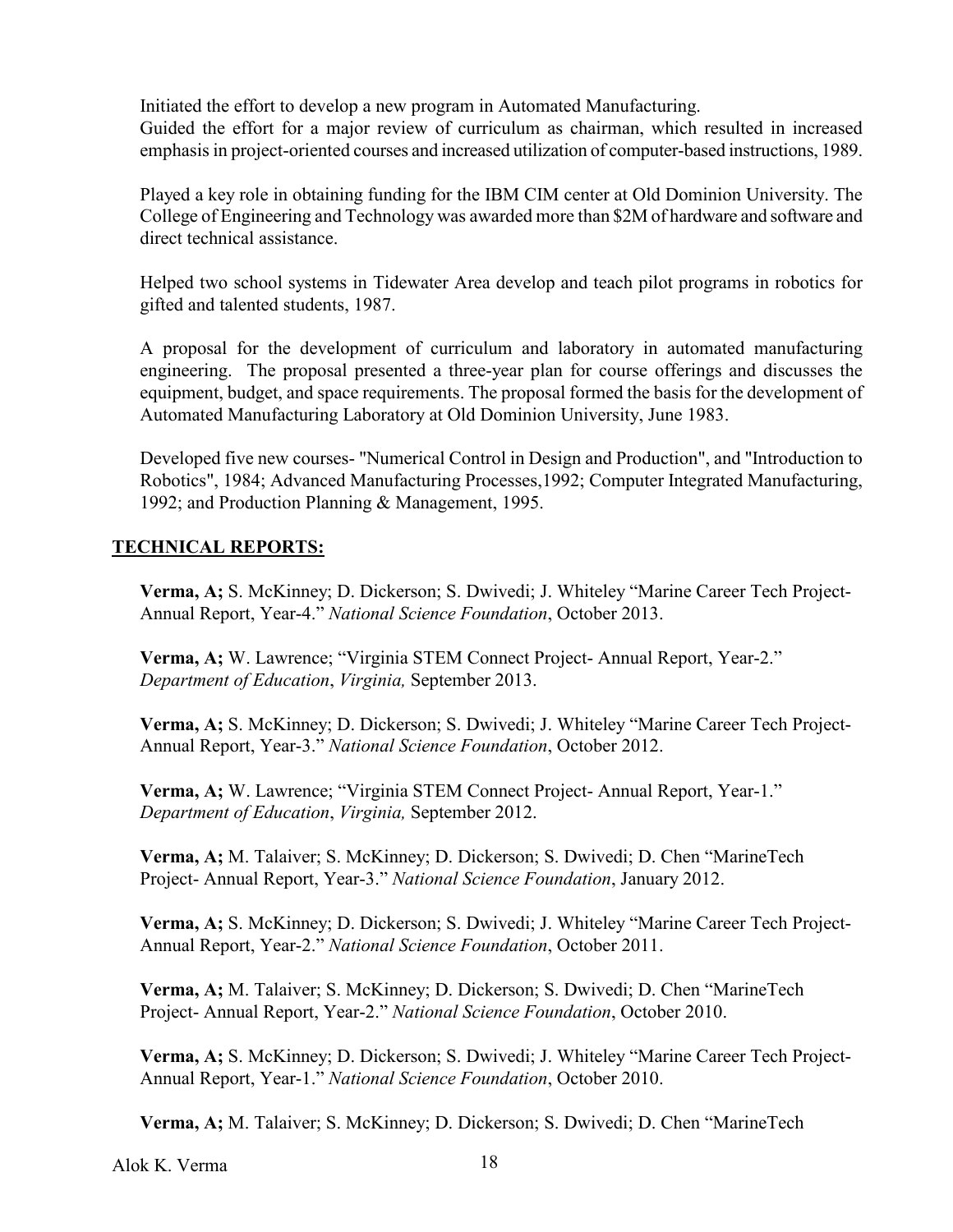Project- Annual Report." *National Science Foundation*, October 2009.

**Verma, A;** M. Talaiver; S. McKinney; D. Dickerson; "SCHEV- MarineTech Project- Annual Report." *State Council for Higher Education*, July 2009.

**Verma, A**; C. Considine; C. Lin; "Shipbuilding and Repair Career Day Events – Final Report-III" *National Ship Building Research Program- Advanced Shipbuilding Enterprise,* Charleston, NC, July 31, 2008.

**Verma, A**; C. Considine; C. Lin; "Shipbuilding and Repair Career Day Events – Quarterly Report-III" *National Ship Building Research Program- Advanced Shipbuilding Enterprise,* Charleston, NC, March 20, 2008.

**Verma, A**; C. Considine; C. Lin; "Shipbuilding and Repair Career Day Events – Quarterly Report-II" *National Ship Building Research Program- Advanced Shipbuilding Enterprise,* Charleston, NC, September 20, 2007.

**Verma, A**; "Teachers Manual – Shipyard Operations Simulation", *NSRP SBRCD Project,* August 2007.

**Verma, A**; "Teachers Manual – Shipyard Construction Simulation", *NSRP SBRCD Project,* August 2007.

**Verma, A**; "Teachers Manual – Ship Stability Simulation", *NSRP SBRCD Project,* August 2007

**Verma, A**; "Teachers Manual – Ship Disaster Investigation Simulation", *NSRP SBRCD Project,* August 2007

**Verma, A**; C. Considine; C. Lin; "Shipbuilding and Repair Career Day Events – Quarterly Report-I" *National Ship Building Research Program- Advanced Shipbuilding Enterprise,* Charleston, NC, March 20, 2007.

**Verma, A**; "Program Assessment Report – MET Program." June 2006.

**Verma, A**; "Preliminary Program Assessment Report – MET Program." April 2006.

**Verma, A**; "Program Self Study for the degree of Bachelor of Science in Engineering Technology - Mechanical Engineering Technology Program." *Submitted to the Technology Accreditation Commission of the Accreditation Board for Engineering and Technology, Inc.,* June 2005.

**Verma, A**; "Addendum to the Program Self Study for the degree of Bachelor of Science in Engineering Technology - Mechanical Engineering Technology Program." *Submitted to the Technology Accreditation Commission of the Accreditation Board for Engineering and Technology, Inc.,* September 2005.

**Verma, A**; "Mechanical Engineering Technology Program, 14 Day Response to TAC of ABET Findings." *Submitted to the Technology Accreditation Commission of the Accreditation Board*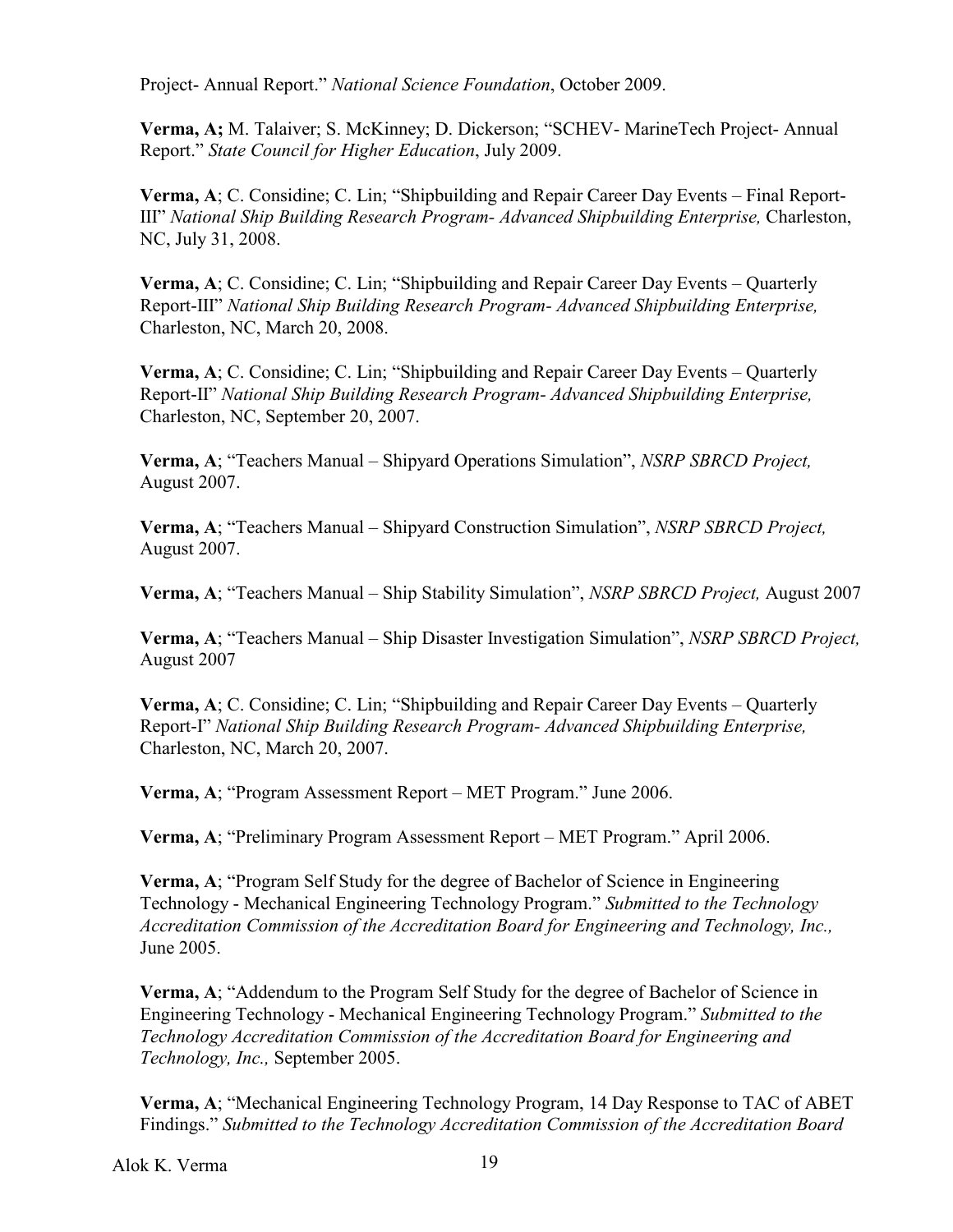*for Engineering and Technology, Inc.,* October 2005.

**Verma, A**; "Enhancing Fabrication Work Order Process through Application of Lean Principles – *Final Report", NASA Summer Faculty Fellowship Program, NASA Langley Research Center,*  August 2005.

**Verma, A**; "Lean Enterprise Simulation Project – Final Report", *National Ship Building Research Program- Advanced Shipbuilding Enterprise, Charleston,* NC, January 10, 2005.

**Verma, A**; "Training Program in Design - Lean Enterprise Simulation Project", *National Ship Building Research Program- Advanced Shipbuilding Enterprise,* Charleston, NC, December 20, 2004.

**Verma, A**; "Training Program in Supply Chain - Lean Enterprise Simulation Project", *National Ship Building Research Program- Advanced Shipbuilding Enterprise,* Charleston, NC, December 20, 2004.

**Verma, A**; "Training Program in Ship Repair - Lean Enterprise Simulation Project", *National Ship Building Research Program- Advanced Shipbuilding Enterprise,* Charleston, NC, December 20, 2004.

**Verma, A**; "Training Program in Value Stream Mapping - Lean Enterprise Simulation Project", *National Ship Building Research Program- Advanced Shipbuilding Enterprise,* Charleston, NC, December 20, 2004.

**Verma, A**; "Training Program in Scheduling - Lean Enterprise Simulation Project", *National Ship Building Research Program- Advanced Shipbuilding Enterprise,* Charleston, NC, December 20, 2004.

**Verma, A**; "Lean Enterprise Simulation Project – Fourth Quarterly Report", *National Ship Building Research Program- Advanced Shipbuilding Enterprise,* Charleston, NC, December 20, 2004.

**Verma, A**; "Lean Enterprise Simulation Project – Third Quarterly Report", *National Ship Building Research Program- Advanced Shipbuilding Enterprise,* Charleston, NC, September 20, 2004.

**Verma, A**; "Lean Enterprise Simulation Project – Interim Report", *National Ship Building Research Program- Advanced Shipbuilding Enterprise,* Charleston, NC, June 20, 2004.

**Verma, A**; "Lean Enterprise Simulation Project – First Quarterly Report", *National Ship Building Research Program- Advanced Shipbuilding Enterprise,* Charleston, NC, March 20, 2004.

**Verma, A**; "Instructors Guide – Design Simulation", *NSRP Lean Enterprise Simulation Project,* December 2004.

**Verma, A**; "Instructors Guide – Supply Chain Simulation", *NSRP Lean Enterprise Simulation Project,* December 2004.

**Verma, A**; "Instructors Guide – Ship Repair Simulation", *NSRP Lean Enterprise Simulation*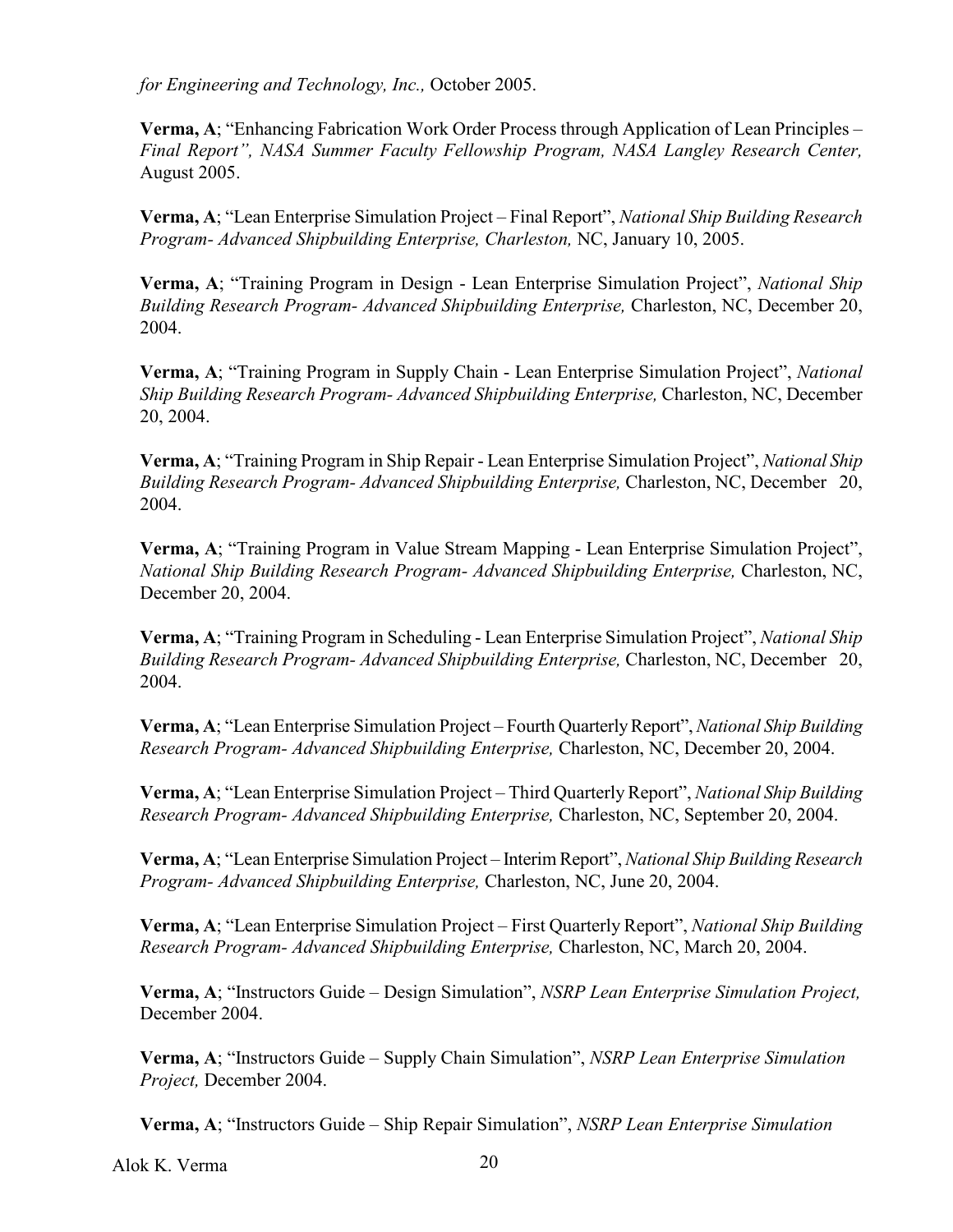*Project,* December 2004.

**Verma, A**; "Instructors Guide – VSM Simulation", *NSRP Lean Enterprise Simulation Project,* December 2004.

**Verma, A**; "Instructors Guide – Scheduling Simulation", *NSRP Lean Enterprise Simulation Project,* December 2004.

**Verma, A**; "Simulation Guide – Design Simulation", *NSRP Lean Enterprise Simulation Project,* December 2004.

**Verma, A**; "Simulation Guide – Supply Chain Simulation", *NSRP Lean Enterprise Simulation Project,* December 2004.

**Verma, A**; "Simulation Guide – Ship Repair Simulation", *NSRP Lean Enterprise Simulation Project,* December 2004.

**Verma, A**; "Simulation Guide – VSM Simulation", *NSRP Lean Enterprise Simulation Project,* December 2004.

**Verma, A**; "Simulation Guide – Scheduling Simulation", *NSRP Lean Enterprise Simulation Project,* December 2004.

**Verma, A**; "Simulation Tools and Training Programs in Lean Manufacturing – Current Status", Final *Report- Phase-0, National Ship Building Research Program- Advanced Shipbuilding Enterprise,* Charleston, NC, October 19, 2003.

**Verma, A**; "Instructors Guide – Design for Manufacturing", *Northrop Grumman Newport News- Apprentice School,* December 2003.

**Verma, A**; "Training Program – Design for Manufacturing", *Northrop Grumman Newport News- Apprentice School,* December 2003.

**Verma, A**; "Instructors Guide – Lean Enterprise", *Six Modules, Northrop Grumman Newport News- Apprentice School,* August 2003.

**Verma, A**; "Training Program –Lean Enterprise", *Six Modules, Northrop Grumman Newport News- Apprentice School,* August 2003.

**Verma, A**; J. Hackworth; "Automated Battery Testing Machine" *Rebatt Inc., Newport News,* Virginia, November 30, 1998.

**Verma, A**; "Mobile Laboratory to Serve Multiple Sites in the 2+2 Engineering Technology Program" *Final Report submitted to NSF, Grant No. DUE-9452281,* August 1998.

**Verma, A**; "Automated Batch Assembly of Pressure Sensors" *Pressure Systems Inc.,* Hampton, Virginia, July 1998.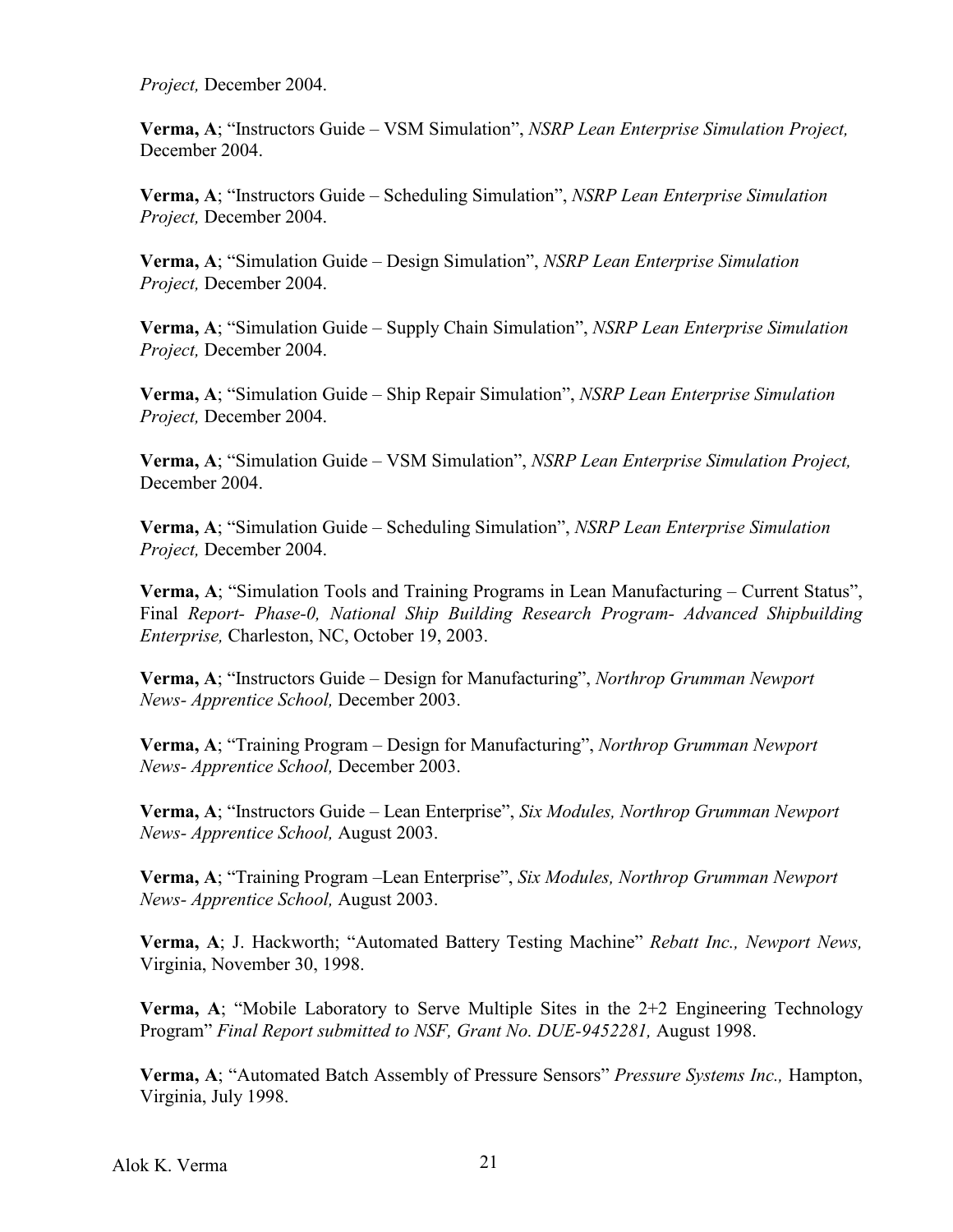**Verma, A**; J. Hackworth; "Design and Development of an Automated Electric Discharge Machining Workstation for Cutting Small Tubes" *Noble-Met Ltd.,* September 1993.

**Verma, A**; J. Hackworth; "Cutting Small Diameter Tubing by Electric Discharge Machining" *Noble-Met Ltd.,* September 1992.

**Verma, A**; J. Hackworth; "Interfacing of the Odelft Seampilot Optical Profile Sensing System with a GMF Arcmate Robot R/G Controller" *Progress Industries, Inc.,* August 1990.

**Verma, A**; "Development of a work cell for the automated welding of truck tank shell assemblies" *Progress Industries, Inc.,* Arthur, Illinois, September 1987.

**Verma, A**; "Calculation of Design Parameters and Flow Visualization of Goertler Vortices," *Addressed to the National Aeronautics and Space Administration,* Washington, D.C., 23 pages, 10 figures and 3 tables, 1982.

**Verma, A**; "On Higher Eigen States of Goertler Instability in Compressible Flow," *Addressed to the National Aeronautics and Space Administration,* Washington, D.C., 25 pages, 16 figures and illustrations, 1982.

**Verma, A**; N. El-Hady; "Goertler Instability in Compressible Boundary Layers Along Curved Surfaces with Suction and Cooling." *NASA CR-3544. Addressed to the National Aeronautics and Space Administration,* Washington, D.C., 109 pages, 35 figures and computer code for stability analysis, 1982.

**Verma, A**; "Low Cycle Fatigue Analysis of Glass Fiber Reinforced Plastic Materials," *Indian Institute of Technology,* Kanpur, Technical Report, August 1978.

## **RESEARCH PAPERS & WORKSHOPS PRESENTED AT PROFESSIONAL MEETINGS:**

**Verma, A**; "Increasing Awareness about Engineering Technology Programs." Presented to the ETD members at the ASEE Conference, Tampa, FL, June 14-19, 2019.

"Productivity Enhancement Philosophies and their Impact on Productivity", Invited talk delivered to the faculty and students of the Aerospace Engineering program at Chandigarh University, Chandigarh, India, February 27, 2018.

**Verma, A.**, Adams, S., Lin, C., Flory, I., and Escobales, N., *"Institutionalizing Continuous Improvement Plan in an Engineering Technology Department – Closing the Loop"*, ABET Symposium, Baltimore, MD, April 20-21, 2017

**Verma, A**; "Robotics – How it is Changing our Life." *Presentation at the ODU Faculty Emeritus Luncheon"*, Norfolk, Virginia, March 29, 2016.

**Verma, A**; "Integrating Lean Engineering Design Process." *Presentation at the IIE Lean & Six Sigma Conference"*, Orlando, Florida, September 29- Oct 1, 2014.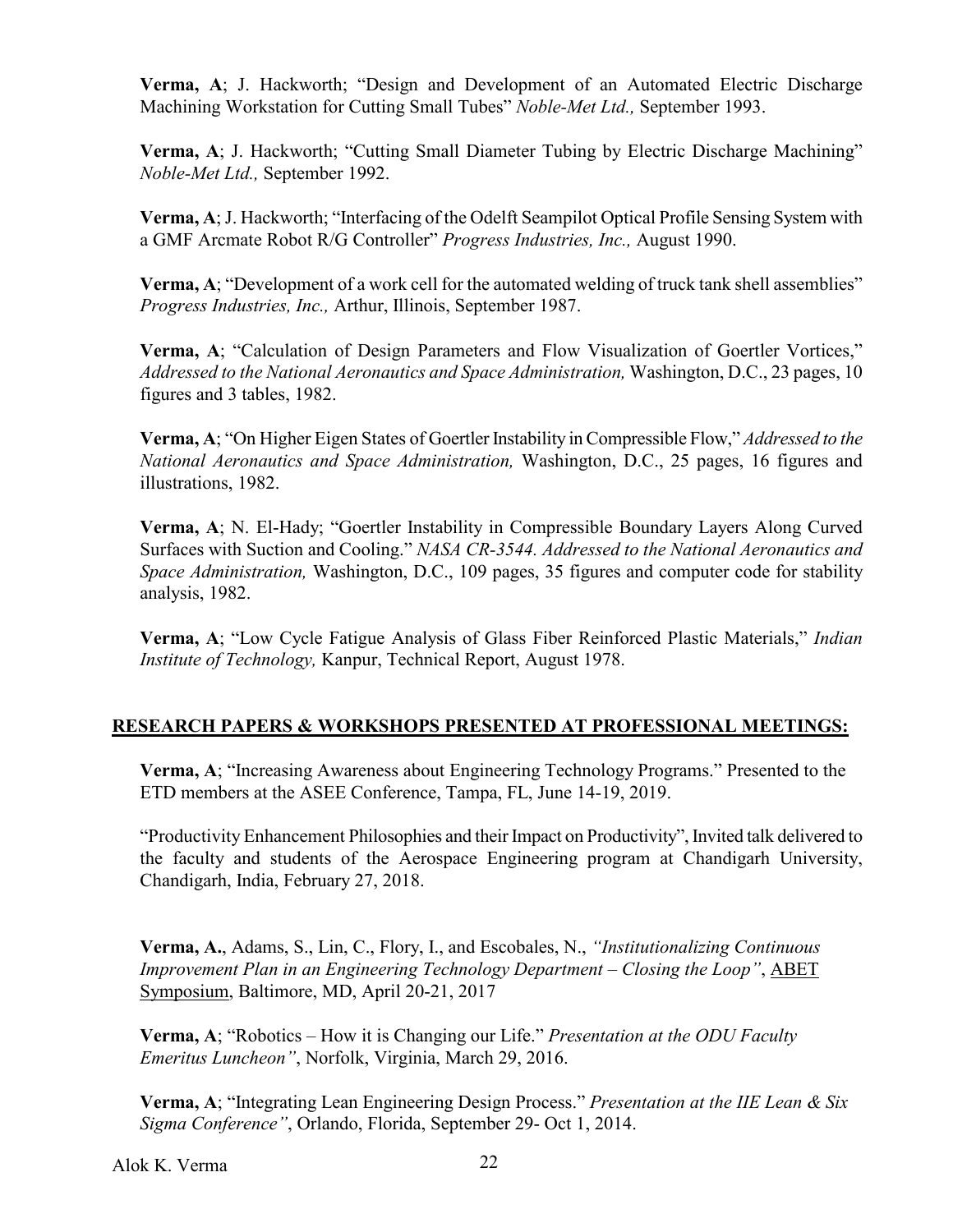**Verma, A** "Motor Life-Boat Design - Integrating Engineering Design Process in the Middle School Curriculum" Presentation at the College of William & Mary at the VA STEM Connect Summit 2013, Williamsburg, Virginia, October 8, 2013.

**Verma, A** "Lean Courses in Undergraduate and Graduate Programs at ODU" Presentation at the Lean Educator Conference 2013 at Ohio State University, Columbus, OH, October 3-5, 2013.

**Verma, A**; "Lean Engineering Course in an Undergraduate Engineering Technology Program" LEAN Educators Conference-2013, Ohio State University, Columbus, Ohio, October 3 – October 5, 2013.

**Verma, A**; D. Reider; "Impact of STEM Focused Project Based Learning Activities on Career Disposition of K-12 Students." *Presentation at the International Consortium for Research in Science and Mathematics Education – ICRSME"*, Granada, Nicaragua, March 13-16, 2013.

**Verma, A** "Integrating Engineering Design Process in the Middle School Curriculum - Problem Scenario and MLB Research" Presentation at the VA STEM Connect Summit 2012, Williamsburg, Virginia, November 8, 2012.

**Verma, A** "Lean Institute at ODU" Presentation at the Lean Educator Conference 2012 at Old Dominion University, Norfolk, Virginia, September 28, 2012.

**Verma, A**; "Impact of MarineTech project on Career Orientation of Students." NSF ITEST Summit, Washington D.C., February 28, 2012.

**Verma, A**; "Safety and Ship Disasters in Maritime." Presentation at the STEM EXPO at Lake Taylor High School, Norfolk, Virginia, February 8, 2012.

**Verma, A**; Lalit K. Das; Prasanth Bollampalli, "Lean and Six Sigma in Creative Design Processes." International Conference on Agile Manufacturing, Agra, India, December 18-20, 2011.

**Verma, A**; "National Workforce Consortium for Shipbuilding and Repair – Collaborating for Global Competitiveness." NSRP All Panel Meeting, Newport News, Virginia, October 4-6, 2011.

**Verma, A**; "Creating Workforce for Marine Industry – Marine Tech and Marine Career Tech Projects." Presentation at the NSRP All Panel Meeting, Newport News, Virginia, October 4-6, 2011.

**Verma, A**; "Marine Kits- Promoting Inquiry Based Learning in Introduction to Engineering Class." LEAN Educators Conference-2011, University of Alabama Huntsville, Alabama, September 29 – October 1, 2011.

**Verma, A**; "Impact of Project Based Learning in Introduction to Engineering /Technology Class." ASEE Conference, Vancouver, Canada, June 26-29, 2011.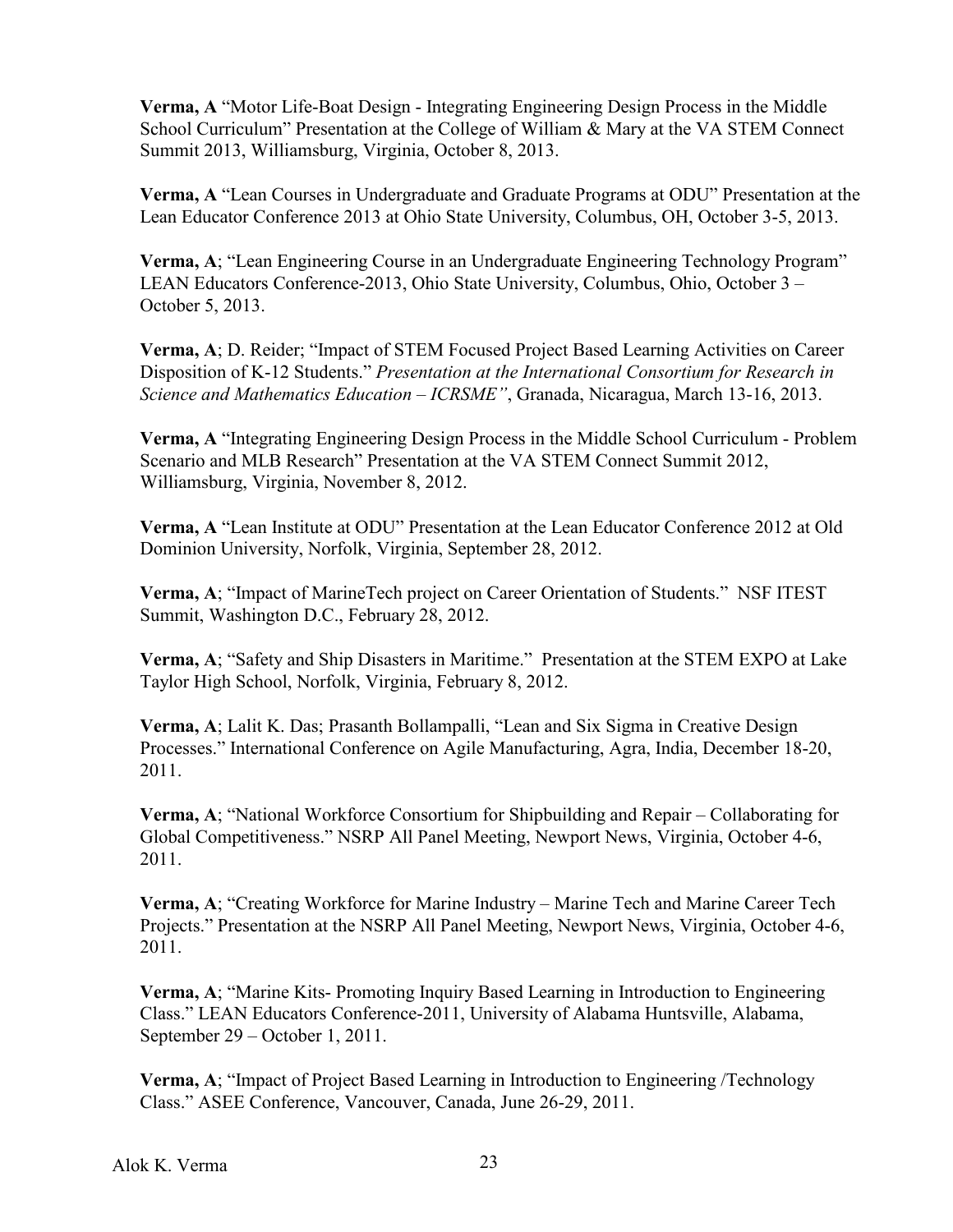**Verma, A**; M. Talaiver; S. McKinney; D. Dickerson; S. Dwivedi; D. Chen "Attracting K-12 Students towards Engineering Disciplines with Project Based Learning Modules." ASEE Conference, Vancouver, Canada, June 26-29, 2011.

**Verma, A**; M. Talaiver; S. McKinney; D. Dickerson; S. Dwivedi; D. Chen "MarineTech Project – Engaging K-12 Students in Shipbuilding, Repair and Maritime Careers –SBRCD Project." Proceedings of the 22nd Annual International SITE 2011 Conference, Nashville, TN March 7- 11, 2011.

**Verma, A;** M. Talaiver; S. McKinney; D. Dickerson; D. Chen "Engaging STEM Stakeholders with Project Based Learning Related to Marine Industry- Dissemination Methodology Used in MarineTech Project" *ITEST-2011PI Summit,* Washington, DC, March 2 - 4, 2011.

**Verma, A**; L. Das; A. Erande, "Creative Lean Design Process." Proceedings of the ICORD-2011 Conference, Indian Institute of Science, Bangalore, India, Jan 9-12, 2011.

Bowen, R; **A. Verma;** "MarineTech Project" *SITE-2010 Conference,* San Diego, CA, March 29 – April 2, 2010.

**Verma, A;** M. Talaiver; S. McKinney; D. Dickerson; D. Chen "MarineTech Project" *ITEST-10 Summit,* Washington, DC, February 25 - 26, 2010.

**Verma, A;** M. Talaiver; S. McKinney; D. Dickerson; D. Chen "SCHEV MarineTech Project – Innovative Uses of Sea Perch Robot for STEM Education" *SNAME-09 Conference, Innovation Session,* Providence, RI, October 20 - 24, 2009.

**Verma, A;** "Using LEAN Principles to Design a Continuous Improvement Model for Assessment of Academic Programs." *LAI/LEAN Educators Conference-09,* University of Minneapolis, Minneapolis, MN, May 29 - 30, 2009.

Bowen, R; **A. Verma;** "Teachers Taking a Dive into MarineTech" *SITE-09 Conference,* Charleston, SC, March 2 - 6, 2009.

**Verma, A;** M. Talaiver; S. McKinney; D. Dickerson; D. Chen "MarineTech Project" *ITEST-09 Summit,* Washington, DC, February 26 - 27, 2009.

**Verma, A;** "Project Based Activities to Attract Students to Marine Engineering and Technology Careers." *Proceedings of the IMECE-08,* Boston, MA, Oct 31- Nov. 6, 2008.

Hans Raj, K; R.S. Sharma; **A. Verma**; "Optimization of Hot Extrusion Process for Agile Manufacturing Using Neuro-Fuzzy Hybrid Evolutionary Computational Technique." *Proceedings of the International Conference on Agile Manufacturing,* Western Michigan University, July 16-18, 2008.

A. Erande; **A. Verma;** "Comprehensive Agility Measurement tool." *Proceedings of the International Conference on Agile Manufacturing,* Western Michigan University, July 16-18, 2008.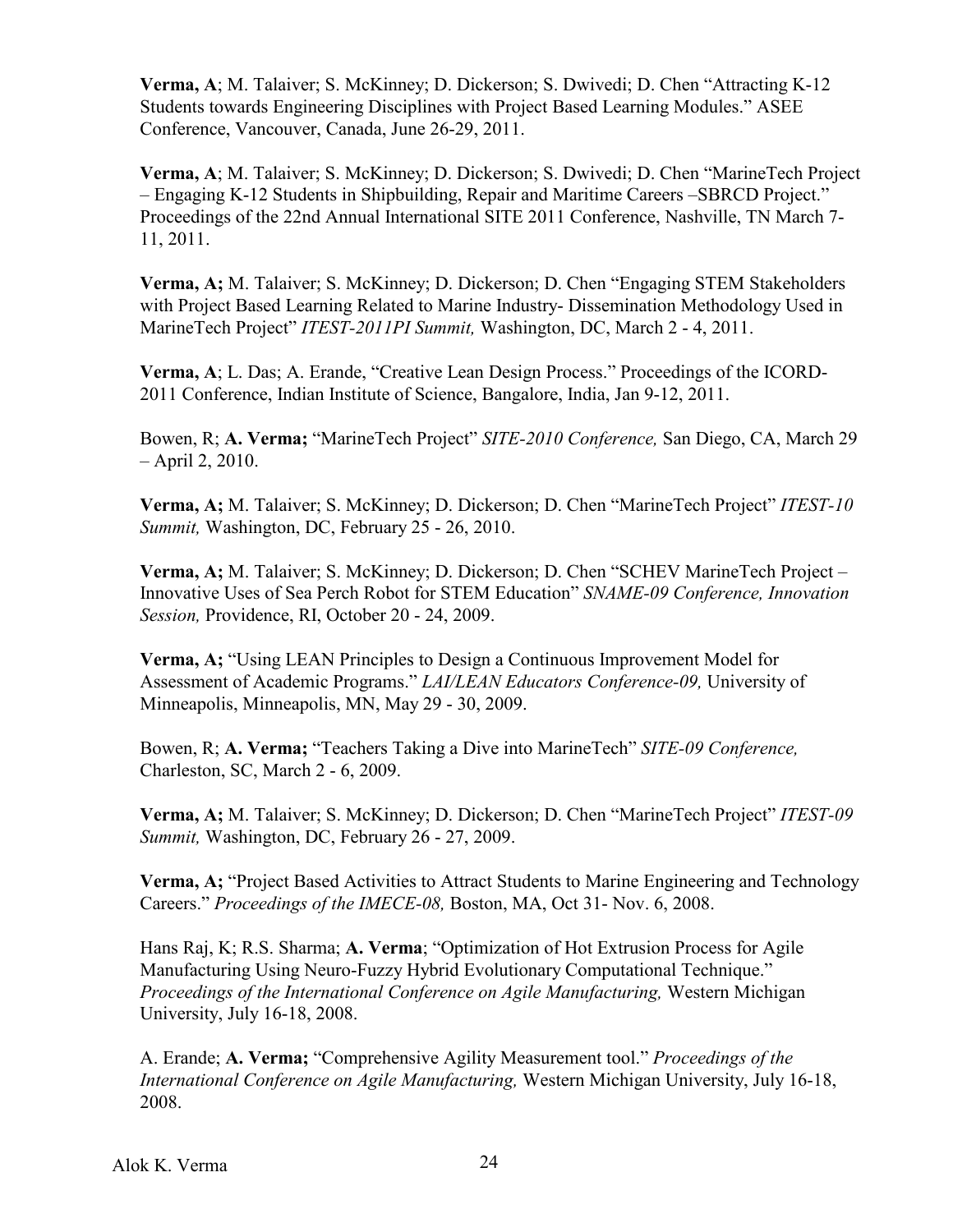**Verma, A;** "Marine Kits- Promoting Inquiry Based Learning in Introduction to Engineering Class." *Presented at the LAI Ed Net Educators Conference,* Boston, MA, April 24-25, 2008.

**Verma, A;** "University Industry Partnership to Improve Future Workforce in Marine Industry." *SOCP Maritime Education Conference,* Linthicum Heights, MD, April 1-2, 2008.

**Verma, A;** "Lean Manufacturing & Six Sigma – Implications for Design and Manufacturing." *Presented at the Student Alumni Interaction Meeting at the Indian Institute of Technology,* Kanpur, India, January 4, 2008.

**Verma, A;** "Lean Institute at ODU and Lean Manufacturing Research." *Presented to the Faculty of the Department of Industrial engineering and Management at the Indian Institute of Technology,* Kanpur, India, January 3, 2008.

**Verma, A;** "Simulation Kits in Shipbuilding and Repair for Outreach Activities among Middle and High Schools- SBRCD Project." *Presented at the Ship Production Symposium,* Fort Lauderdale, FL, November 14-16, 2007.

**Verma, A;** "Outcome Based Assessment and Continuous Improvement Model for Engineering Technology Programs." *Presented at the ASME International Congress,* Seattle, WA, November 11-15, 2007.

**Verma, A;** "Shipbuilding and Repair Career Day Event and SBRCD Project." *Presented at the Teacher Workshop,* MGCCC, Gautier, MS, September 15, 2007.

**Verma, A;** "Shipbuilding and Repair Career Day Event and SBRCD Project." *Presented at the Counselor Workshop,* MGCCC*,* Gautier, MS, September 14, 2007.

**Verma, A;** "Improving Ship Building & Repair Career Awareness among Middle and High School Students via Simulations (SBRCD Project)." *Presented at the LAI Ed Net Summer Workshop,* Boeing Headquarters, Chicago, IL, July 29- Aug 1, 2007.

**Verma, A;** "Enhancing Student Learning in Engineering Technology Programs – A Case for Physical Simulations." *Presented at the ASEE Annual Conference,* Honolulu, HI, June 24-27, 2007.

**Verma, A;** "Update on Shipbuilding and Repair Workforce Career Day Events Project." *Presented at the Joint Crosscut and Facilities & Tooling Panel Meeting,* Newport, RI, June 12, 2007.

**Verma, A;** C. Considine; "Improving Shipbuilding and Repair Workforce through Career Day Events." *Presented at the LAI Plenary Conference,* Cambridge, MD, April 18, 2007.

**Verma, A;** "Shipbuilding and Repair Career Day Events Organized by Lean Institute at ODU." *Presented at the Maritime & Transportation Center Summit,* TCC, Portsmouth, VA, April 4, 2007.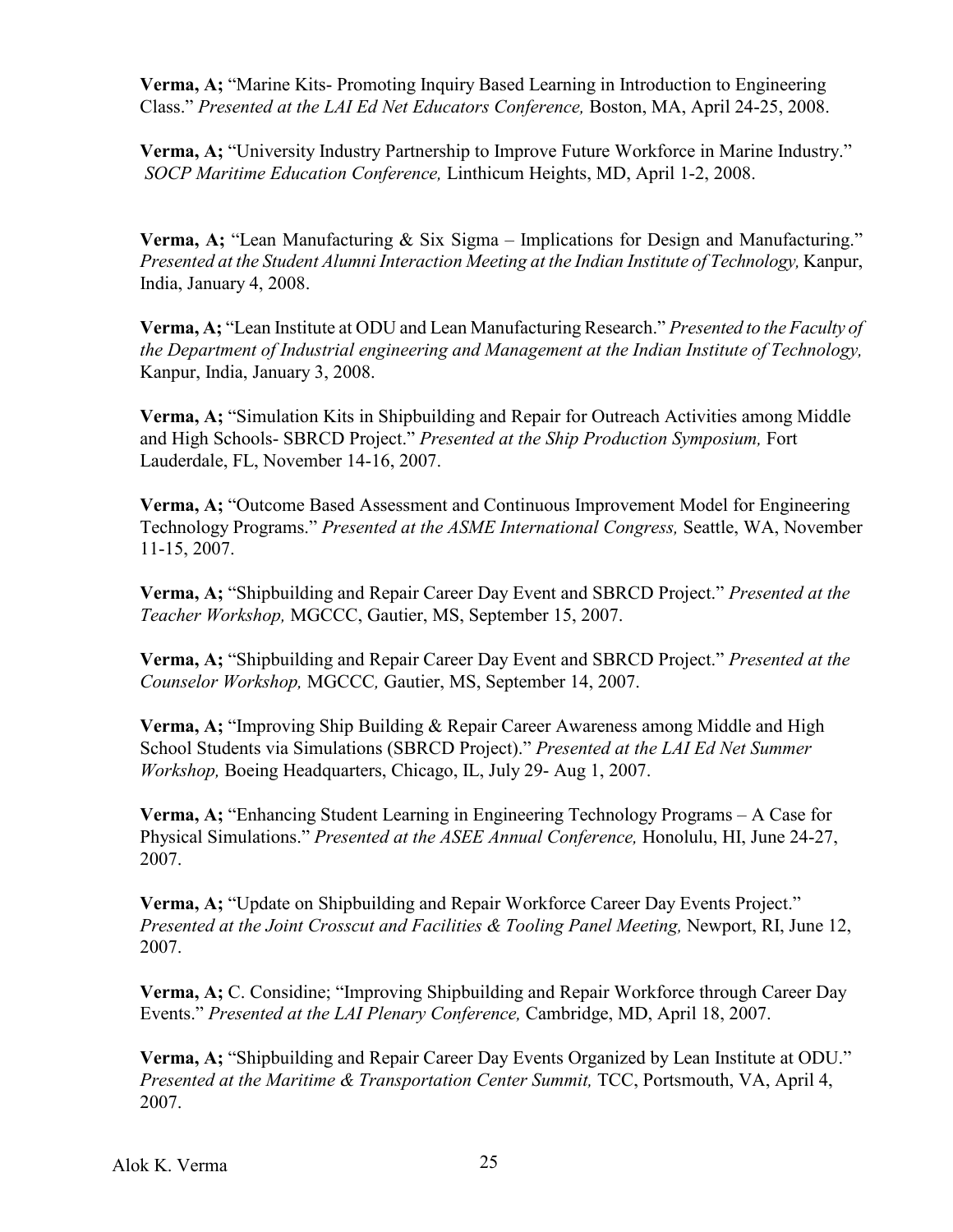**Verma, A;** "Shipbuilding and Repair Career Day Events." *Presented at the Lean Academic Network Meeting at the Shingo Prize Conference,* Jacksonville, FL, March 27, 2007.

**Verma, A;** G. Crossman; "An Assessment and Continuous Improvement Model for ET Programs." *Presented at the CIEC 2007 conference,* Palm Springs, CA, February 6-9, 2007.

**Verma, A;** "Stochastic Models for Enhancing Agility of Supply Chains." *Presented at the IJME-INTERTECH 2006 Conference,* Kean University, NJ. October 19-21, 2006.

Dean, T; G. Crossman; **A. Verma;** I. L. Flory; N. Dahman; "Developing a New Program in Marine Engineering Technology." *Presented at the IJME-INTERTECH 2006 Conference,* Kean University, NJ. October 19-21, 2006.

**Verma, A;** "Lean Instruction and Research at ODU." *Presented at the Annual Meeting of the LAI Ed Net Meeting,* Worcester Polytechnic University, MA, October 16-18, 2006.

**Verma, A;** J. Devulapalli; "Development of a Board Game Simulation Activity for Value Stream Mapping and Analysis Training." *Presented at the Annual Meeting of the LAI Ed Net Meeting,* Worcester Polytechnic University, MA, October 16-18, 2006.

**Verma, A;** "Streamlining Production Scheduling through Physical Simulations." *Presented at the Ship Production Symposium,* SNAME Maritime Technology Conference, Fort Lauderdale, FL, October 10-13, 2006.

Chowdary, M.P; **A. Verma;** "Agility for 21st Century Enterprises." *Presented at the International Conference on Agile Manufacturing,* July 18-21, 2006.

Hans Raj, K; R. S. Sharma; R. Setia; V. Upadhayay; **A. Verma;** "Neuro-Fuzzy Modeling of End Milling Process." *Presented at the International Conference on Agile Manufacturing,* July 18-21, 2006.

Hans Raj, K; R. S. Sharma; R. Setia; V. Upadhayay; **A. Verma;** "Modeling of Micro End Milling Operations with Artificial Neural Networks." *Presented at the International Conference on Agile Manufacturing,* July 18-21, 2006.

**Verma, A;** "Enhancing Manufacturing Instruction in Lean Manufacturing through Physical Simulations." *Presented at the International Conference on Agile Manufacturing,*July 18-21, 2006.

**Verma, A;** "Enhancing Manufacturing Education in Engineering Technology Curriculum through Simulation Based Lean Training Programs." *Presented at the LAI Educational Network Annual Meeting,* November 10-13, Los Angeles, CA 2005.

**Verma, A;** H. Hirakannawar; J. devulapalli; "Design of Simulation Tools for Training Programs in Lean Manufacturing." *Presented at the ASME International Congress,* November 6-10, 2005.

**Verma, A;** "Lean Supply Chain Integration and Assessment – A Simulation Based Training Program." *Presented at the ASEM Conference,* Virginia Beach, VA, October 26-29, 2005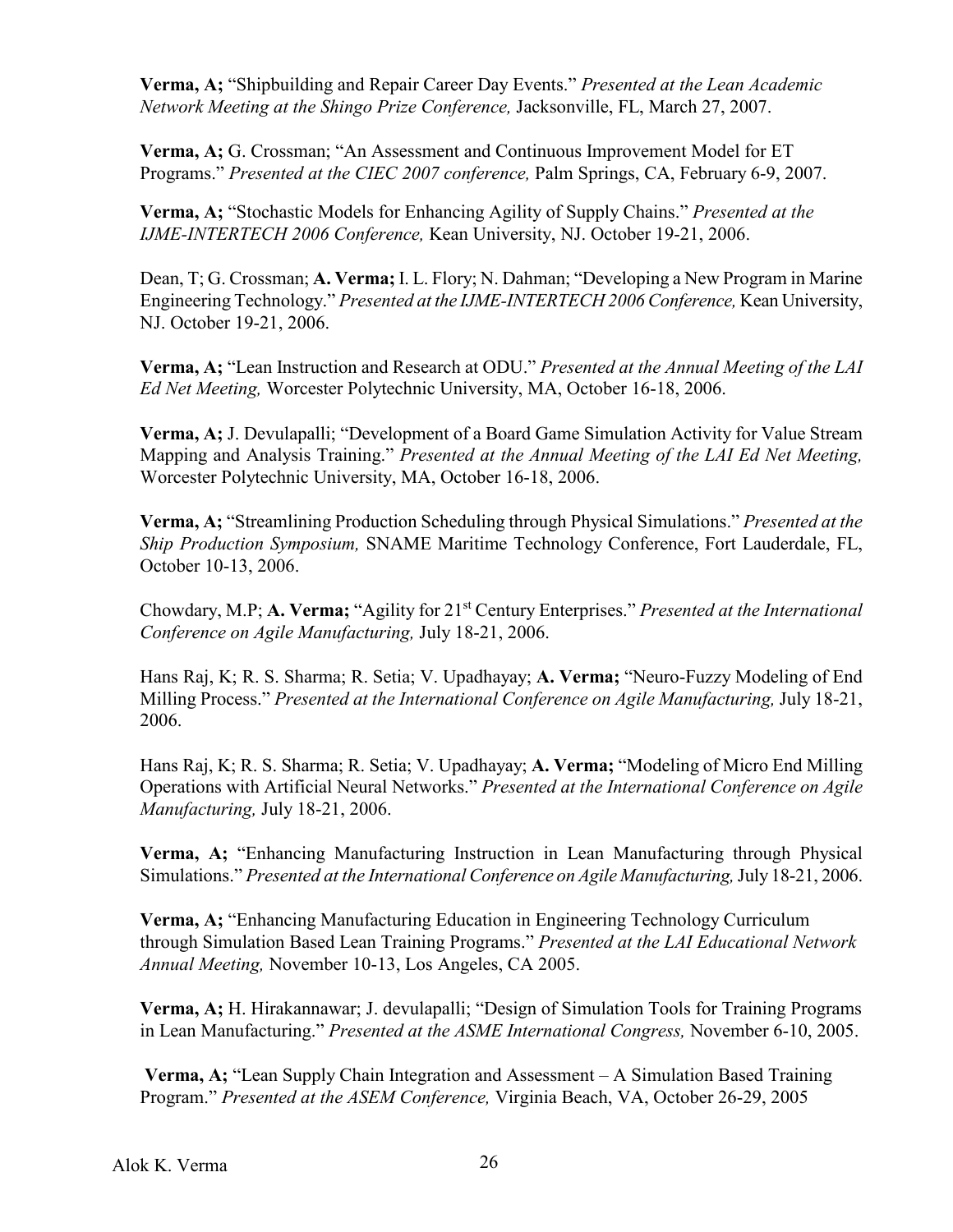**Verma, A;** "Lean Implementation in Ship Repair and Maintenance – A Simulation Activity." *Presented at the Fleet Maintenance Symposium,* San Diego, CA, September 2005.

**Verma, A;** "Enhancing Fabrication Work Order Process through Application of Lean Principles." *Presented to NASA Fabrication Branch,* NASA Summer Faculty Fellowship Program, NASA Langley Research Center, August 2005.

**Verma, A;** "Enhancing Agility of Design Processes for Effective Implementation of Lean Enterprise in Shipbuilding Industry – A Simulation Activity." *Presented at the International Conference on Agile Manufacturing,* Helsinki, July 2005.

**Verma, A;** "Improving Agility of Supply Chains using Base Stock Model and Physical Simulations – a Comparative Analysis." *Presented at the International Conference on Agile Manufacturing,* Helsinki, July 2005.

**Verma, A;** "Creating an Infrastructure for Training: The Use of Simulation Tools for Lean Enterprise Transformation" *Lean Aerospace Initiative Plenary Conference,* Dana point, CA, March 22-24, 2005

**Verma, A;** "Parametric Study of Kerf Quality in Water Jet Cutting (WJC) Process." *Presented at the ASME International Congress,* November 15, 2004.

**Verma, A;** "Developing New Simulation Tools in design Processes for Effective Implementation of Lean Enterprise in Shipbuilding Industry." *Lean Aerospace Initiative Educational Network Annual Meeting,* University of Missouri, Rolla, November 10-12, 2004

**Verma, A;** "Lean Enterprise Simulation Development – Progress Report." *Crosscut Initiative Panel Meeting of ASRP,* Biloxi, MS, November 10, 2004

**Verma, A;** "Lean Enterprise Simulation Development." *Ship Production Symposium at SNAME Maritime Technology Conference and Exposition,* Washington DC, September 30- October 1, 2004.

**Verma, A;** "An Integrated Lean Implementation Model for Fleet Maintenance and Repair." *Fleet Maintenance Symposium,* Virginia Beach, November 18-19, 2003.

**Verma, A;** S. L. Holcomb; P. Blessener; D. Tilman; W.F. Johnston; "Parametric Study of Surface Finish in End Milling using Robust design Techniques." *Presented at the ASME International Congress,* November 2003.

**Verma, A;** J. Hughes; "Development of a Training Program in Lean Manufacturing" *Paper presented at the ASEE Annual Conference,* June 2003.

Lin, C; G. Crossman; **A. Verma;** "An Air-filter Sensor for Home-based Air Conditioners" *Paper presented at the ASEE Annual Conference,* June 2003.

**Verma, A;** "Lean Manufacturing in Low Volume and High Variety Environment" *Presentation at Cracker Barrel Session at the Mid-Atlantic Regional Lean Conference,* Portsmouth,

Alok K. Verma 27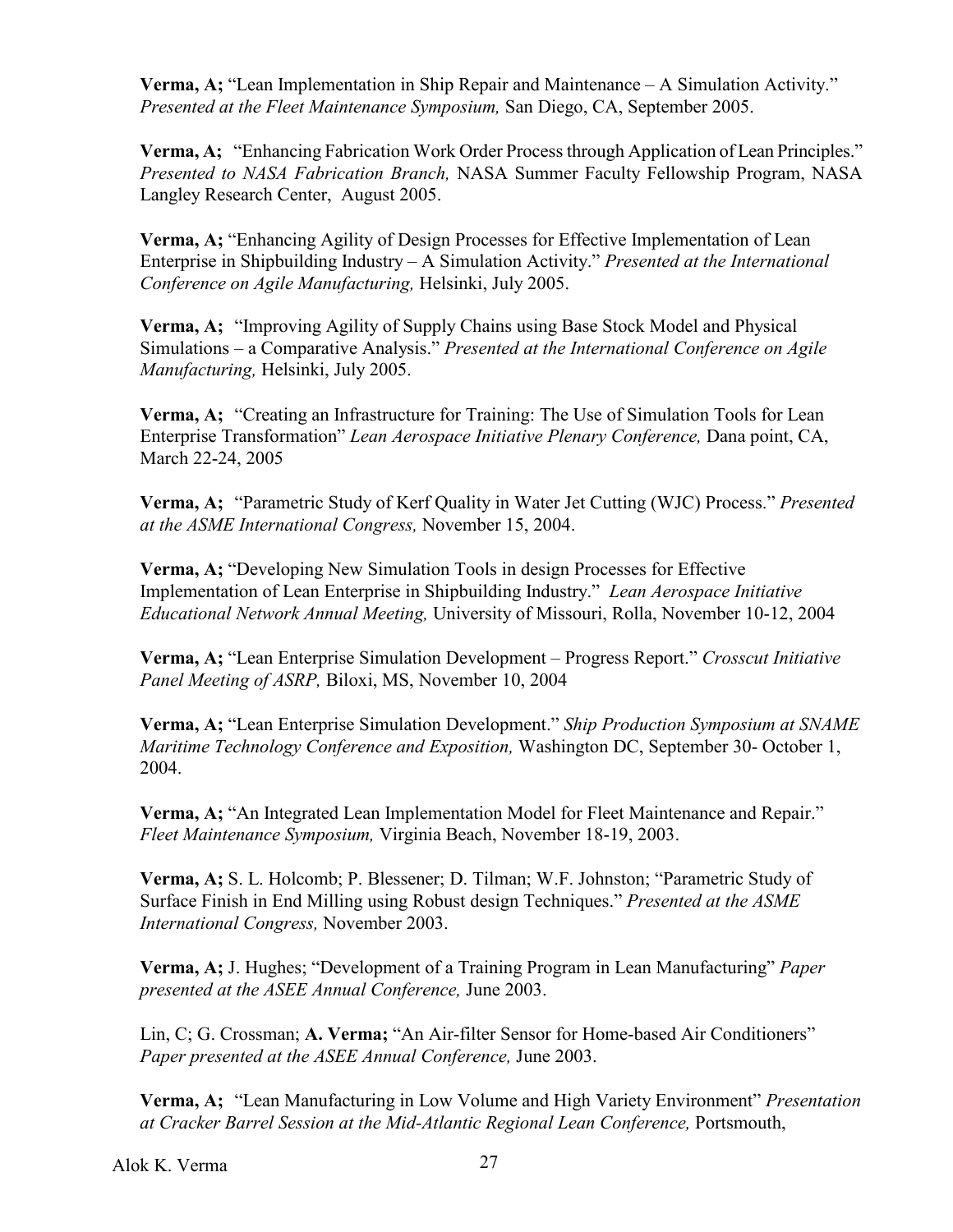November 2002.

**Verma, A;** H. P. Bao; K. Nagaratham; "Comparison of Cost Factors in Laser Processing of Materials and Traditional Metal Cutting Processes" *Presented at the ASME International Congress,* November 2002.

**Verma, A;** "Teaching Design and Automation Principles through a National Robotics Competition" *Presented at the ASME International Congress,* November 2002.

**Verma, A;** R. Gibson; G. Haltiwanger; "Productivity Improvement in Sheet Metal Indsutry using Discrete Event Simulation Software" *Presented at the PROMODEL User's Conference,*July 2002.

**Verma, A;** "Using discrete event simulation software in a MET program" *Paper presented at the ASME International Congress,* November 2001.

**Verma, A;** "Meeting Research and publication Requirements in an UG ET Program through Senior design Projects" *Paper presented at the ASEE Annual Conference,* June 2001.

**Verma, A;** "Innovative Student Research Projects" *Paper presented at the ASEE annual conference,* June 2001.

**Verma, A;** "Effect of Various Parameters on the Efficacy of Cutting Process in Abrasive Jet Machining" *Paper presented at the ASME International Congress,* November, Orlando, 2000.

**Verma, A;** "Automated Batch Assembly of Miniature Pressure Sensors used in Aerospace Industry" *Presented at the, International Mechanical Engineering Congress,* Anaheim, California, November 1998.

**Verma, A;** "Material removal Process in Abrasive Jet Machining" *Presented at the, International Mechanical Engineering Congress,* November 1996.

Stanley, W. D; **A. Verma;** "Long-Term Performance of Old Dominion University Engineeing Technology Graduates." *Presented at the ASEE annual conference,* June 1996.

**Verma, A;** "Applied Research in Abrasive Jet Machining." *Presented at the International Mechanical Engineering Congress,* ASME, November 1995.

**Verma, A;** "Articulation Issues in a Statewide Televised Engineering Technology Program." *Presented at the International Mechanical Engineering Congress,* ASME, November 1995.

**Verma, A;** G. Crossman; "A Mobile Instructional Laboratory to Supplement the Televised Program in Engineering Technology." *Presented at the ASEE annual conference,* June 1995.

**Verma, A;** C. Lin; A. Blischak; "Interfacing a Personal Computer and an Industrial Robot in a Manufacturing Cell." *Presented at the International Mechanical Engineering Congress,* ASME, November 1994.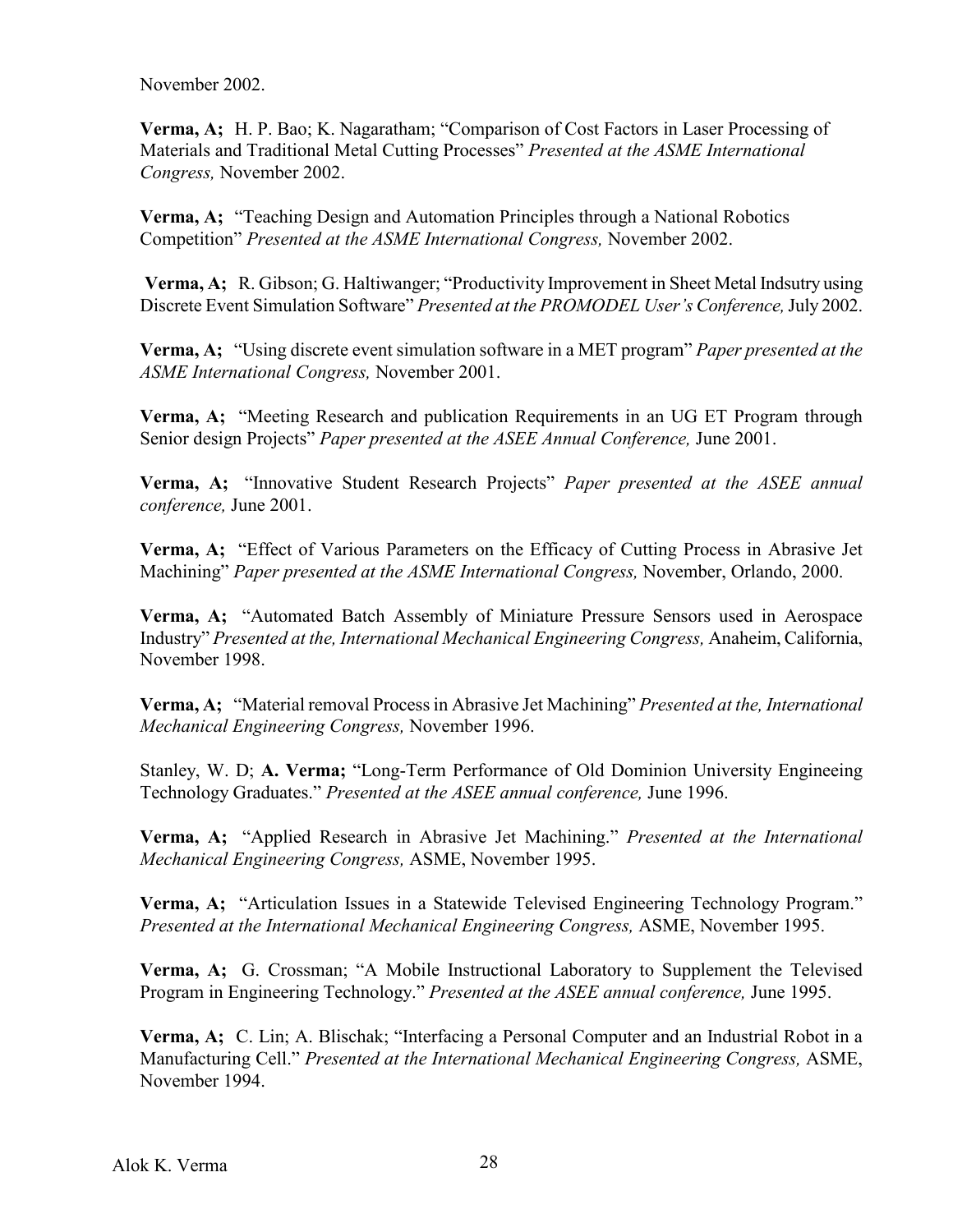**Verma, A;** G. Crossman; "Bringing Industry and Academia Together with Applied Research Projects." *Presented at the ASEE annual conference,* June 1994.

**Verma, A;** "Applied Research in Electric Discharge Wire Cutting Process" *Presented at the ASME Winter Annual Meeting at New Orleans,* Louisiana, November 29, 1993.

**Verma, A;** R. Unal; "Application of Taguchi Methods for Parametric Study of Surface Finish in End Milling" *Presented at the 9th International Conference on CAD/CAM, Robotics and Factories of the Future at Newark,* NJ, August 18-20,1993.

**Verma, A;** L. Richards; C. Callan; "Distance Learning": A workshop. *Presented at the ASEE annual meeting at University of Illinois at Urbana-Champaign,* June 20,1993.

**Verma, A;** "Curriculum Design for Televised Instruction in Engineering Technology" *Presented at the ASEE annual meeting at University of Illinois at Urbana-Champaign,* June 21,1993.

**Verma, A;** L. Richards; "Televised Instruction: A Technological Boon or Bane". Co-author Larry Richards, *Presented at the ASEE annual meeting at University of Illinois at Urbana-Champaign,* June 22,1993.

**Verma, A;** W. Stanley; G. Crossman; "Televised Instruction in Engineering Technology: The 2+2 Program at Old Dominion University" *Presented at the ASEE annual meeting at University of Illinois at Urbana-Champaign,* June 23,1993.

**Verma, A;** S. G. Cupschalk; "Cutting Small Diameter Tubing with Electric Discharge" *Presented at the ASME Winter Annual Meeting in Anaheim,* CA, November 11, 1992.

**Verma, A;** R. F. Michel; "Power and Energy Emphasis in Mechanical Engineering Technology Program" *Presented at the ASME Winter Annual Meeting in Anaheim,* CA, November 11, 1992.

**Verma, A;** B. Zao; "Implementing Advanced Manufacturing Technology in Organizations: A Socio-Technical Systems Analysis." *Presented at the International Engineering Management Conference,* Eatontown, NJ, October 26, 1992.

**Verma, A;** "Design of a pneumatic end effector for a robot for lapping operation of small parts." *Presented at the ASEE annual conference in Toledo,* OH, June 24, 1992.

**Verma, A;** W. Stanley; "Televised Engineering Technology Instruction- The ODU two plus two program". *Presented at the regional conference of the ASEE,* Norfolk, VA, April 13, 1992.

**Verma, A;** "Human Factors considerationsin the design of a Teach-Pendant." *Presented at the 5th International Conference on CAD/CAM, Robotics and Factories of the Future,* Norfolk, VA, December 4-6, 1990.

**Verma, A;** "Factory Automation", a workshop *Presented at the 4th International Conference on CAD/CAM, Robotics and Factories of the Future,* New Delhi, India, December 4-6, 1989.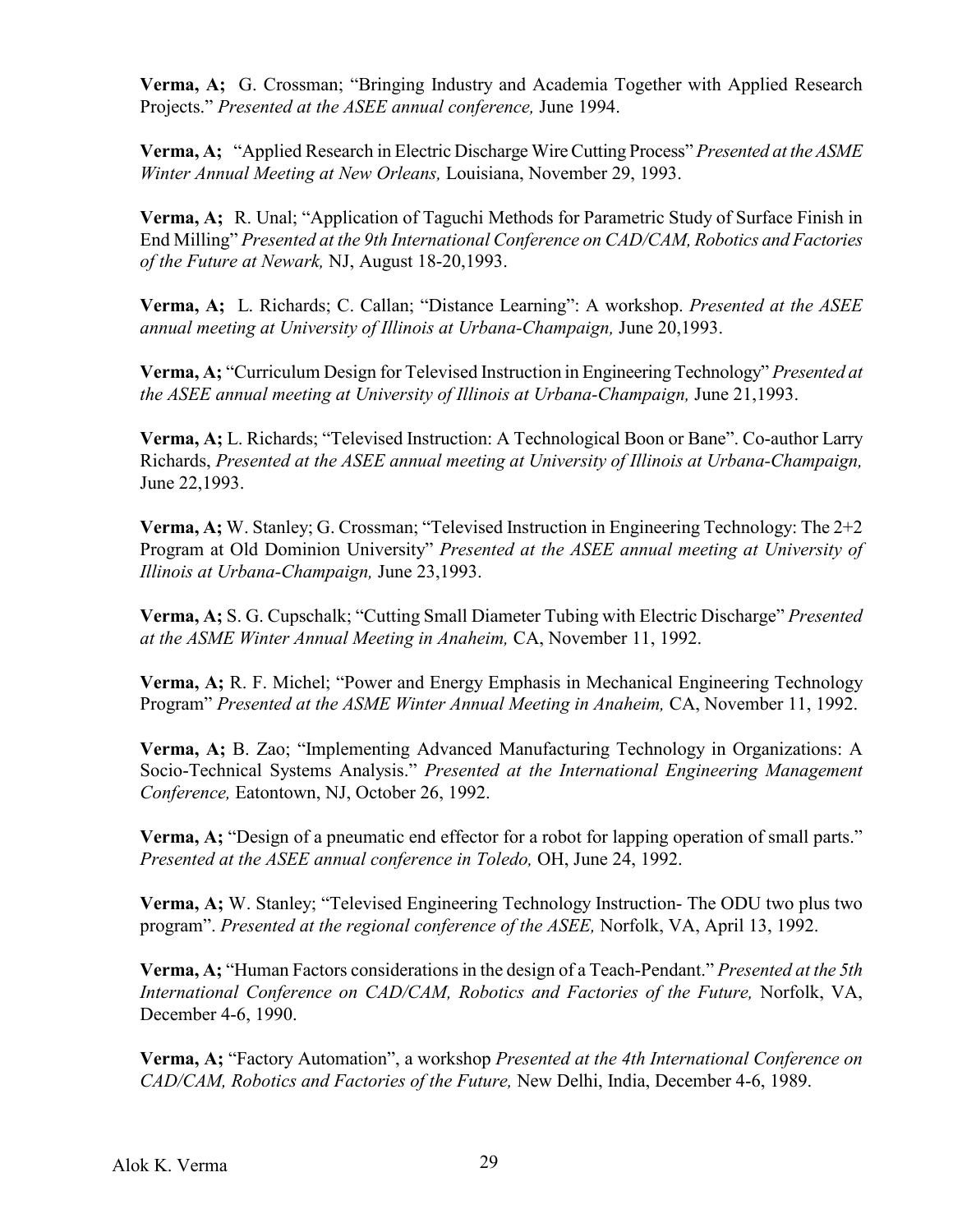**Verma, A;** "Implementation of Computer Integrated Manufacturing in a Four-Year Program" *Presented at the 3rd International Robotic Systems Education and Training Conference,* Plymouth, MI, July 4-7, 1986.

**Verma, A;** "Factory Automation and the predicament of Educational Institutions: - A case study" *Robots-9 conference,* June 2-6, 1985.

**Verma, A;** Presented "Robotics Fundamentals" workshop to the participants of the "*International Conference on Robotics and Factories of the Future" held in Charlotte,* NC, December 4, 1984.

**Verma, A;** "Strategy Adopted by Old Dominion University for the Development of Curriculum and Laboratory in Automated Manufacturing Engineering" *Presented at the "International Conference on Robotics and Factories of the Future"* Charlotte, NC, December 4-7, 1984.

**Verma, A;** "Instability of Compressible Boundary Layers Along Curved Wall with Suction Cooling." *AIAA paper #82-1010, Presented at AIAA/ASME 3rd Joint Thermophysics, Fluids, Plasma and Heat Transfer Conference, in St. Louis,* MO, June 7-11, 1982.

**Verma, A;** "Goertler Instability in Compressible Boundary Layer with Suction or Cooling," *Presented at Virginia Academy of Science Conference held at Old Dominion University* during May 13-15, 1981.

## **GRANTS AWARDED**:

**Verma, A;** W. Lawrence; Virginia Department of Education – Mathematics and Science Partnership – *"VA STEM CoNNECT",* January 2013, \$50,882.

**Verma, A;** W. Lawrence; Virginia Department of Education – Mathematics and Science Partnership – *"VA STEM CoNNECT",* February 2012, \$67,718.

**Verma, A;** S. McKinney; H. Bao; D. Dickerson; S. Dwivedi; National Science Foundation – DUE-ATE – *"Marine Career tech (MCTech): STEM Careers in Shipbuilding and Marine Industry",* September 2009, \$818,536.

**Verma, A;** S. McKinney; D. Dickerson; N. Brown; National Science Foundation – DRL-ITEST – *"MarineTech-STEM Preparation through Marine Engineering Science and Technology Experiences,"* November 2008, \$1,273,307.

**Verma, A;** S. McKinney; D. Dickerson; State Council for Higher Education – No Child Left Behind- Teacher Quality Improvement – *"MarineTech-STEM Preparation through Marine Engineering Science and Technology Projects,"* May 2008, \$120,000.

**Verma, A;** C. Considine; C. Lin; National Shipbuilding Research Program – Advanced Shipbuilding Enterprise, *"Shipbuilding and Repair Career Day Events,"* January 2007, \$426,000.00.

**Verma, A;** STIHL Inc., *"Customization and Delivery of Lean Introduction and 5-S Training,"* November 2003, \$23,500.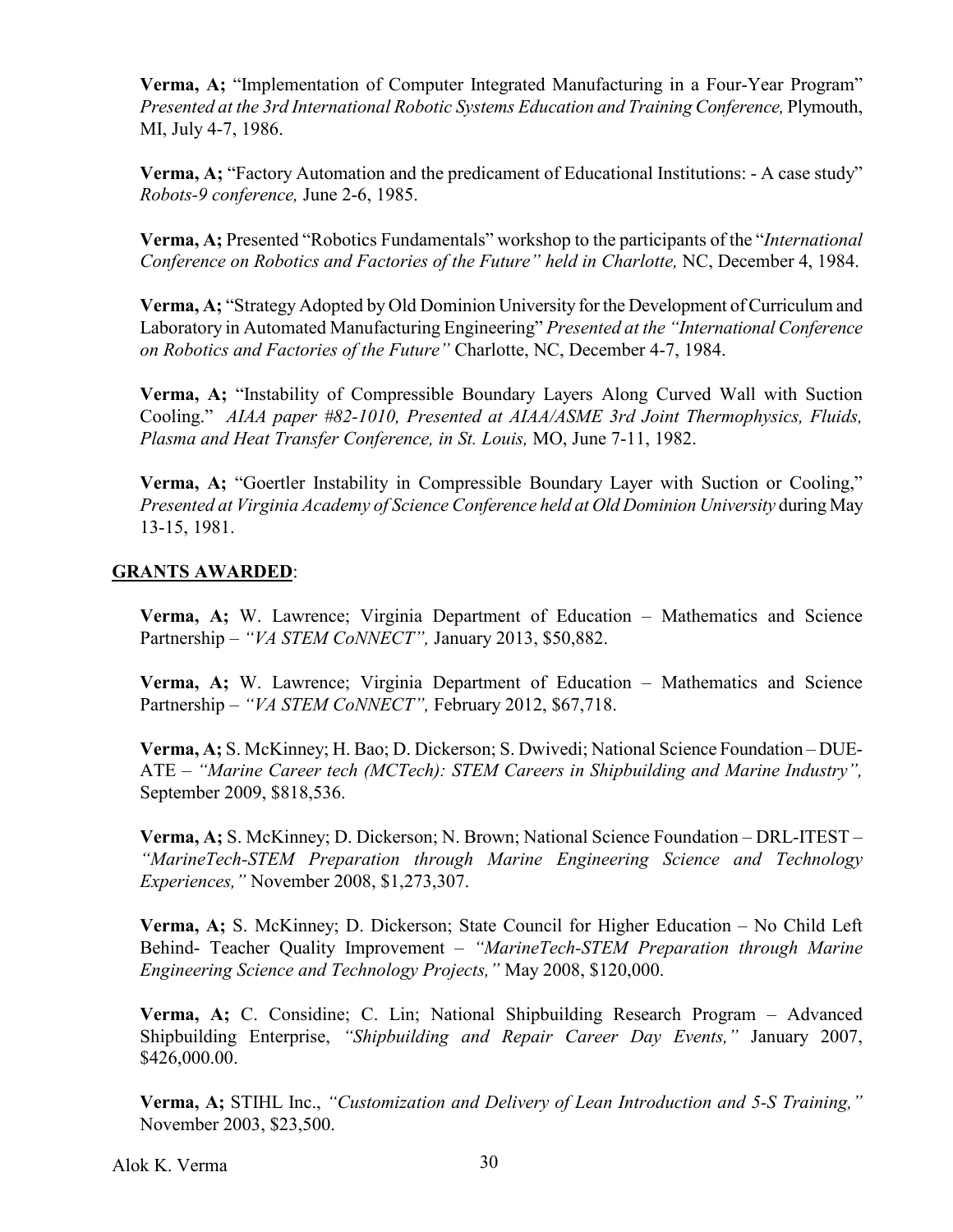**Verma, A;** National Shipbuilding Research Program – Advanced Shipbuilding Enterprise, *"Developing Lean Enterprise Simulation Exercises for Shipbuilding and Repair,"* September 2003, \$376,872.00.

**Verma, A;** Northrop Grumman Newport News, *"Review a Prototype and Produce Compartment Fabrication Simulation for Lean Training at NGNN,"* November 2003, \$ 4,130.

**Verma, A;** NASA/ASEE Summer Fellowship, Summer 2003, \$ 13,000.

**Verma, A;** P. Kauffman; Advanced Design Corporation, *"Certification and Quality Assurance for CAD courses offered by ADC Corporation,"* November 2002 - April 2003, \$9,200.

**Verma, A;** Northrop Grumman Newport News, *"Lean Enterprise Program Development,"* Sept. 2002 – September 2003, \$43,740.

**Verma, A;** Center for Innovative Technology, A.K. Verma, *"Advanced Battery Testing Machine,"* Rebatt Inc., Newport News, Virginia, November 20, 1998 - February 28, 1999, \$ 37,978.

**Verma, A;** Center for Innovative Technology, *"Automated Battery Testing Machine,"* Rebatt Inc., Newport News, Virginia, April 15- November 30, 1998, \$38,989.

**Verma, A;** Center for Innovative Technology, *"Automated Component Placement for Sensor Assembly,"* Pressure Systems Inc., Phase-III, Aug- December 1997.

**Verma, A;** G. Selby; L. Vahalla; State council of higher Education for Virginia, Pre-Collegiate Programs, *"Pre-College Program Stressing Educational Opportunities,"* Summer 1997, \$20,000.

Bao, H; G. Hou; **A. Verma;** Center for Innovative Technology, *"Industrial Manufacturing Assessment Center (IMPAC),"* June 1996-June 1997, \$50,000.

**Verma, A;** Center for Innovative Technology, *"Automated Component Placement for Sensor Assembly",* Pressure Systems Inc., March-December 1996, \$16,902.

**Verma, A;** G. Crossman; W. Stanley; National Science Foundation, *"Mobile Instructional Laboratory to serve multiple sites in the 2+2 Engineering Technology Program",* August 1994, \$112,000 (matching \$56,000).

**Verma, A;** C. Lin; Society of Manufacturing Engineers Education Foundation, *"Capital Equipment Grant,"* August 1994, \$20,227.

**Verma, A;** Brown & Sharpe Metrology Grant Program, *"Development of Coordinate Measuring Capability at Old Dominion University,"* August 1993, \$20,170.

**Verma, A;** J. Hackworth; Center for Innovative Technology, *"Cutting small diameter tubing with Electro Discharge Machining,"* Phase-III. NOBLE-MET corporation, January-April 1993, \$17,450.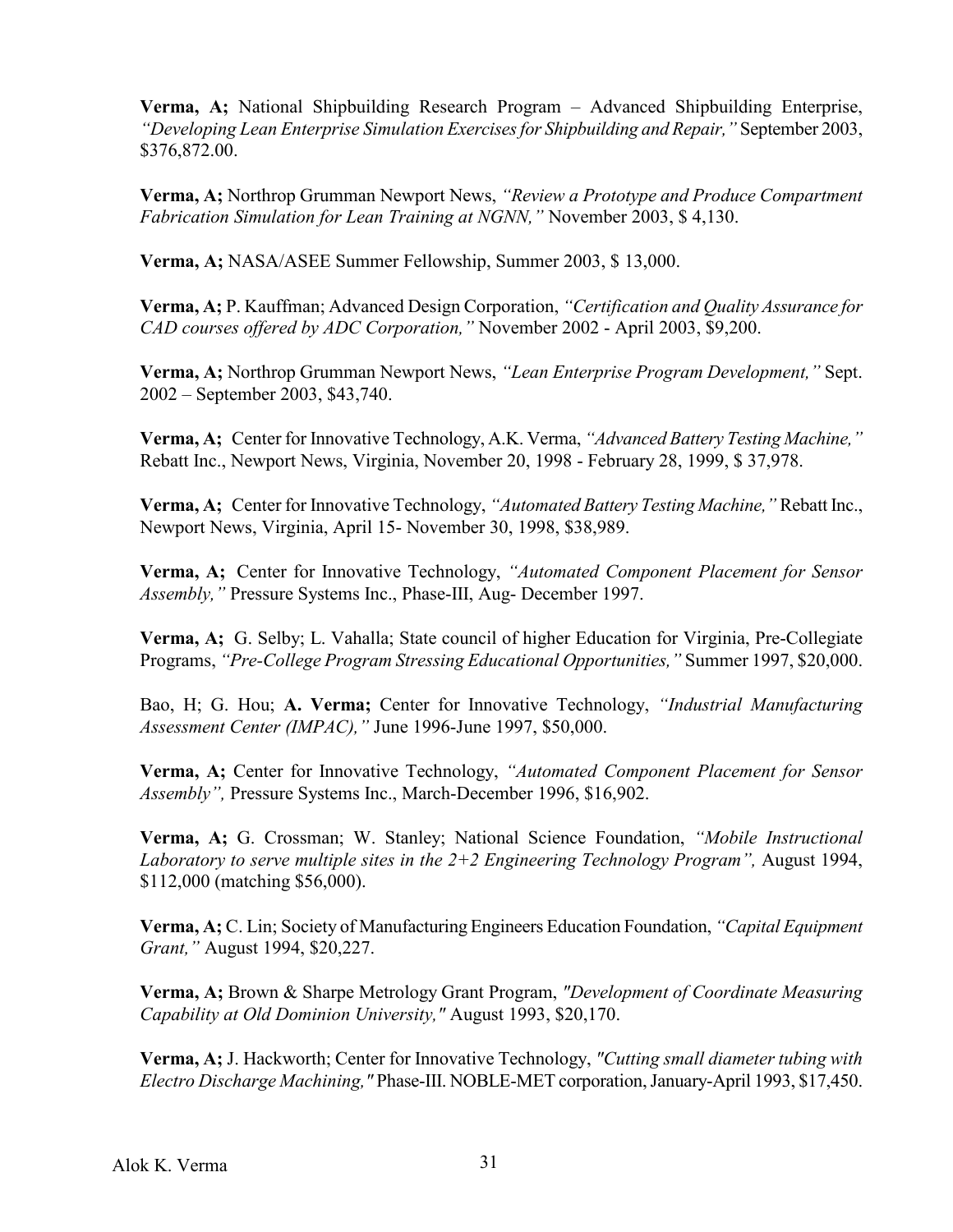**Verma, A;** S. Cupschalk; Center for Innovative Technology, *"Cutting small diameter tubing with Electro Discharge Machining,"* NOBLE-MET corporation, April-December 1991, \$22,995.

**Verma, A;** J. Hackworht; Center for Innovative Technology, *"Interfacing of Oldelft Seampilot Optical Profile Sensing System with a GMF Robot/RG Controller",* Progress Industries, Inc., January 1990, \$25,000.

**Verma, A;** D. Landman; Center for Innovative Technology, *"Modification of Fabric Laminating Machine,"* Phase II, May 1989 - August 1989, \$4,000.

**Verma, A;** D. Landman; Center for Innovative Technology, *"Design and Fabrication of Fabric Laminating Apparatus,"* Phase I, May 1988- May 1989, \$22,000.

**Verma, A;** Society of Manufacturing Engineering Education Foundation, *"Co-author of a grant for development of automation laboratory,"* February 1984, partially funded at \$900.

**Verma, A;** NASA Contract VAG-1340, *"Calculation of Design Parameters and Visualization of Goertler Vortices,"* Completed October 31, 1983, \$21,000.

**Verma, A;** NASA Contract NAG-1-228, *"On Higher Eigen States of Goertler Vortices,"* Completed August 31, 1982, \$6,467.

## **GRANTS APPLIED FOR:**

PI: **Verma, A.**, Co-PIs: Ayala, O., Draper, D., Jovanovic, V., Katsioloudis, P. "IUSE/PFE:RED - Revolutionizing the Engineering Technology Department at Old Dominion University – MonarchTech". NSF. Total period covered: 06/01/16-05/30/21. Total amount requested: \$1,974,204. PI: Dean, A., Co-PIs: Adames, S. G., Arcaute, K., Jovanovic, V., Perez, T. "A Pathway to Completion for Veterans Pursuing Engineering and Engineering Technology Degrees". NSF. Total period covered: 11/16/16 – 11/15/21. Total amount requested: \$1,000,000. Personal percentage: 20%, \$200,000.

**Verma, A;** S. McKinney; V.Jovanovic; O. Popescu and O. Ayala. National Science Foundation – ITEST – *"Using Literature to Teach technology Based STEM Skillsto K-2 Learners- Lit-STEM K-2",* August 2016, \$ 1,199,407.

**Verma, A;** D. Draper; P. Katsioloudis; V. Jovanovic; J. Michaeli and O. Ayala. National Science Foundation – IUSE/PFE: RED – *"Revolutionizing the Engineering technology Department at Old Dominion University – MonarchTech",* November 2015, \$1,974,204.

**Verma, A;** D. Draper; P. Katsioloudis; V. Jovanovic; and O. Ayala. National Science Foundation – IUSE/PFE: RED – *"Revolutionizing the Engineering technology Department at Old Dominion University – MonarchTech",* November 2014, \$1,928,146.

**Verma, A;** S. McKinney; V. Jovanovic; and J. Michaeli. National Science Foundation – DR K-12 – *"STEM-SEA: Mathematics and Marine exploration Using Sea Perch Robot",* November 2013, \$1,043,266.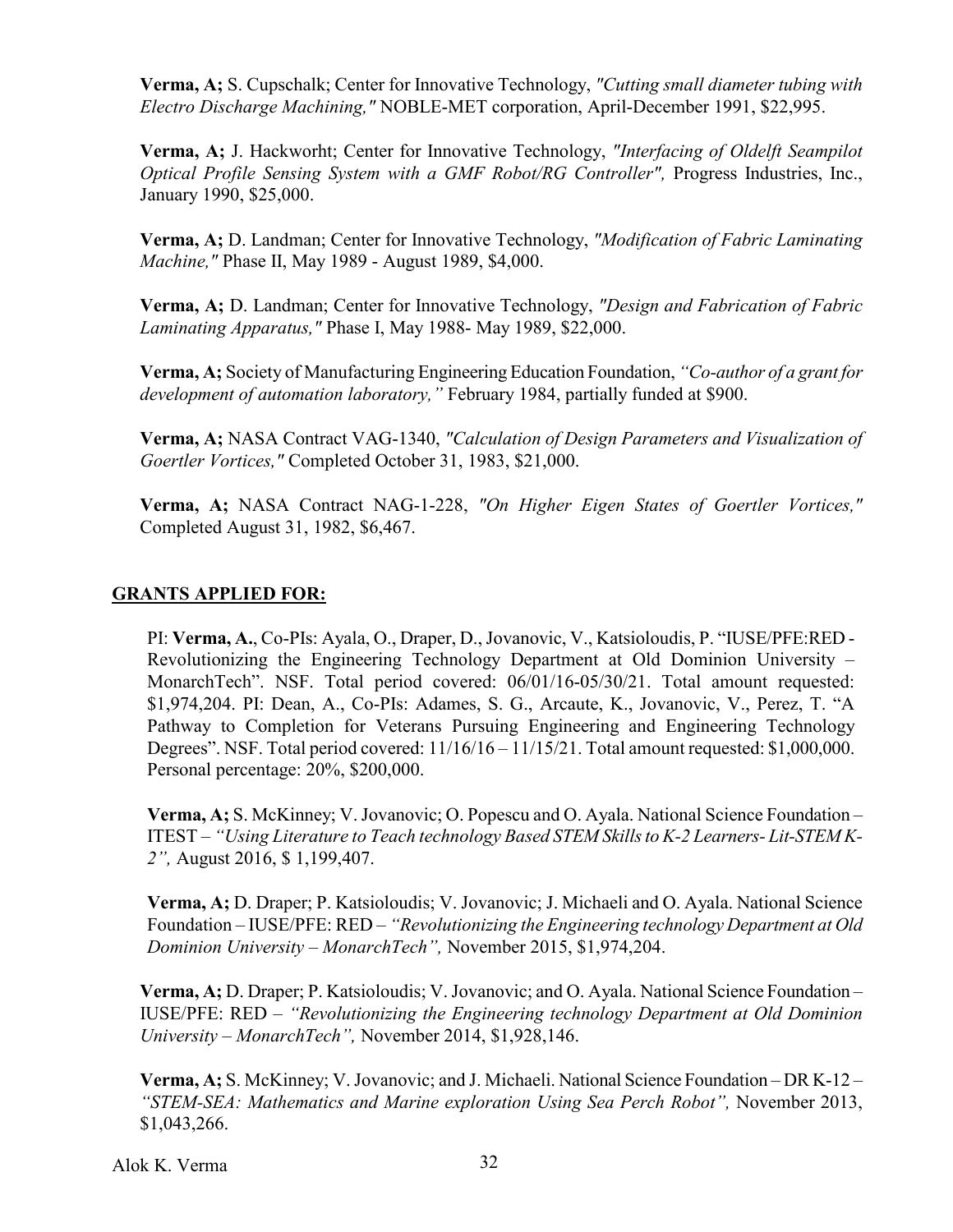Sukenik, Charles I.**;** G. Hou; **A. K. Verma**; B. Onur; R. Ash; R. McKenzi and D. Nguyen and J. Michaeli. Howard Hughes Medical Institute – *"Project AIM –Increasing STEM Major Persistence and Enhancing Student Learning",* October 2013, \$2,477,000.

**Verma, A;** W. Lawrence; Virginia Department of Education – Mathematics and Science Partnership – *"VA STEM CoNNECT",* January 2012, \$50,882.

**Verma, A;** National Science Foundation – DRL-ITEST – *"MarineTech-Scale Up Project",* October 2012, \$1,999,840.

**Verma, A;** W. Lawrence; Virginia Department of Education – Mathematics and Science Partnership – *"VA STEM CoNNECT",* December 2011, \$67,718.

**Verma, A;** National Science Foundation – DRL-ITEST – *"MarineTech-Scale Up Project",* May 2011, \$1,848,840.

**Verma, A;** National Science Foundation – DUE-ATE – *"Marine Career tech (MCTech): STEM Careers in Shipbuilding and Marine Industry",* October 2008, \$818,536.

**Verma, A;** National Science Foundation – DRL-ITEST – *"MarineTech-STEM Preparation through Marine Engineering Science and Technology Experiences",* January 2007, \$1,378,090.

**Verma, A;** State Council for Higher Education – No Child Left Behind- Teacher Quality Improvement – *"MarineTech-STEM Preparation through Marine Engineering Science and Technology Projects",* January 2007, \$160,000.

**Verma, A;** Indo-US Science and Technology Forum, *"Indo-US Bilateral Workshop on Technical Education",* October 2007, \$54,066.

**Verma, A;** Indo-US Science and Technology Forum, *"Indo-US Bilateral Workshop on Lean Implementation within Shipbuilding and Repair Industry",* February 2007, \$76,157.

**Verma, A;** National Science Foundation – ESI-ITEST – *"Information Technology Career Pipeline",* January 2007, \$1,019,930.

**Verma, A;** National Shipbuilding Research Program – Advanced Shipbuilding Enterprise, *"Shipbuilding and Repair Career Day Events"* October 2006, \$435,863.00.

**Verma, A;** National Science Foundation – Instructional Material Development – *"Design and Development of Physical Simulation Based Instructional Lesson plans for Integrating Math, Science and Technology Concepts and Career Awareness within K-12",* November 2005, \$692,684.

**Verma, A;** Defense Acquisition University, *"Implementing Supply Chain Integration using Lean Principles",* November 2004, \$ 45,000.00.

**Verma, A;** National Shipbuilding Research Program – Crosscut Initiative Panel Project,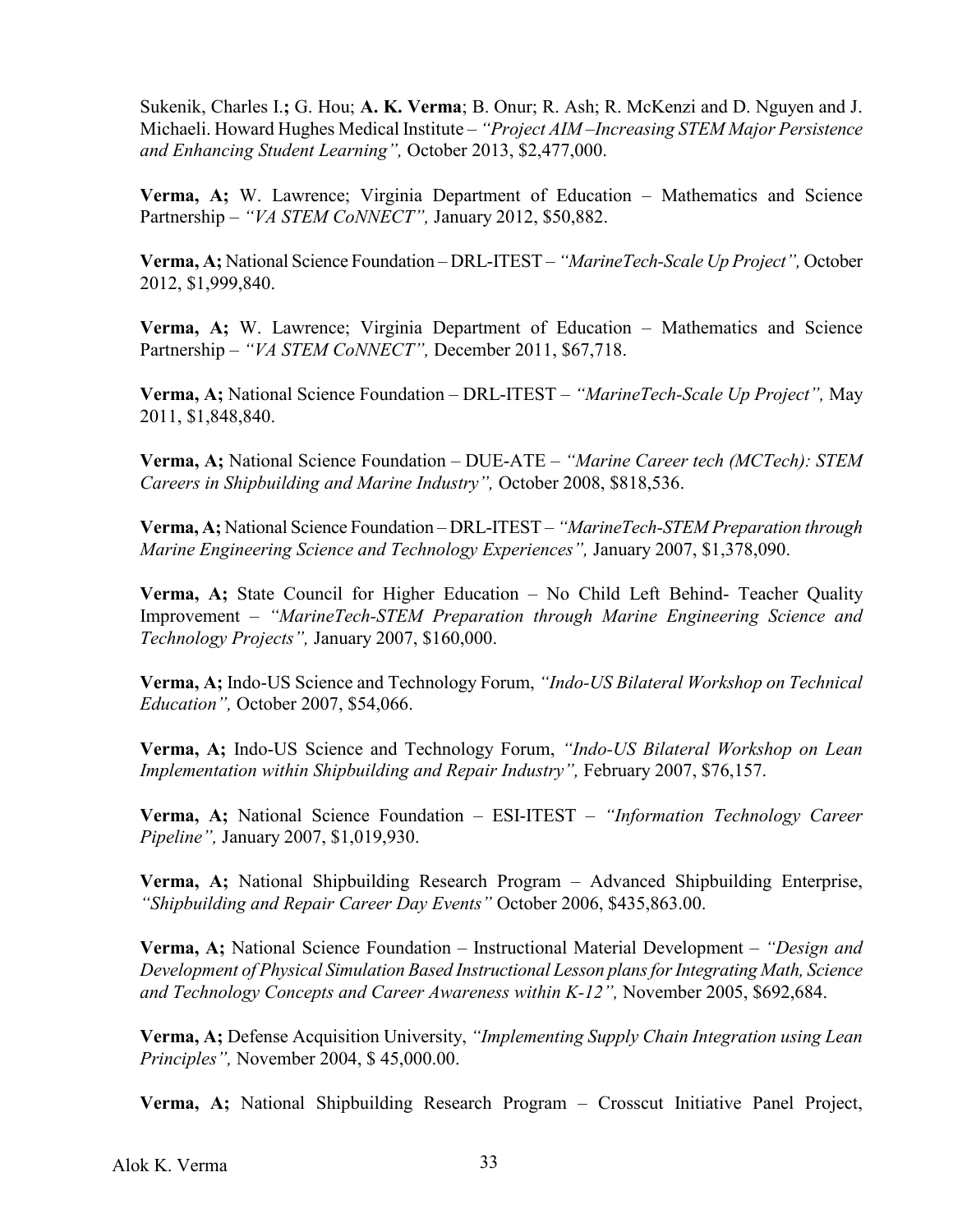*"Simulation Based Intervention Tools for Workforce Recruitment and Development in Shipbuilding and Repair"*, November, 2004\$ 152,000.00.

**Verma, A;** National Shipbuilding Research Program – Surface Preparation and Coating Panel Project, *"Enhancing Surface Preparation and Coating Process through Value Stream Mapping and other Tools"* November 2004, \$ 80,000.00.

**Verma, A;** Northrop Grumman Newport News, *"Generation of a Computer Simulation Model to Complement the Training Program in the Performance Metrics"* April 2004, \$7,454.00.

**Verma, A;** STIHL Inc., *"Customization and Delivery of Lean Introduction and 5-S Training"*, November 2003\$ 23,500.

**Verma, A;** National Shipbuilding Research Program – Advanced Shipbuilding Enterprise, *"Developing Lean Enterprise Simulation Exercises for Shipbuilding and Repair."* May 2003, \$376,872.00.

**Verma, A;** National Shipbuilding Research Program – Advanced Shipbuilding Enterprise, *"Enhancing Safety in Shipbuilding and Repair through the Application of Lean and Six Sigma Methodologies."* May 2003, \$450,000.00.

**Verma, A;** NASA Langley Research Center, "Parametric Optimization of Laser Cutting Processes using Robust Design Techniques." October 2003, \$37,678.00.

**Verma, A;** Northrop Grumman Newport News, *"Review a Prototype and Produce Compartment Fabrication Simulation for Lean Training at NGNN",* November 2003\$4,130.00.

**Verma, A;** Northrop Grumman Newport News, *"Development and Delivery of an Executive Training Program in Lean Enterprise",* September 2002 – December 2003, \$ 69,000.

**Verma, A;** Virginia Advanced Shipbuilding and Carrier Integration Center, Northrop Grumman Newport News, *"Lean Manufacturing in Low Volume and High Variety Environment- Researching the needs of Shipbuilding Industry",* November 2002, \$84,600.

**Verma, A;** P. Kauffman; Advanced Design Corporation, *"Certification and Quality Assurance for CAD courses offered by ADC Corporation",* November 2002 - April 2003, \$9,200.

**Verma, A;** Northrop Grumman Newport News, *"Lean Enterprise Program Development",* Sept. 2002 – April 2003, \$23,740.00

**Verma, A;** J. Hackworht; C. Lin, P. Kauffman; BBG Incorporated, *"Design, Solid Modeling, Shock and Vibration Testing of Electronic Systems Enclosures",* March 2002, \$9,036.

**Verma, A;** Center for Innovative Technology, *"Advanced Battery Testing Machine",* Rebatt Inc., Newport News, Virginia, November 20, 1998 - February 28, 1999, \$37,978.

**Verma, A;** Center for Innovative Technology, *"Automated Battery Testing Machine",* Rebatt Inc., Newport News, Virginia, April 15- November 30, 1998, \$38,989.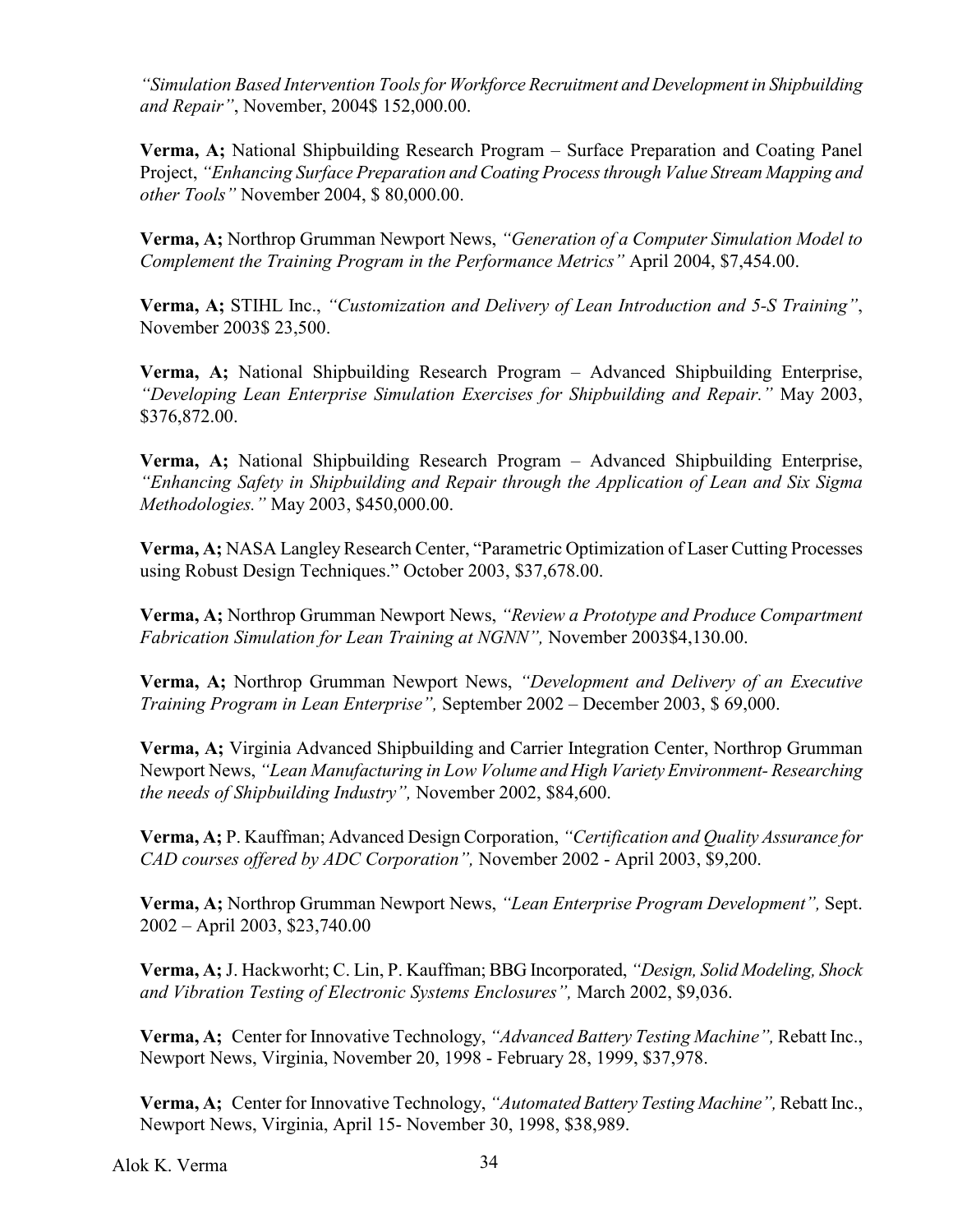**Verma, A;** Center for Innovative Technology, *"Automated Component Placement for Sensor Assembly",* Pressure Systems Inc., Phase-III, Aug- December 1997.

**Verma, A;** Center for Innovative Technology, *"Kickboard Design & Prototype",* Eileen Stein, May- September 1997, \$34,443.

**Verma, A;** L. Vahala; G. Selby; C. Cooke; Virginia Department of Education, State Council of Higher Education, *"Pre-college Program Stressing Educational Opportunities (PREP-STEP)",* February 1997, \$34,443.

Bao, H; G. Hou, **A. Verma;** Center for Innovative Technology, *"Industrial Manufacturing Assessment Center (IMPAC)",* June 1996-June 1997, \$50,000.

**Verma, A;** Center for Innovative Technology, *"Automated Component Placement for Sensor Assembly",* Pressure Systems Inc., March-December 1996, \$16,902.

**Verma, A;** Dr. R. Champ (M.D.); Center for Innovative Technology, *"Disposable Needle System Prototype",* Portsmouth, VA, December 1995, \$15,669.

**Verma, A;** M. Walker; Center for Innovative Technology, *"Design and Material Evaluation for a Supine Back Support",* Panacea Technologies Corp., Virginia Beach, VA November 1995, \$4,078.

**Verma, A;** C. Lin; National Aeronautics and Space Administration STTR Program, *"Intelligent Automatic Calibration System for a Robot using Machine Vision",* March,1994, \$99,622.

**Verma, A;** Manufacturing Engineering Education Foundation of Society of Manufacturing Engineers, *"Development of CAD/CAM capability at ODU",* January 1994, \$180,500.

**Verma, A;** Center for Innovative Technology, *"Automated Assembly of Radiator Coils",* Super Radiator Coils, Richmond, VA, December 1993, \$ 41,100.

**Verma, A;** G. Crossman, W. Stanley; National Science Foundation, *"Mobile Instructional Laboratory to Serve Multiple Sites in the 2+2 Engineering Technology Program",* November 1993, \$ 138,115

**Verma, A;** J. Hackworth; Alan Blischak; Georator Inc., *"Development of Instantaneous Transfer Unit",* September 1993, \$137,900

**Verma, A;** Brown & Sharpe Metrology Grant Program, *"Development of Coordinate Measuring Capability at Old Dominion University",* March 1993, \$20,170.

**Verma, A;** Center for Innovative Technology, *"Automated Production of Sand Carved Panels Using Abrasive Jet Process",* Woodpecker Products Inc., Moneta, VA, April - October 1993, \$30,000.

**Verma, A;** G. Crossman; W. Stanley; National Science Foundation, *"Mobile Instructional*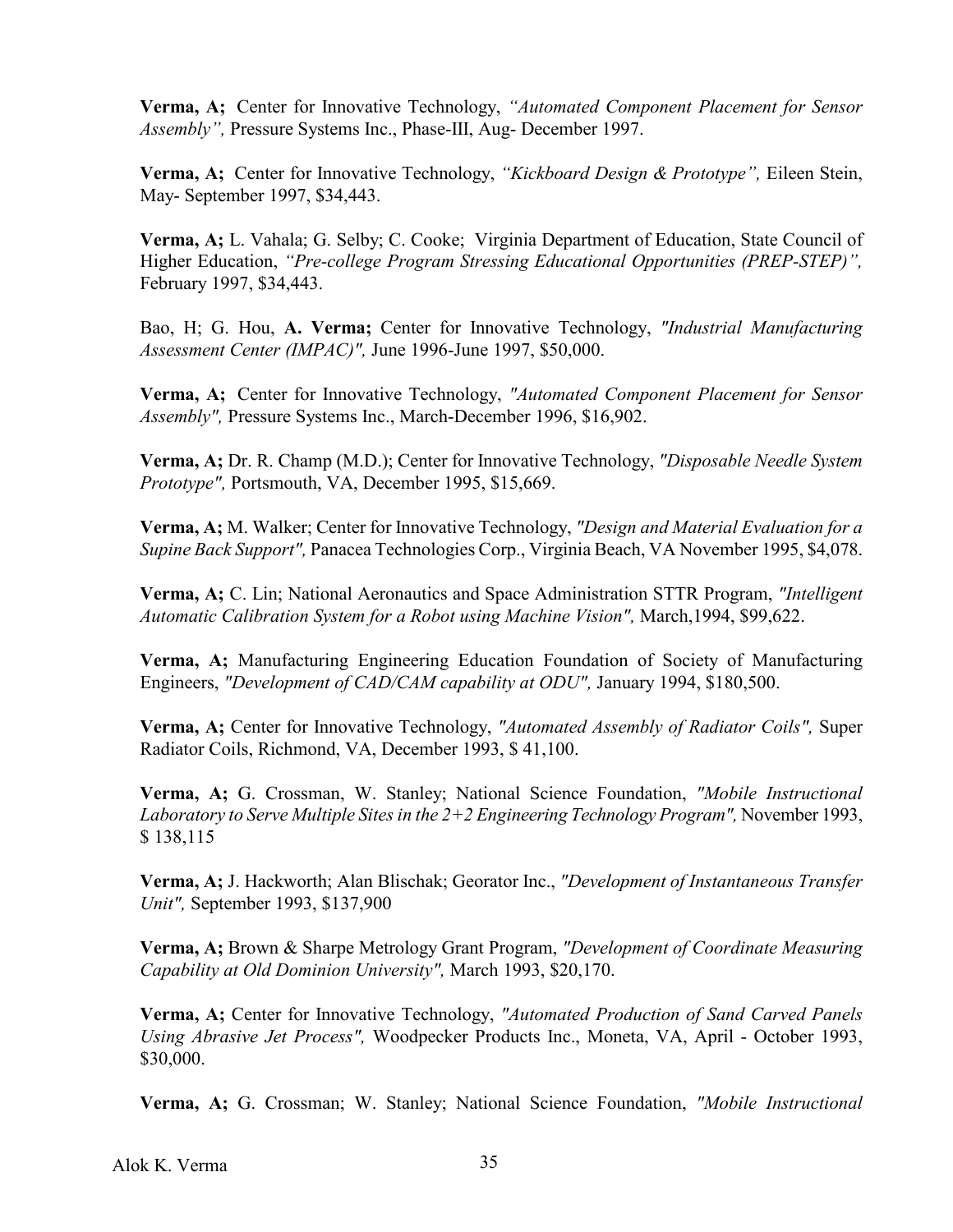*Laboratory to Serve Multiple Sites in the 2+2 Engineering Technology Program",* November 1992, \$125,295.

Alasya, D; **A. Verma;** National Science Foundation, *" Summer workshop in Computer Integrated Manufacturing for undergraduate engineering faculty",* April 1992, \$73,562.

**Verma, A;** Center for Innovative Technology, *"Trimming metallic bellows",* BELVAC Production Machinery, Lynchburg, VA, May 1992. April 1991, \$15,000.

Alasya, D; **A. Verma;** National Science Foundation, *"Summer workshop in Computer Integrated Manufacturing for under-graduate engineering faculty",* March 1991, \$121,384.

**Verma, A;** Center for Innovative Technology, *"Control on production of cruise control cables",*  TELEFLEX Inc., Lebanon, VA, April,1992, \$9,000.00.

**Verma, A;** S. Cupschalk; Center for Innovative Technology, *"Cutting small diameter tubing by Electrical Discharge Machining",* April 1991, \$22,995.

**Verma, A;** Center for Innovative Technology, *"Design and development of a counter/packaging apparatus for marker bands",* July 1991, \$12,500.

**Verma, A;** Center for Innovative Technology, *"Robotic painting of miniature historic buildings",*  April 1991, \$37,700.

**Verma, A;** Center for Innovative Technology, *"Development of a Vascular Anastomosis Instrument",* May 1992, \$10,100.

**Verma, A;** Center for Innovative Technology, *"Interfacing of the Odelft Seampilot Optical Profile Sensing System with a GMF Robot/RG Controller."* January 1990.

**Verma, A;** D. Landman; Center for Innovative Technology, *"Modification of Fabric Laminating Machine",* Phase II, January 1989 - May 1989, \$9,500.

**Verma, A;** D. Landman; Center for Innovative Technology, *"Design and Fabrication of Fabric Laminating Apparatus",* Phase I, May 1988 - May 1989. This project was extended from the previous year, \$22,000.

**Verma, A;** Society of Manufacturing Engineers Education Foundation, Co-author of a proposal submitted to develop laboratory facilities, February 1984. Partial funding was realized, \$53,350.

**Verma, A;** NASA Langley Research Center, "Calculation of Design Parameters and Visualization of Goertler Vortices," principal investigator, refunding of above project sought, 1983, \$27,000 for one year.

**Verma, A;** NASA Langley Research Center, "Calculation of Design Parameters and Visualization of Goertler Vortices," principal investigator, funds requested, 1982, \$24,000 for one year.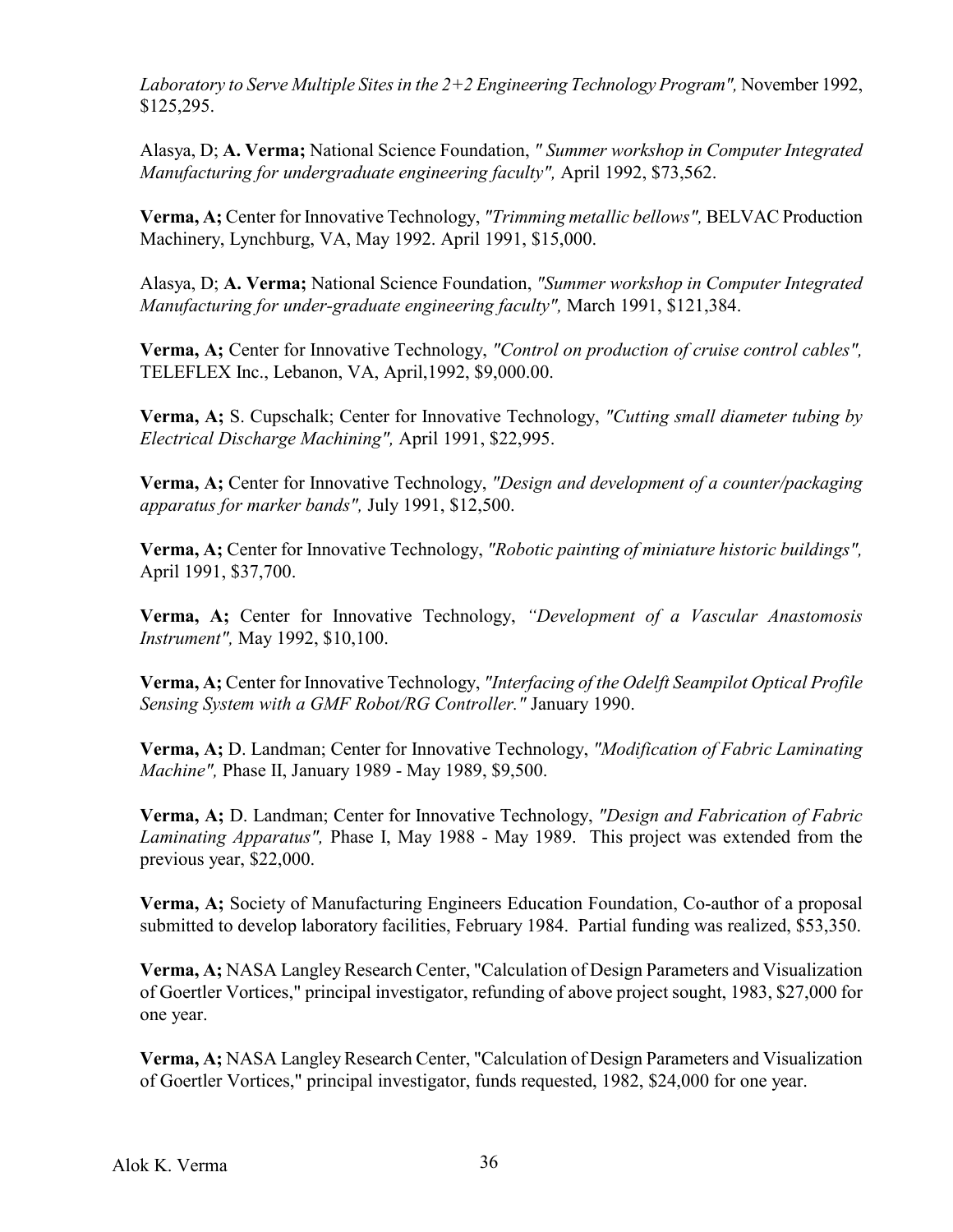**Verma, A;** NASA Langley Research Center, "On Higher Eigen States of Goertler Vortices," coinvestigator, funds requested \$6,467 for three months, 1981.

## **CONSULTING ACTIVITIES:**

Chair of the Mock visiting Team for Accreditation at Virginia State University, 2008

Served as expert witness in several cases involving product liability.

Analysis of project trajectory and vehicle damage, 1994.

Development of a Vascular Anastomosis Device, December 1993.

Shaft connector design analysis for a hospital bed, August 1992.

Achieving better dimensional and strength control on production of cruise control cables, a feasibility study, TELEFLEX Inc., Lebanon, VA, March 1992.

Trimming metallic bellows, BELVAC Production Machinery, Lynchburg, VA, April 1992.

Design of basket transfer mechanism for lapping operation. EDL Laboratories, Newport News, VA, March 1991.

Design of Robotic end-effector for lapping operation for armature needles. EDL Laboratories, Newport News, VA. February 1991.

Initiated a pilot program in Robotics for gifted and talented students in the Virginia Beach School System. The pilot program was implemented during summer 1987.

Automation of welding process using a robot for producing truck tanks. Progress Industries, Arthur, Illinois., June 1986.

Analysis of torque requirement for overhead doors used in submarine housing and repair buildings. Montgomery Doors, 1986.

Automation of moisture absorption and crank shaft grinding processes. Co-author of a proposal submitted to Stihl Chain Saw Corporation, Virginia Beach, 1984.

Automation and feasibility analysis of several existing processes. Met several times with the Production Efficiency Group at Ford Truck Assembly Plant, Norfolk, 1984-85.

## **HONORS, AWARDS, AND PRIZES:**

Humanitarian Award, Virginia Center for Inclusive Communities, March 2019

Isadore Davis Award, American Society for Engineering Education, June 2018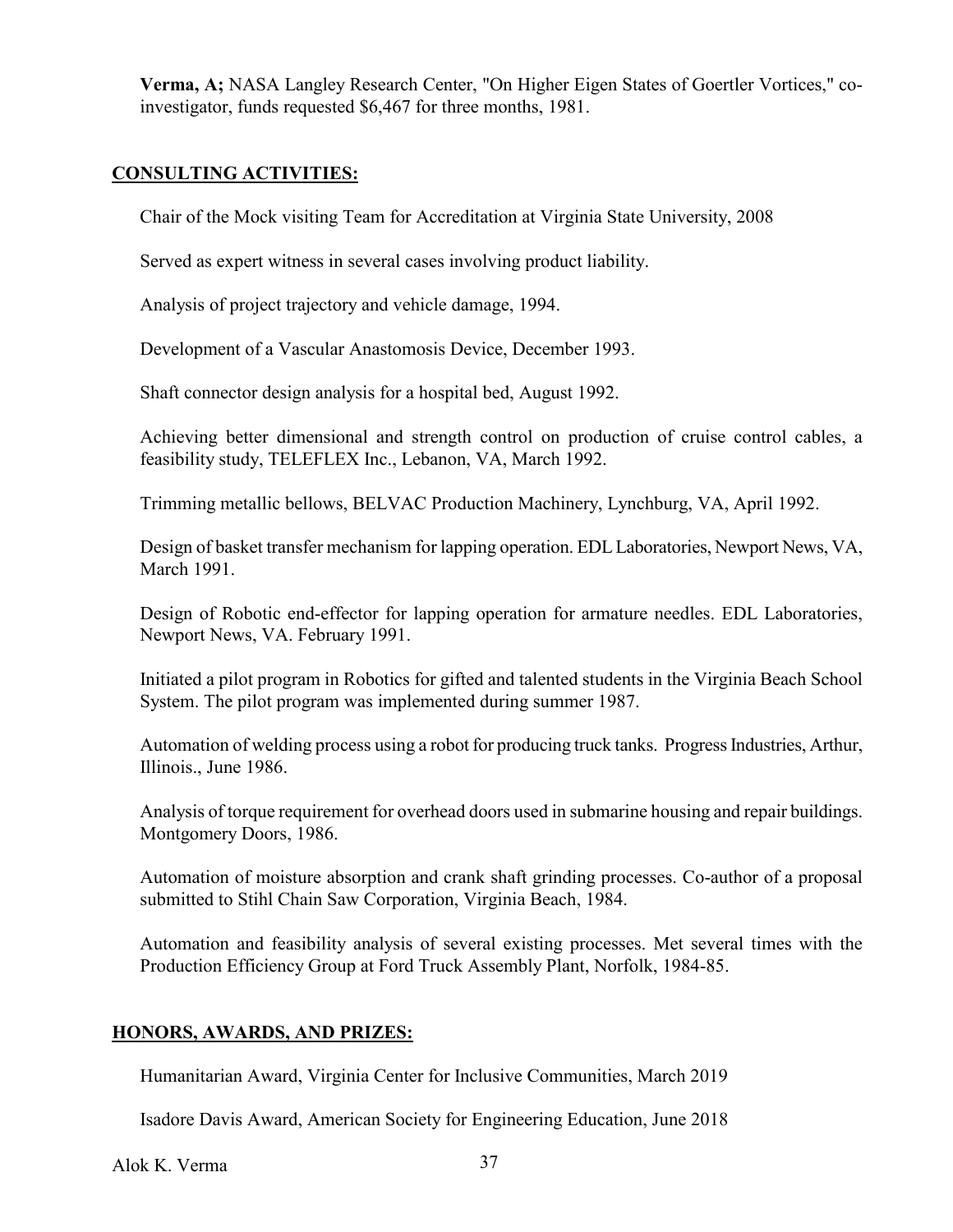John R. Broderick Diversity Champion Award, Old Dominion University, December 2014.

Citation from the Lean Educator's Conference, for chairing the LEC-2012, September 2012.

Citation from the International Conference on Agile Manufacturing Systems, 2011 for chairing the ICAM-2011, December 2011.

Ben C. Sparks Medal, American Society of Mechanical Engineers, May 2006.

Provost's Award for Leadership in International Education, ODU, 2006.

Regional Alumni Award for Excellence for contribution in Lean Manufacturing by the Alumni Association of Indian Institute of Technology- Kanpur, 2004. Director of IIT-K presented the award in Gaithersburg, MD.

Excellence in Industry Partnering Award, Frank Batten College of Engineering and Technology, 2004.

Citation from Asian Indians of Hampton Roads for holding President's position for year 2000.

Citation from the International Society for Productivity Enhancement, for chairing the 5th International Conference on CAD/CAM, Robotics and Factories of the Future, December 1990.

Outstanding MET faculty award, 1986-87.

Most inspiring faculty award, 1985.

Received citation from Regional Association of Asian Indians for being highly active in community services, May 1984. These activities are listed under community services.

Recognized for effective and energetic leadership by the American Institute of Aeronautics and Astronautics, April 1981.

"Gold Award" for working more than 80 hours a week, and "Century Club Award" for outstanding salesmanship, Southwestern Company, 1979.

Best Senior project award, Fabrication of Composite Material Specimen and Fatigue testing on Instron Machine, 1978.

Ranked 4th in pre-university examination among more than a thousand students from different colleges, Dibrugarh University, 1972.

## **PROFESSIONAL CERTIFICATION:**

Green Belt in Six Sigma, Northrop Grumman Newport News University, 2003.

Certified in Lean Manufacturing, 2001.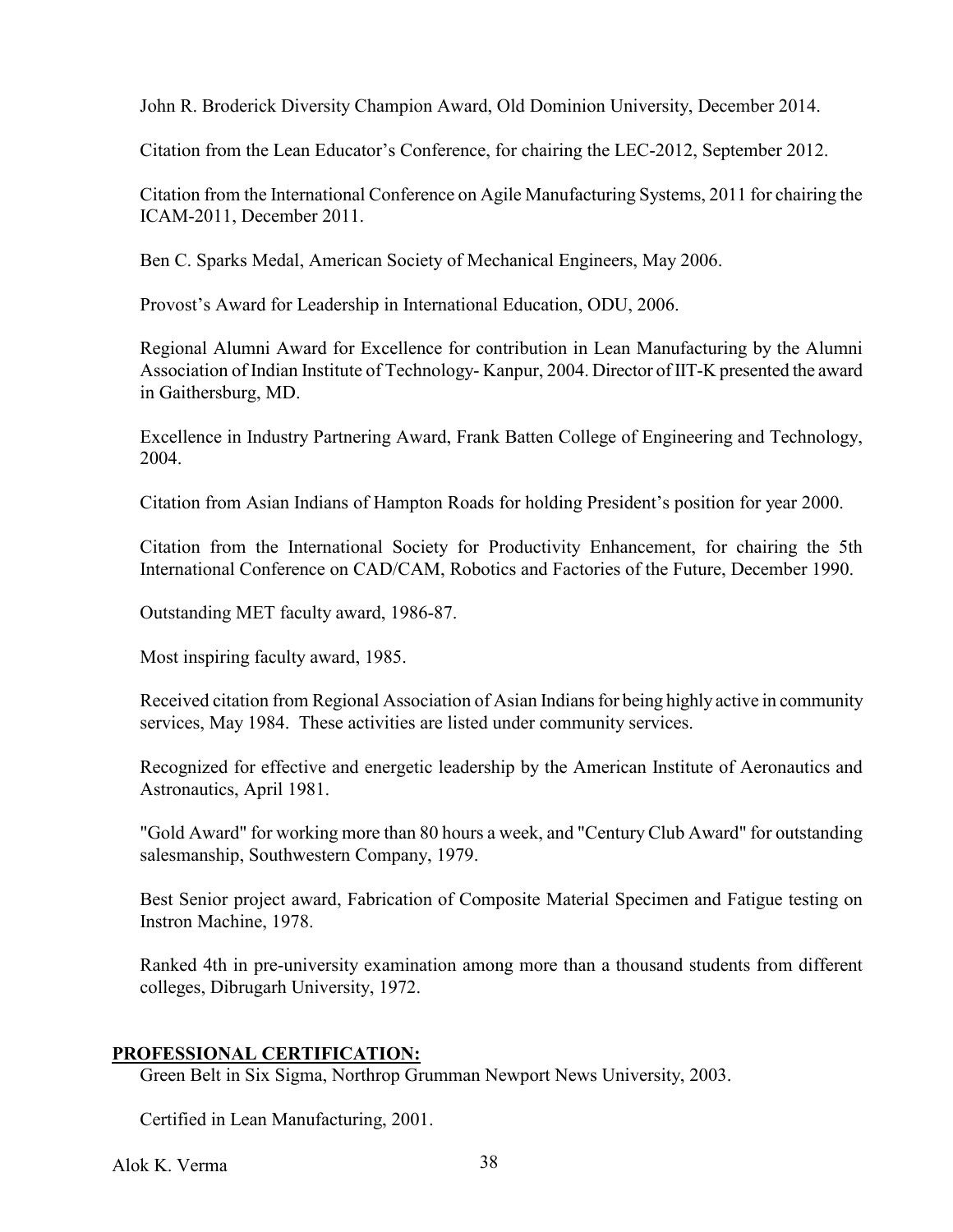Professional Engineer; Licensed by the State of Virginia, 1986.

Certified as a Manufacturing Engineer in Robotics by the Certification Institute of the Society of Manufacturing Engineers, December 1984.

#### **MEMBERSHIP IN PROFESSIONAL SOCIETIES:**

Member, Society of Naval Architects and Marine Engineers.

Senior Member, Society of Manufacturing Engineers.

Senior Member, Robotics International of SME.

Member, American Society of Mechanical Engineers.

Member, Education and Training Division of Robotics International.

Member, American Society for Engineering Education.

Member, American Educational Research Association.

Member, Institute of Industrial Engineers.

Charter Member, Machine Vision Association of SME.

### **COMMUNITY SERVICE:**

.

First Vice President, Norfolk Sister City Association, 2015-2016

Board Member – Norfolk Sister City Association, 2014-Present

Board Member – Asian Indians of Hampton Roads, 2010-Present

President, Asian Indians of Hampton Roads, 2007-2009

Board Member, Virginia Center for Inclusive Communities, Hampton Roads, 2006-2008

Board Member, Asian American Alliance, 2000-2001

Public Relations Chair, Asian Indians of Hampton Roads, 2001-Present

Board Member, World Affairs Council of Greater Hampton Roads, 2000-2001

Board Member, The National Conference for Community and Justice, 2000-2001

Alok K. Verma 39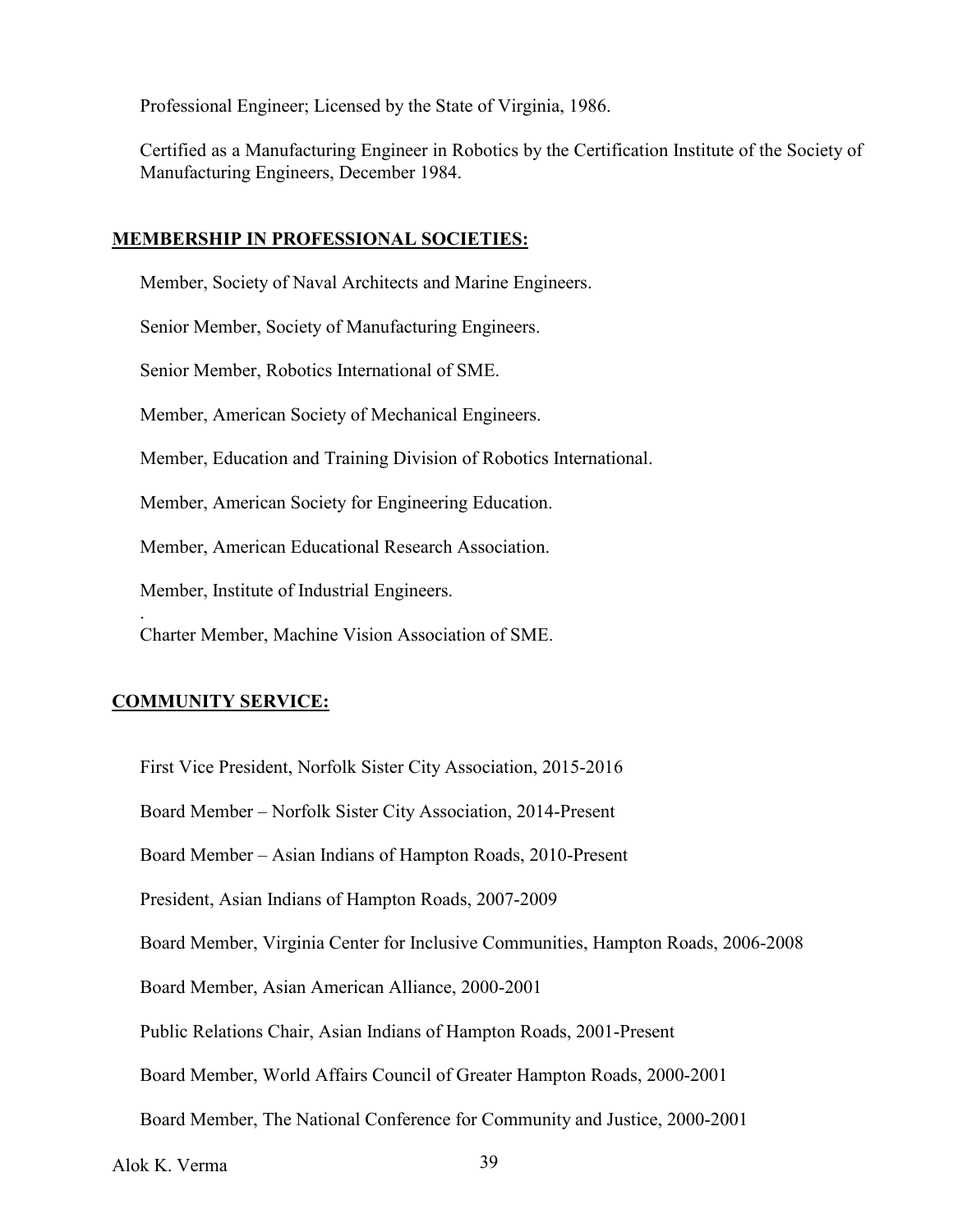President, Asian Indians of Hampton Roads, 1999-2000

Vice-President, Asian Indians of Hampton Roads, 1998-1999

Volunteer work at Norfolk Food Bank, 1998

Secretary, Asian Indians of Hampton Roads, 1997-1998

Treasurer, Asian Indians of Hampton Roads, 1996-1997

Executive Committee Member, Asian Indians of Hampton Roads, 1995-1996

Secretary/Speaker, Delta Group of Tidewater, 1985-1986

President, Asian Indians of Tidewater, 1983-1984

Executive Vice President, Asian Indians of Tidewater, 1982-1983

Vice President, Asian Indians of Tidewater, 1981-1982 President, Indian Students Association, 1980-1981

Founding Chairman, Student Branch of American Institute of Aeronautics and Astronautics at Old Dominion University, 1980-1981.

General Secretary, Society of Aeronautical Engineers, Indian Institute of Technology, Kanpur, 1977.

### **PROFESSIONAL SERVICES:**

Program Chair – CIEC 2021 Conference, Garden Grove, CA Program Chair – CIEC 2020 Conference, Orlando, FL Institutional Representative, Engineering Technology Council of ASEE, 2019-2020 Asst. Program Chair – CIEC 2019 Conference, Tampa, FL Asst. Program Chair - CIEC 2018 Conference, New Orleans, LA. Board Member, International Association of Journals and Conferences, IAJC, 2019 Lead person- Marketing Group of ETD of ASEE, 2019-20 Lead person- Marketing Group of ETD of ASEE, 2018-19 Member International Organizing Committee – International Conference on Research in Design, ICord-2019, Jan 9-11, 2019, Bangalore, India. Paper Reviewer - International Conference on Research in Design, ICord-2019, Jan 9-11, 2019, Bangalore, India. Paper Reviewer – American Society for Engineering Education Annual Conference -2019, Jun 15-19, 2019, Tampa, FL.

Alok K. Verma 40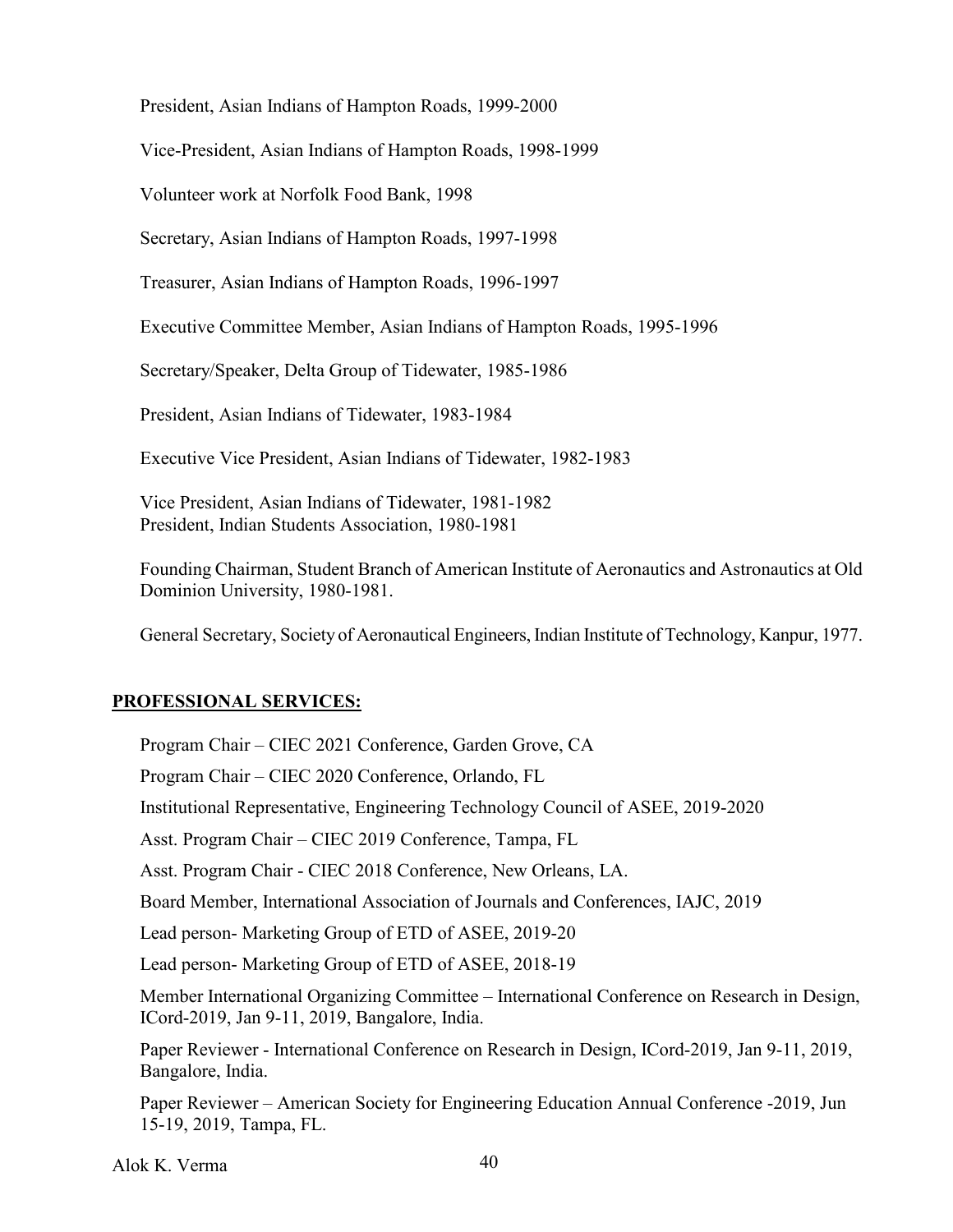Keynote Speaker – XXII Annual International Conference of the Society of Operations Management, SOM-2018, December 20-22, 2018, IIM Kozhikode, India.

Chair, Mechanical Engineering Technology Leadership Committee of American Society of Mechanical Engineers, 2016-2018.

Director, Engineering Technology Council of ASEE, 2016-2018

Organizing Committee Member, Chair's Conclave at ASEE conference, Columbus, Ohio, 2017

Panel Member, Panel on Evaluation of Scholarly Work, Chair's Conclave at ASEE conference, Columbus, Ohio, 2017

Vice Chair, Mechanical Engineering Technology Leadership Council of American Society of Mechanical Engineers, 2015.

Member, ASME Committee on Education, 2015-18.

General Co-Chair, 4th IAJC/ISAM Joint International Conference, Orlando, Florida, September 25-27, 2015.

International Advisory Board, 5th International All India Manufacturing Technology Design and Research Conference, IIT Guwahati, India, December 12-14, 2016

Technical Advisory Committee, 6th International Conference on Industrial Engineering & Operations Research – IEOM-2016, Kuala Lumpur, Malaysia, March 8-10, 2016

Board Member, International Association of Journals and Conferences, IAJC, 2015.

Vice Chair, Mechanical Engineering Technology Leadership Council of American Society of Mechanical Engineers, 2014.

Board Member, ASME Board on Education, 2014.

General Co-Chair, 4th IAJC/ISAM Joint International Conference, Orlando, Florida, September 25-27, 2014.

International Advisory Board, 5<sup>th</sup> International All India Manufacturing Technology Design and Research Conference, IIT Guwahati, India, December 12-14, 2014

STEM Booth and Presentation at the Annual STEM Day Expo at Wilson High School, Portsmouth, March 2013

General Chair, Lean Educators Conference, Norfolk, Virginia, September 27-29, 2012.

Honorary Chair USA, International Conference on Agile Manufacturing, Agra, India, December 18-20, 2011.

Navy League Show of Pride Exhibition, Virginia Beach Convention Center - September 10-11, 2010

President, International Society of Agile Manufacturing, 2008 - 2014.

Member, QEP Committee on SACS Accreditation, 2010, 2011.

Technical Chair, International Conference of Modern Engineering, 2008.

Chief Editor, International Journal of Agile Manufacturing, 2008 - 2015.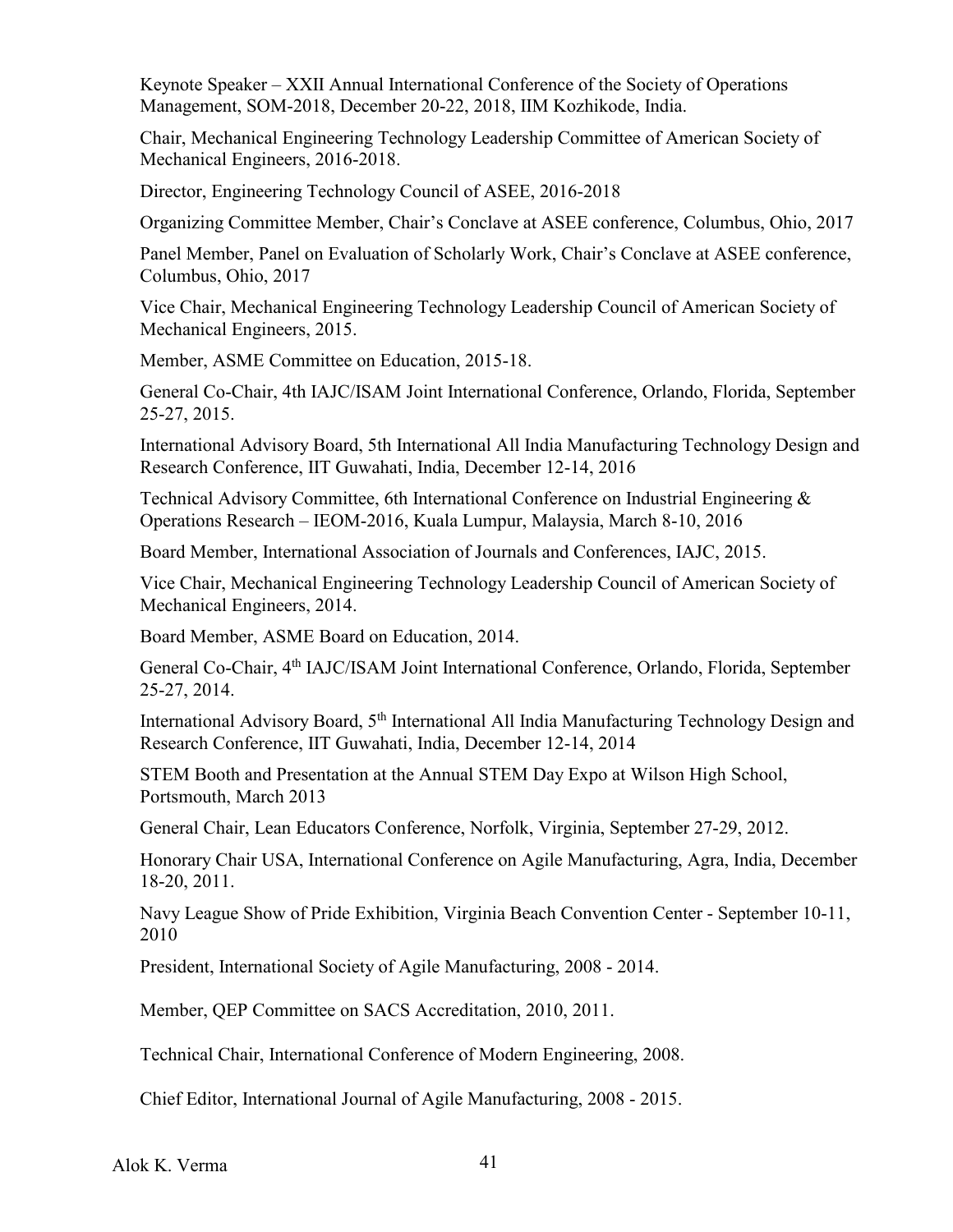Member, International Program Committee, ICoRD 2009 Conference, 2008.

Editorial Board, International Journal of Modern Engineering, 2006 – Present.

Associate Editor, International Journal of Agile Manufacturing, 2004 - 2007.

Associate Editor, International Journal of Advanced Manufacturing Systems, 2004 - present.

Member Advisory Board, Tidewater Community College, Industrial Technology Program, 1999- 2008.

Chair Advisory Board, Tidewater Community College, Design and Drafting Program, 1996-2008.

Session Chair, "Innovative Instructional/Laboratory Techniques in Engineering Technology" at the ASME International Mechanical Engineering Congress, November,1995.

High Performance Manufacturing Strand Leader for the Techquest Project under Virginia Space Grant Consortium. 1994-1995.

Chairman, Mechanical Engineering Technology Department Heads Committee of the American Society of Mechanical Engineers. 1994-95.

Vice-Chairman, Mechanical Engineering Technology Department Heads Committee (METDHC) of the American Society of Mechanical Engineers. 1993-1994.

Member, METDHC task force on ABET criteria, 1992-1993.

Session Co-chair, "Manufacturing Education: An Outside Perspective" at the ASEE annual conference at the University of Illinois at Urbana-Champaign, June 22, 1993.

Session Chair, "Robotics, CIM and Quality Control in Engineering Technology" at the ASEE annual conference in Toledo, OH, June 24, 1992.

General Chair, 5th International Conference on CAD/CAM, Robotics and Factories of the Future. International Society for Productivity Enhancement, Dec. 1990.

Regional representative for the Mechanical Engineering Technology Department Head's Committee of ASME for region IV, 1991 & 1992.

Offered seminars and laboratory exercises for "Young Scholar Program" funded by National Science Foundation, 1987, 1988.

Secretary of SME Chapter, F262, 1987.

Reviewed technical papers for "Robots 11" Conference, January 1987.

Regional coordinator of Robotics and Automated Systems Instructor's Network (RAIN), 1986-87.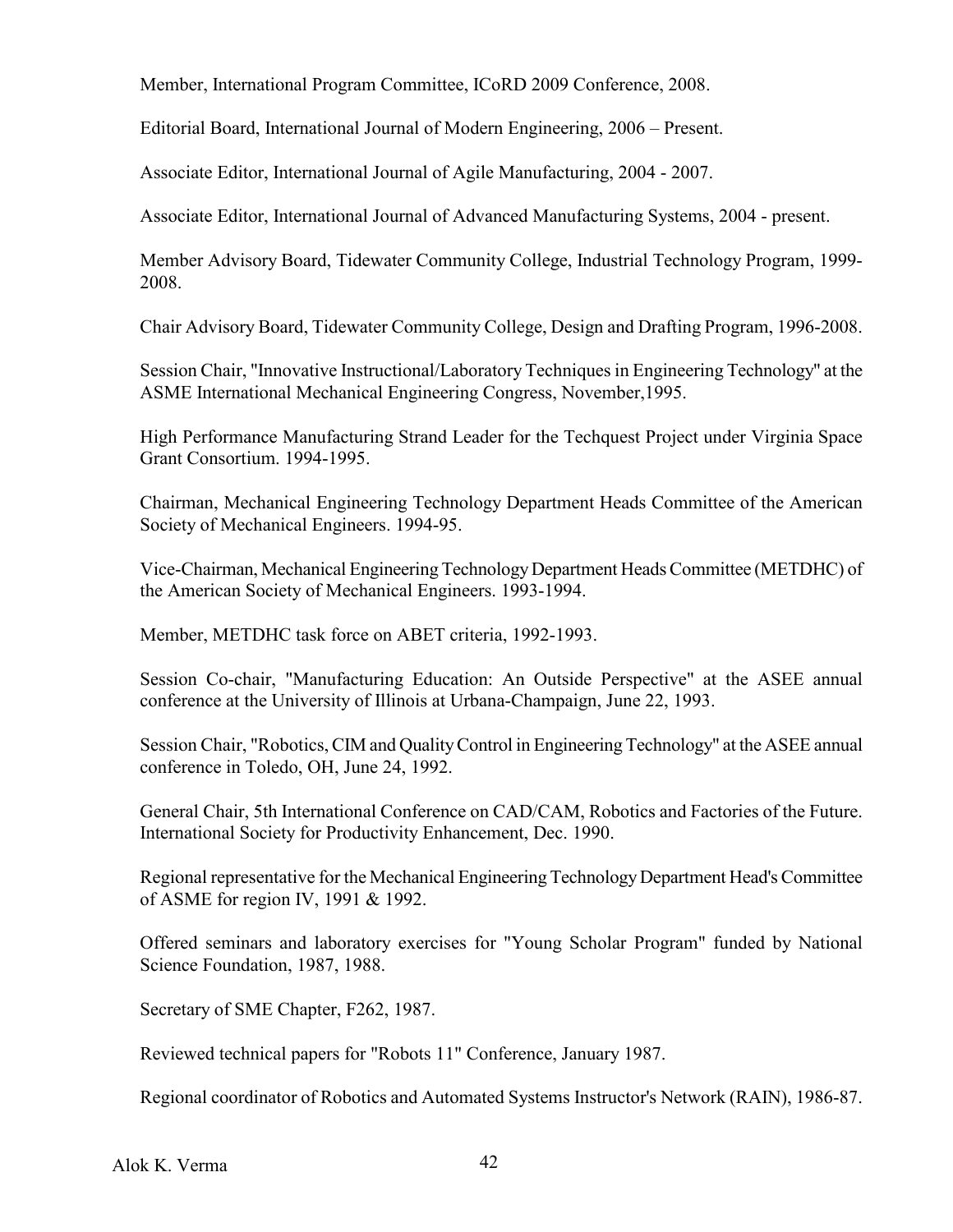Vice Chairman-Curriculum Development, Education and Training Division of Robotics International 1986-87.

Proctored EIT Examination, 1985 and 1988.

Founding member of the Education and Training Division of Robotics International. The Division monitors the development of new programs in robotics and automated systems and acts as an information source, 1983-present.

Presentation in Seminars Sponsored by Chrome - offered day-long seminars involving presentation in robotics and laboratory experiments to the area schoolteachers during August 1984, 1985, 1986, and 1987.

Presented a day-long seminar in Robotics for students of Portsmouth school system under project "Smart," October 12, 1985.

Member Advisory Council of Norfolk Vocational and Technical Education Center, 1985-2001.

Reviewed 21 papers for the "Robots 10" Conference, January 1985.

Conducted demonstration of robotics and numerical control laboratory for several student groups from area high schools.

Helped start a pilot program in robotics for the gifted and talented students in Virginia Beach school system.

Vice Chairman for the session on Robotics Applications at the "International Conference on Robotics and Factories of the Future," December 4, 1984 in Charlotte, N.C.

## **UNIVERSITY SERVICES**

Chair, Engineering Technology Dept., Old Dominion University. 2014 - 2017

BCET Representative, Faculty Diversity Leadership Committee, Batten College of Engineering and Technology, 2014-17.

Member – MET Curriculum Committee 1990-2019

Member- ET Promotion and Tenure Committee 2017-2019

Member- COACHE Committee 2015-2019

Member SEES Faculty Advisory Committee, 2014-15.

ODU member of Technical Advisory Council - Commonwealth Center for Advanced Manufacturing. (Part of 2015).

Chair, Promotion and Tenure Committee, Batten College of Engineering and Technology, 2013- 14.

Chair, Promotion and Tenure Committee, Engineering Technology Department, 2013-14.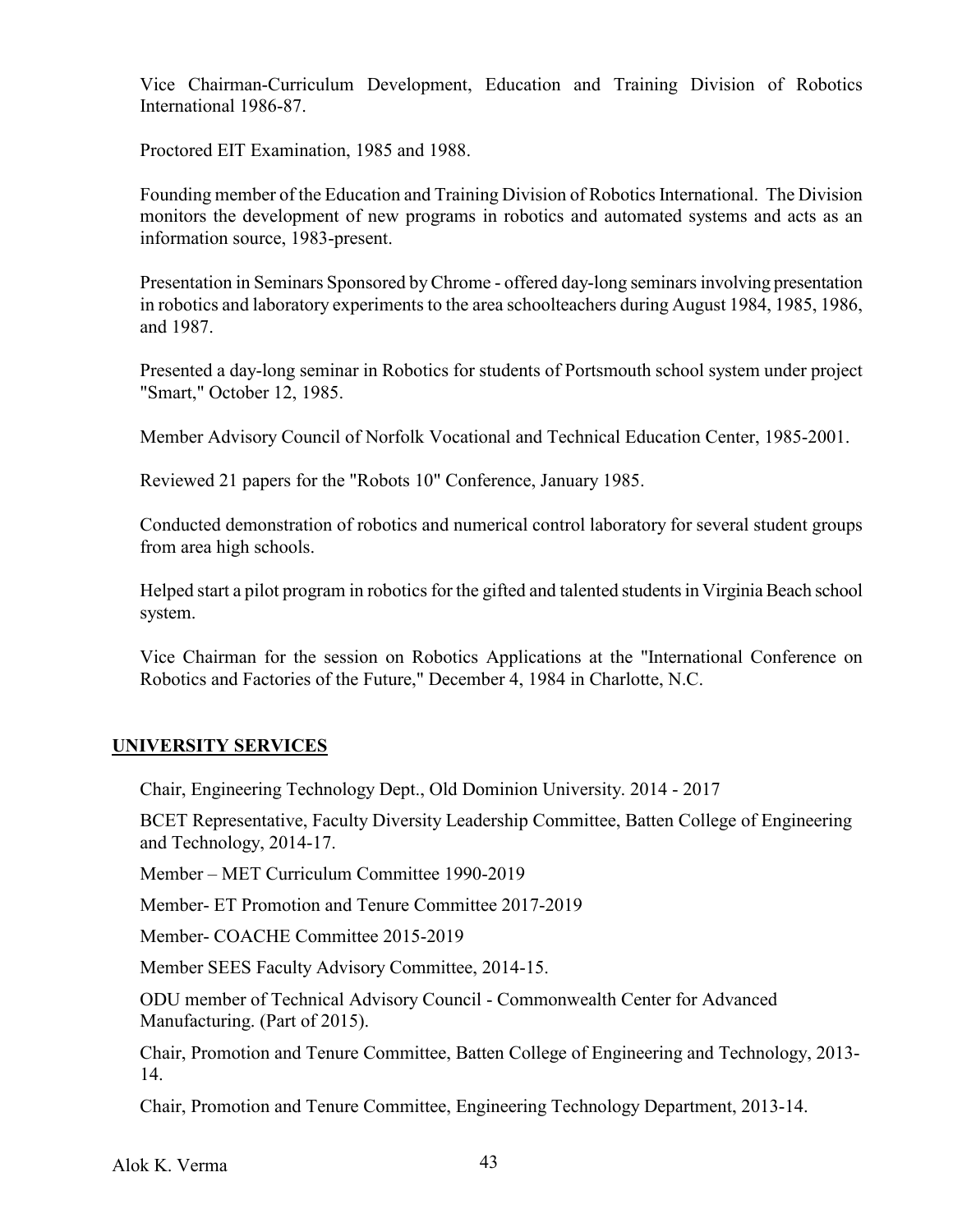Member, Advisory Board – Quality Enhancement Plan, Old Dominion University, 2012, 2013. Member – Quality Enhancement Plan Committee, 2011

Chair, Faculty Search Committee, Department of Engineering Technology, 2004-2005.

Member, Faculty Search Committee, Department of Engineering Technology, 2003-2004.

Member, Chair Search Committee, Department of Engineering Technology, 1999-2000.

Member Task Force, Engineering Learning Center, College of Engineering & Technology, 1997-98.

Member Task Force, Strategic Planning, College of Engineering & Technology, 1997-98.

Member, Faculty Development Committee, Old Dominion University, 1997-98

Member, University Web Advisory Committee, 1996-97

Member, University Computer Maintenance Committee, 1996-97

Member, University Administrative Systems Committee, 1996-97

Member, Campus Digital Network Advisory Committee, 1993-94.

Member, University Strategic Planning Committee, 1992-94.

Member, Pre-Planning Committee for TELETECHNET Center, 1992-93.

Member, Steering Committee, Assessment of Academic Achievement 1988 - 1991.

Member, task force, Assessment of Academic Achievement 1987 - 1991.

Member, Commencement Committee, 1986-87.

Secretary, Faculty Senate Committee A, 1986-87.

Member, Faculty Senate Committee A, 1986-1990.

Member, Undergraduate Committee of College of Engineering and Technology, 1985-1989.

Member, University Committee on Artificial Intelligence 1985-86.

Automated Manufacturing Laboratory Robotics laboratory demonstrations during Parents Weekend October 1985 - present.

Advisor for the student group in Robotics 1984-86.

Supervised the laboratory demonstrations during Engineering Open House 1985, 1987, 1988, 1989